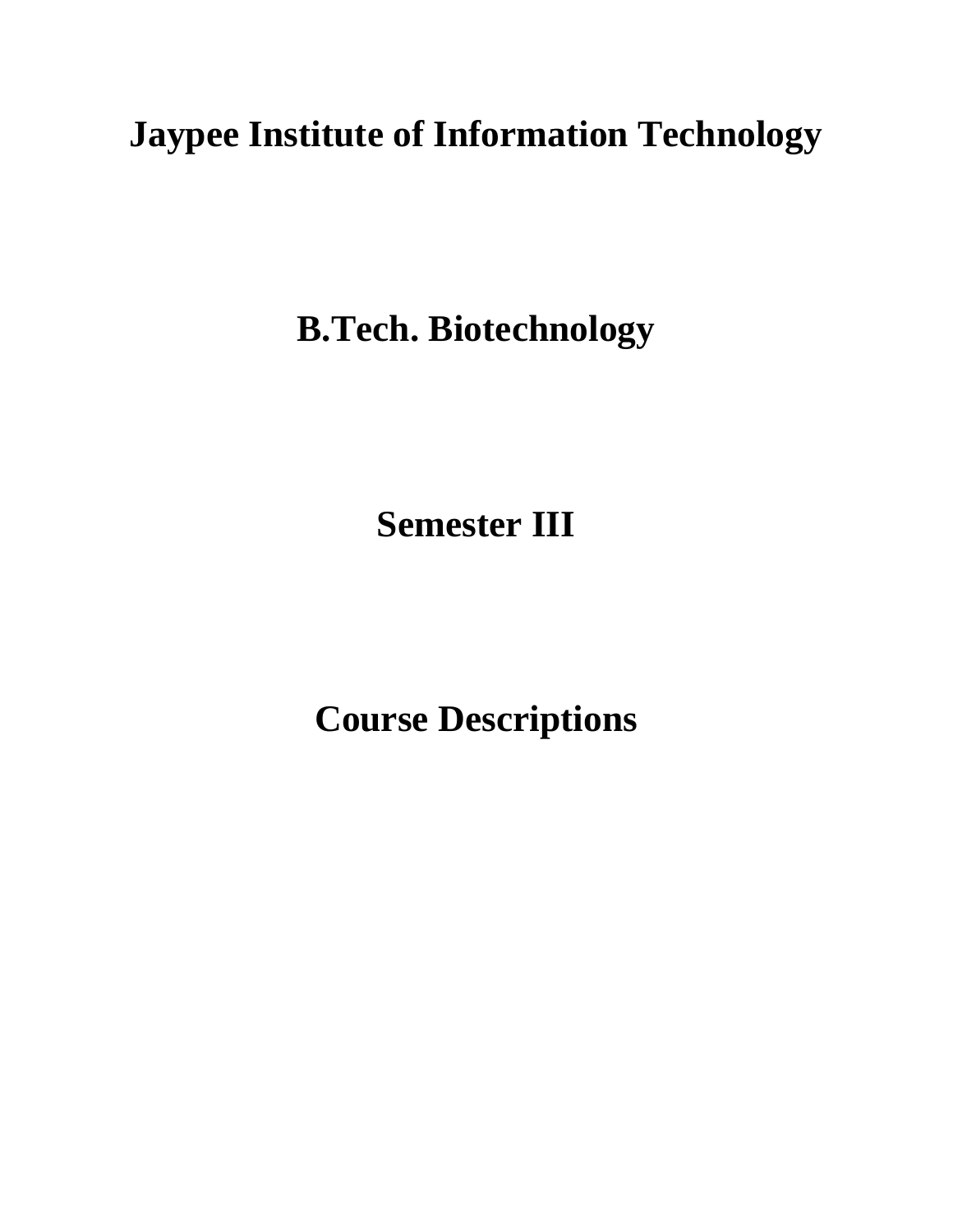| Course Code        | 15B11BT313                                | <b>Semester ODD</b> |                      |  | <b>Semester IIISession</b> 2018 -2019 |
|--------------------|-------------------------------------------|---------------------|----------------------|--|---------------------------------------|
|                    |                                           |                     |                      |  | <b>Month from July to December</b>    |
| <b>Course Name</b> | <b>Genetics and Developmental Biology</b> |                     |                      |  |                                       |
| l Credits          |                                           |                     | <b>Contact Hours</b> |  |                                       |

| <b>Faculty (Names)</b> | Coordinator(s)                 | Dr. Sujata Mohanty                     |
|------------------------|--------------------------------|----------------------------------------|
|                        | Teacher(s)<br>(Alphabetically) | Dr. Sujata Mohanty<br>Dr. Shalini Mani |

|                    | <b>COURSE OUTCOMES</b>                                                            | <b>COGNITIVE LEVELS</b> |
|--------------------|-----------------------------------------------------------------------------------|-------------------------|
| C <sub>212.1</sub> | Explain principles of inheritance in genetics                                     | Understand Level $(C2)$ |
| C <sub>212.2</sub> | Compare early developmental mechanics in invertebrates, vertebrates<br>and plants | Understand Level $(C2)$ |
| C <sub>212.3</sub> | Analyze and solve the problems related to population genetics                     | Analyze Level (C4)      |
| C <sub>212.4</sub> | Identify Human birth defects and genetic Disorders                                | Apply Level $(C3)$      |

| <b>Module</b><br>No. | Title of the<br><b>Module</b>                                              | <b>Topics in the Module</b>                                                                                                                                                                                      | No. of<br><b>Lectures for</b><br>the module |
|----------------------|----------------------------------------------------------------------------|------------------------------------------------------------------------------------------------------------------------------------------------------------------------------------------------------------------|---------------------------------------------|
| 1.                   | Introduction to Cell<br>- The unit of life,<br>Chromosomes and<br>Heredity | I. Cell – The unit of life, Cell cycle and its regulation<br>II. Chromosomes and abnormalities<br>Ш.<br>Specialized Chromosomes<br>IV.<br>DNA - the hereditary material, Genetic code,<br>Genotype and Phenotype | 06                                          |
| 2.                   | Principles<br>of<br>Inheritance: Mendel<br>ism                             | I. Inheritance of characters/genes from parents to offspring<br>II. Mendelian laws of inheritance: Genes and Alleles                                                                                             | 02                                          |
| 3.                   | Principles of<br>Inheritance: Beyond                                       | III.<br>BeyondMendelism:Lethal and Multiple alleles,<br>Gene-gene interaction, Pleiotropism, Penetrance and                                                                                                      | 06                                          |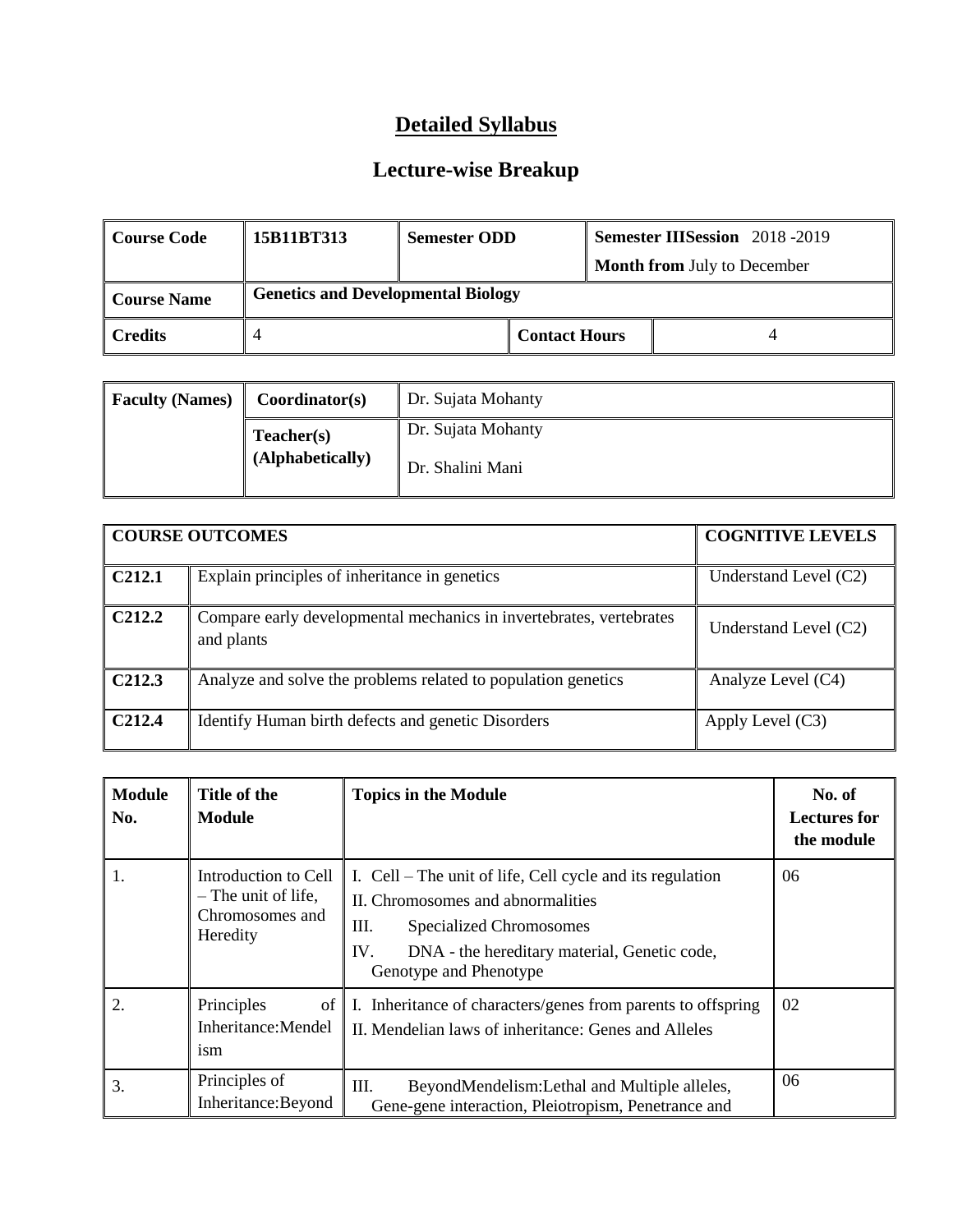|                                                                                     | Mendelism and<br>Extra-chromosomal                                                                                  | expressivity,<br>IV.<br>The Chromosome Theory of Heredity<br>Extra-chromosomal inheritance: Overview of<br>Mitochondrial and Chloroplast Genome                                                                                                                                                                                                                                                                                         |                |  |
|-------------------------------------------------------------------------------------|---------------------------------------------------------------------------------------------------------------------|-----------------------------------------------------------------------------------------------------------------------------------------------------------------------------------------------------------------------------------------------------------------------------------------------------------------------------------------------------------------------------------------------------------------------------------------|----------------|--|
| $\overline{4}$ .                                                                    | Linkage &<br>crossing-over                                                                                          | The Discovery of Linkage, Linkage & Recombination,<br>Calculating Recombinant Frequencies, Linkage maps                                                                                                                                                                                                                                                                                                                                 | 04             |  |
| 5.                                                                                  | Population<br>Genetics                                                                                              | I. Molecular Basis of Mutation and Recombination, their<br>role in Evolution, Somatic vs. germinal Mutation, Gene<br>Mutations, Darwin's Revolution: Variation and Its<br>Modulation, Sexual Reproduction and Variation,<br>Polymorphism<br>Behaviourof gene/genesin a population: Gene pool, Gene<br>and genotype frequencies, Evolutionary forces in action:<br>Migration, Recombination, Genetic drift Hardy-Weinberg<br>Equilibrium | 06             |  |
| 6.                                                                                  | Sex determination                                                                                                   | Sex determination and dosage compensation, Sex<br>chromosomes in human                                                                                                                                                                                                                                                                                                                                                                  | 02             |  |
| 7.                                                                                  | Introduction<br>to<br>early<br>developmental<br>process<br>&<br>developmental<br>mechanics of cell<br>specification | Fertilization, Cleavage, gastrulation, axis formation and fate<br>map. Autonomous Specification, Conditional specification,<br>Syncytial<br>specification,<br>Mosaic<br>and<br>regulative<br>development,                                                                                                                                                                                                                               | 04             |  |
| 8                                                                                   | Early development:<br>Invertebrates,<br>Vertebrates<br>and<br>Plant embryo                                          | Patterning and Axis specification in Xenopus<br>II. Gastrulation in fish, Bird & Mus musculus<br>III. Shoot and root meristem and leaf development                                                                                                                                                                                                                                                                                      | 06             |  |
| 9                                                                                   | Organogenesis                                                                                                       | Development of tetrapod limb, heart                                                                                                                                                                                                                                                                                                                                                                                                     | 04             |  |
| 10                                                                                  | Human<br>Birth<br>defects and genetic<br>disorders                                                                  | Discussion on various Human disorders, Symptoms and<br>causes                                                                                                                                                                                                                                                                                                                                                                           | $\overline{2}$ |  |
| <b>Total number of Lectures</b>                                                     |                                                                                                                     |                                                                                                                                                                                                                                                                                                                                                                                                                                         |                |  |
| <b>Evaluation Criteria</b><br><b>Maximum Marks</b><br><b>Components</b><br>T1<br>20 |                                                                                                                     |                                                                                                                                                                                                                                                                                                                                                                                                                                         |                |  |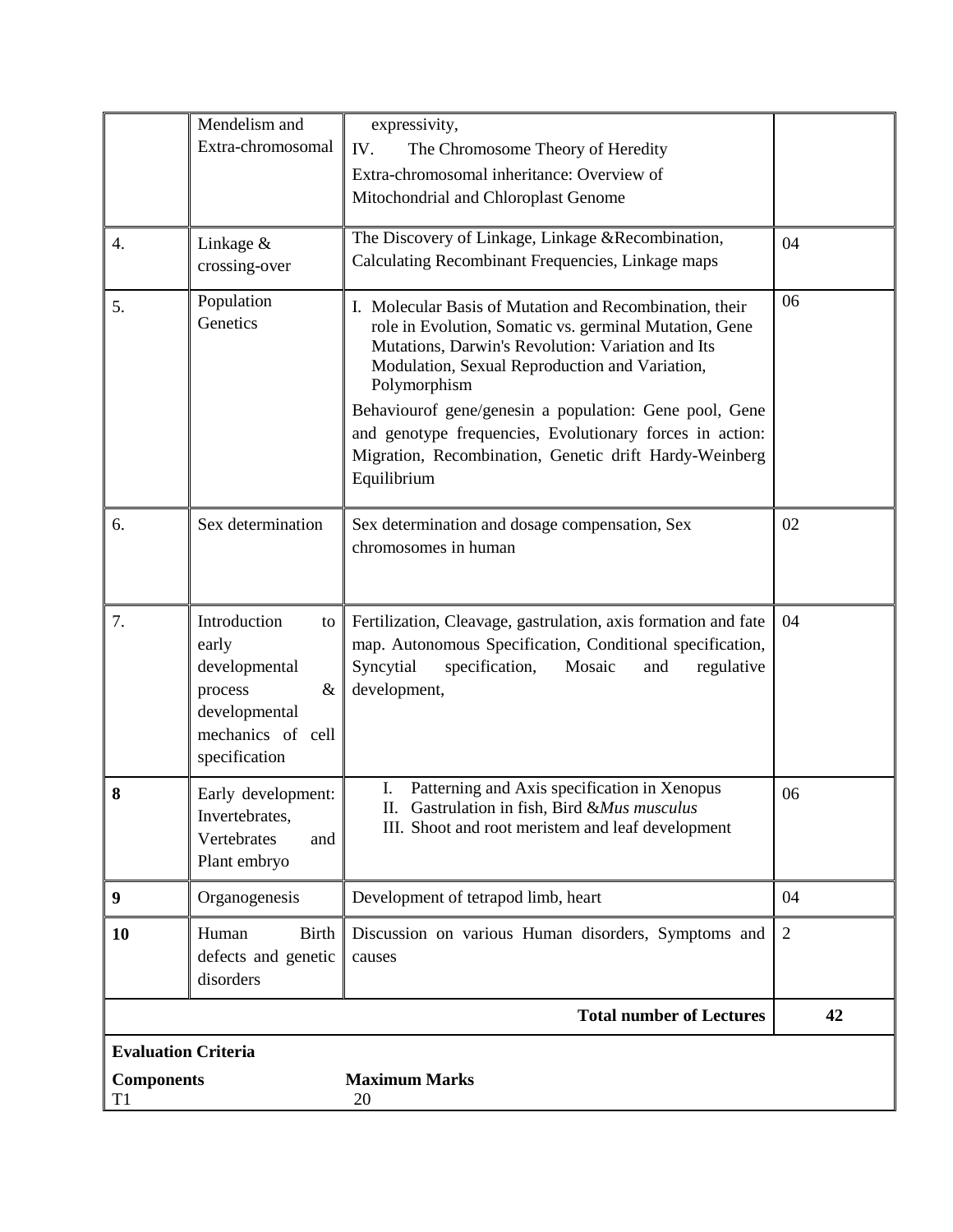| $T^{\prime}$                    | 20                                          |
|---------------------------------|---------------------------------------------|
| <b>End Semester Examination</b> |                                             |
| TA                              | 25 (Assignment 1 and 2, Class Test 1 and 2) |
| <b>Total</b>                    | 100                                         |

|    | <b>Recommended Reading material:</b> Author(s), Title, Edition, Publisher, Year of Publication etc. (Text books,<br>Reference Books, Journals, Reports, Websites etc. in the IEEE format) |
|----|-------------------------------------------------------------------------------------------------------------------------------------------------------------------------------------------|
| 1. | Griffiths et al. An Introduction to Genetic Analysis, Ninth Edition , 2007, W. H. Freeman                                                                                                 |
| 2. | L.H. Hartwell et al. Genetics: from Genes to Genomes, 2 <sup>nd</sup> Edition.2004, McGraw-Hill                                                                                           |
| 3. | Strickberger M. W., Genetics, McMillan, New York.                                                                                                                                         |
| 4. | E J Gardner, M J Simmons and D P Snustad, <i>Principles of Genetics</i> , John Wiley and Sons. New York.                                                                                  |
| 5. | Lewin, Genes VIII, 8 <sup>th</sup> Edition, Prentice Hall,                                                                                                                                |
| 6. | Daniel L. Hartl and Andrew G. Clark, Principles of Population Genetics, 3 <sup>rd</sup> Edition, Sinauer Associates                                                                       |
| 7. | L. Wolpert, "Principles of Development", Edition: 4th, Oxford University Press, 2011                                                                                                      |
| 8. | S.F. Gilbert, "Developmental Biology", Edition: 7th, Snaeur Associates Inc., 2003(eBook available)                                                                                        |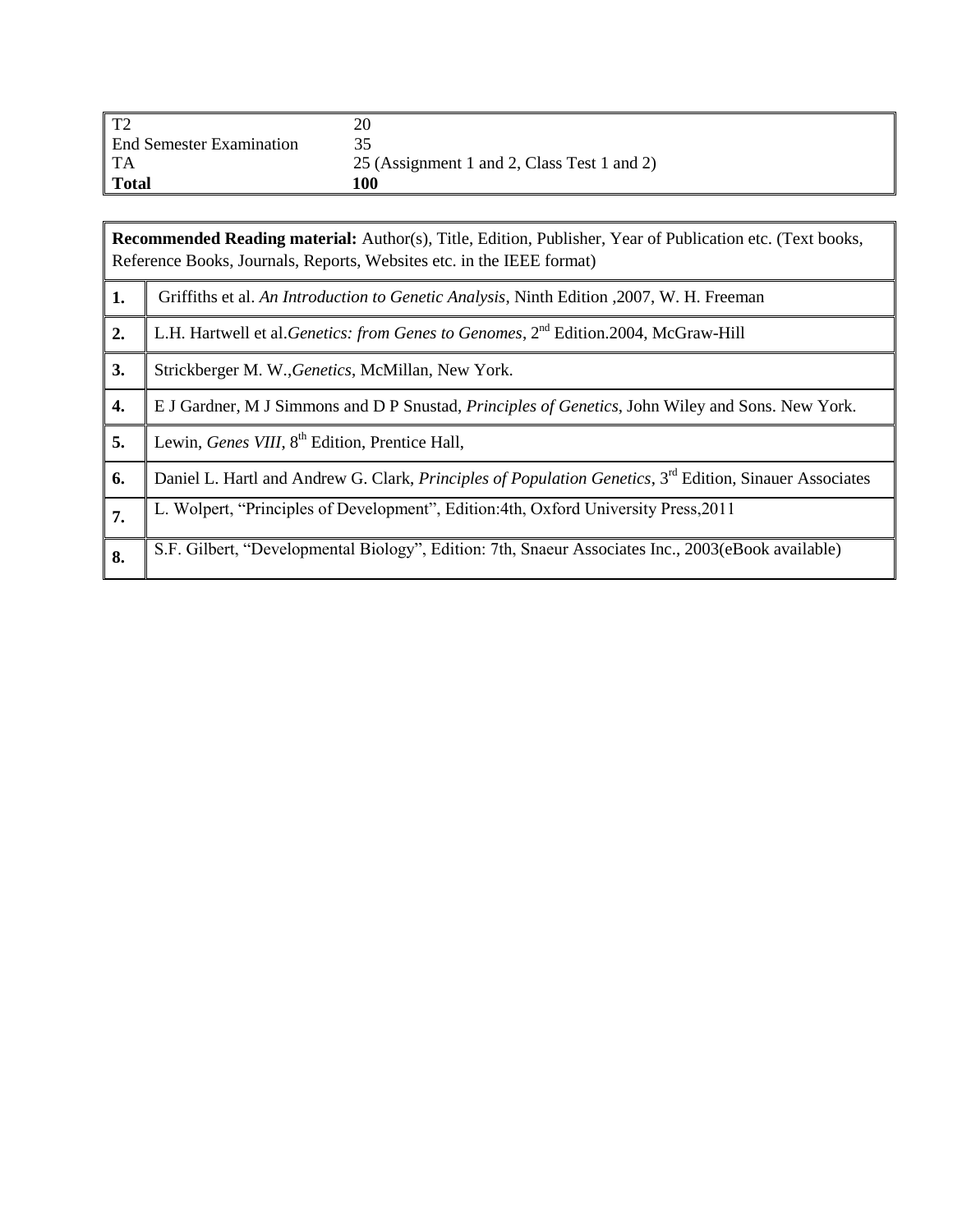# **Lab-wise Breakup**

| Course Code  | 15B17BT373                             | <b>Semester: ODD</b> |                      |  | <b>Semester III Session</b> 2018-2019 |
|--------------|----------------------------------------|----------------------|----------------------|--|---------------------------------------|
|              |                                        |                      |                      |  | <b>Month</b> from July to December    |
| Course Name  | Genetics and Developmental Biology Lab |                      |                      |  |                                       |
| $\ $ Credits |                                        |                      | <b>Contact Hours</b> |  |                                       |

| <b>Faculty (Names)</b> | Coordinator(s)                 | DrShalini Mani                    |
|------------------------|--------------------------------|-----------------------------------|
|                        | Teacher(s)<br>(Alphabetically) | DrShalini Mani, Dr Sujata Mohanty |

|                    | <b>COURSE OUTCOMES</b>                                        | <b>COGNITIVE LEVELS</b> |
|--------------------|---------------------------------------------------------------|-------------------------|
| C <sub>272.1</sub> | Understand the different stages of cell division              | Understand Level $(C2)$ |
| C <sub>272.2</sub> | Interpret the inheritance of human genetic traits.            | Understand Level $(C2)$ |
| C <sub>272.3</sub> | Make use of Drosophila as model organism in genetics studies. | Apply Level $(C3)$      |
| C <sub>272.4</sub> | Compare the developmental stages of different organisms.      | Analyze Level (C4)      |

| <b>Module</b><br>No. | Title of the<br>Module            | <b>List of Experiments</b>                                                                 | CO              |
|----------------------|-----------------------------------|--------------------------------------------------------------------------------------------|-----------------|
|                      | Cell architecture<br>and Division | Observation of cells undergoing mitotic phases of cell division,<br>using permanent slides | CO <sub>1</sub> |
|                      |                                   | Observation of cells undergoing meiotic phases of cell division<br>using permanent slides  | CO <sub>1</sub> |
|                      |                                   | Calculating the mitotic index from onion root tip                                          | CO <sub>1</sub> |
|                      | Genotype vs.<br>Phenotype         | Introduction to Genetic model Drosophila, Study of life cycle,                             | CO <sub>3</sub> |
|                      |                                   | Sex comb-based species identification, Wild and mutant strain                              | CO <sub>3</sub> |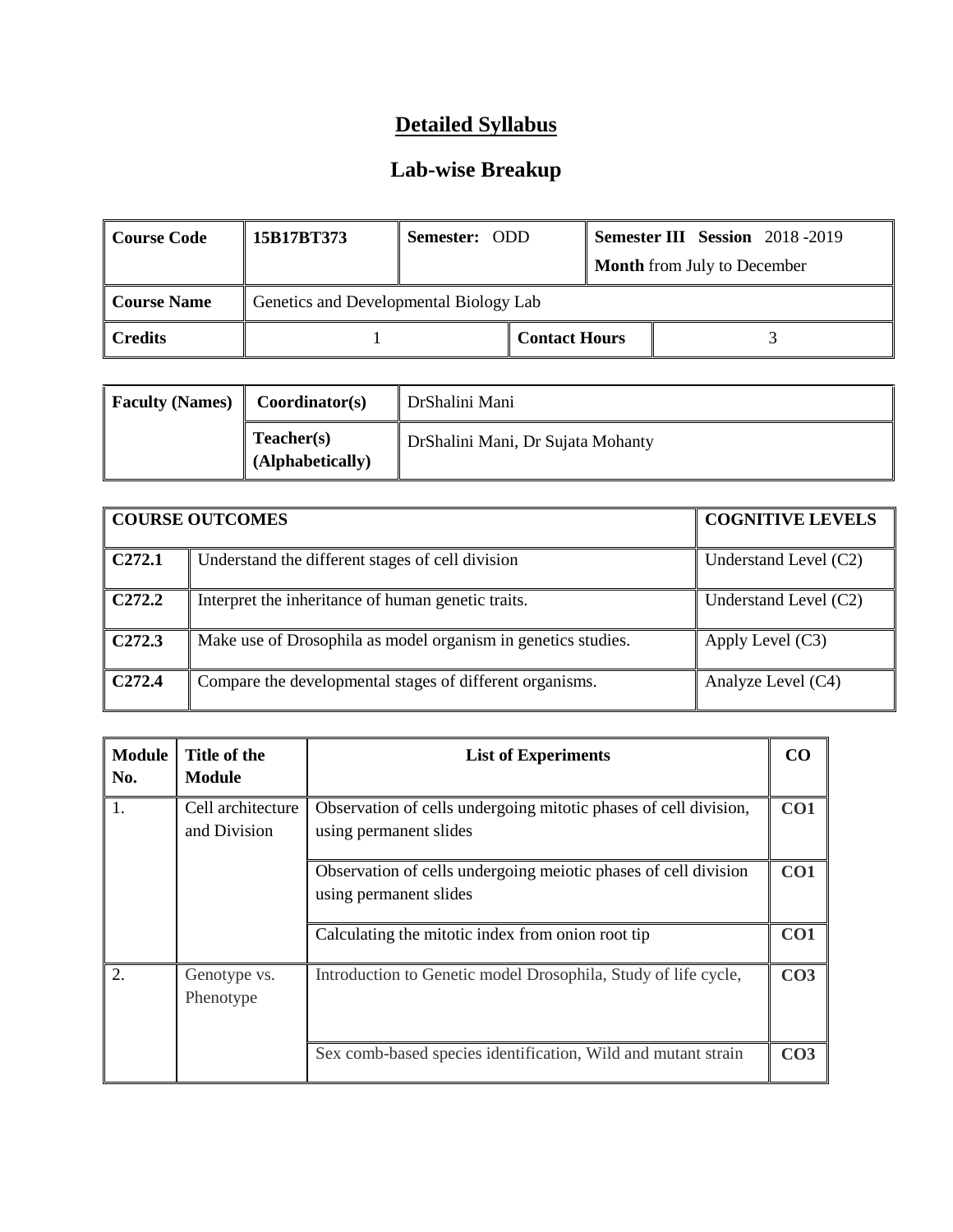| 3.                                                                                | Specialized<br>Chromosome    | Cytogenetic preparation of polytene chromosome,                                                                                                         | CO <sub>3</sub> |
|-----------------------------------------------------------------------------------|------------------------------|---------------------------------------------------------------------------------------------------------------------------------------------------------|-----------------|
|                                                                                   |                              | Study of banding pattern and puff region, distinguishing hetero<br>and euchromatic region                                                               | CO <sub>3</sub> |
| 4.                                                                                | Gene and allele<br>frequency | Blood group test, Principle of antigen-antibody reaction,<br>possible genotype. Calculation of genotype and allele frequency<br>in the class population | CO <sub>2</sub> |
|                                                                                   |                              | Study of inheritance pattern of common human genetic traits                                                                                             | CO <sub>2</sub> |
| 5.                                                                                | Reproductive<br>system       | Dissection of reproductive organs in plants, pollen germination<br>and pollen tube observation                                                          | CO <sub>4</sub> |
|                                                                                   |                              | Dissection of reproductive organs in Drosophila, No. of ovariole<br>and sperm count                                                                     | CO <sub>4</sub> |
| 6.                                                                                | Development                  | Permanent slides of various stages of frog and chick embryo<br>development.                                                                             | CO <sub>4</sub> |
|                                                                                   | <b>Evaluation Criteria</b>   |                                                                                                                                                         |                 |
| <b>Components</b><br>Mid Term Exam<br>End Term Exam<br>Day to Day<br><b>Total</b> |                              | <b>Maximum Marks</b><br>20<br>20<br>60<br>100                                                                                                           |                 |

|                | <b>Recommended Reading material:</b> Author(s), Title, Edition, Publisher, Year of Publication etc. (Text books,<br>Reference Books, Journals, Reports, Websites etc. in the IEEE format) |  |  |  |
|----------------|-------------------------------------------------------------------------------------------------------------------------------------------------------------------------------------------|--|--|--|
|                | M Demerec, <i>Biology of Drosophila</i> , Cold Spring Harbour laboratory Press, 1994.                                                                                                     |  |  |  |
| 2.             | Monroe W Strickberger, <i>Genetics</i> ( <i>IIIrd edition</i> ), Prentice Hall, 2004.                                                                                                     |  |  |  |
| 3              | B N Behera, <i>Genetics through Problems</i> , Sarup and Sons, 2004                                                                                                                       |  |  |  |
| $\overline{4}$ | Design of experiments, principle and the expected outcome and related literature will be provided to the<br>student                                                                       |  |  |  |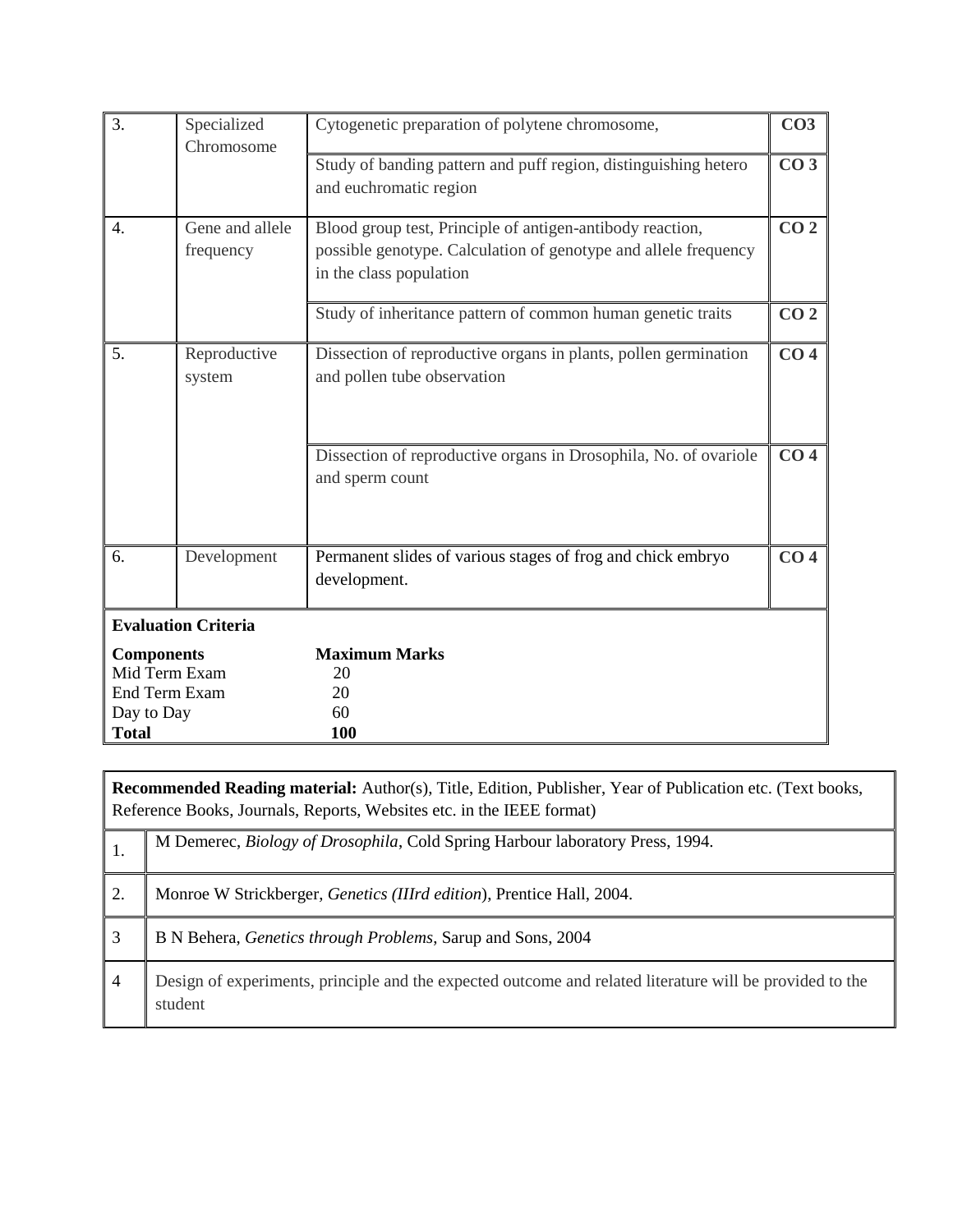| <b>Course Code</b> | 15B11GE301                  | <b>Semester Odd</b><br>(specify Odd/Even) |  | <b>Semester III/VSession</b> 2018 -2019<br><b>Month from July to December</b> |
|--------------------|-----------------------------|-------------------------------------------|--|-------------------------------------------------------------------------------|
| <b>Course Name</b> | <b>Environment Sciences</b> |                                           |  |                                                                               |
| <b>Credits</b>     |                             | <b>Contact Hours</b>                      |  |                                                                               |

| <b>Faculty (Names)</b> | Coordinator(s)   | Prof. Krishna Sundari S         |
|------------------------|------------------|---------------------------------|
|                        | Teacher(s)       | Ekta Bhatt                      |
|                        | (Alphabetically) | 2. Dr. GarimaMathur             |
|                        |                  | Prof. Krishna Sundari S<br>3.   |
|                        |                  | 4. Manisha Singh                |
|                        |                  | 5. Prof. PammiGauba             |
|                        |                  | Dr. Susinjan Bhattacharya<br>6. |

|                     | <b>COURSE OUTCOMES</b>                                                                                                                 | <b>COGNITIVE LEVELS</b> |
|---------------------|----------------------------------------------------------------------------------------------------------------------------------------|-------------------------|
| CO205.1             | Explain different aspects of environment, ecosystem and associated concerns                                                            | <b>Understand Level</b> |
|                     |                                                                                                                                        | (C2)                    |
| CO205.2             | Identify<br>various practices that can impact the environmental resource<br>management                                                 | Apply Level $(C3)$      |
| CO <sub>205.3</sub> | sustainable solutions and green $\Delta$ Apply Level(C3)<br>Apply modern techniques including<br>technologies for a better environment |                         |
| CO <sub>205.4</sub> | Survey ground situation on specific environmental aspects, examine risks<br>involved, make a field report and present the findings     | Analyze Level $(C4)$    |
| CO <sub>205.5</sub> | Recall environment related Government regulations, policies, safety<br>norms and Laws.                                                 | Remember Level $(C1)$   |

| Module | Title of the  | <b>Topics in the Module</b> | No. of              |
|--------|---------------|-----------------------------|---------------------|
| No.    | <b>Module</b> |                             | <b>Lectures for</b> |
|        |               |                             | the module          |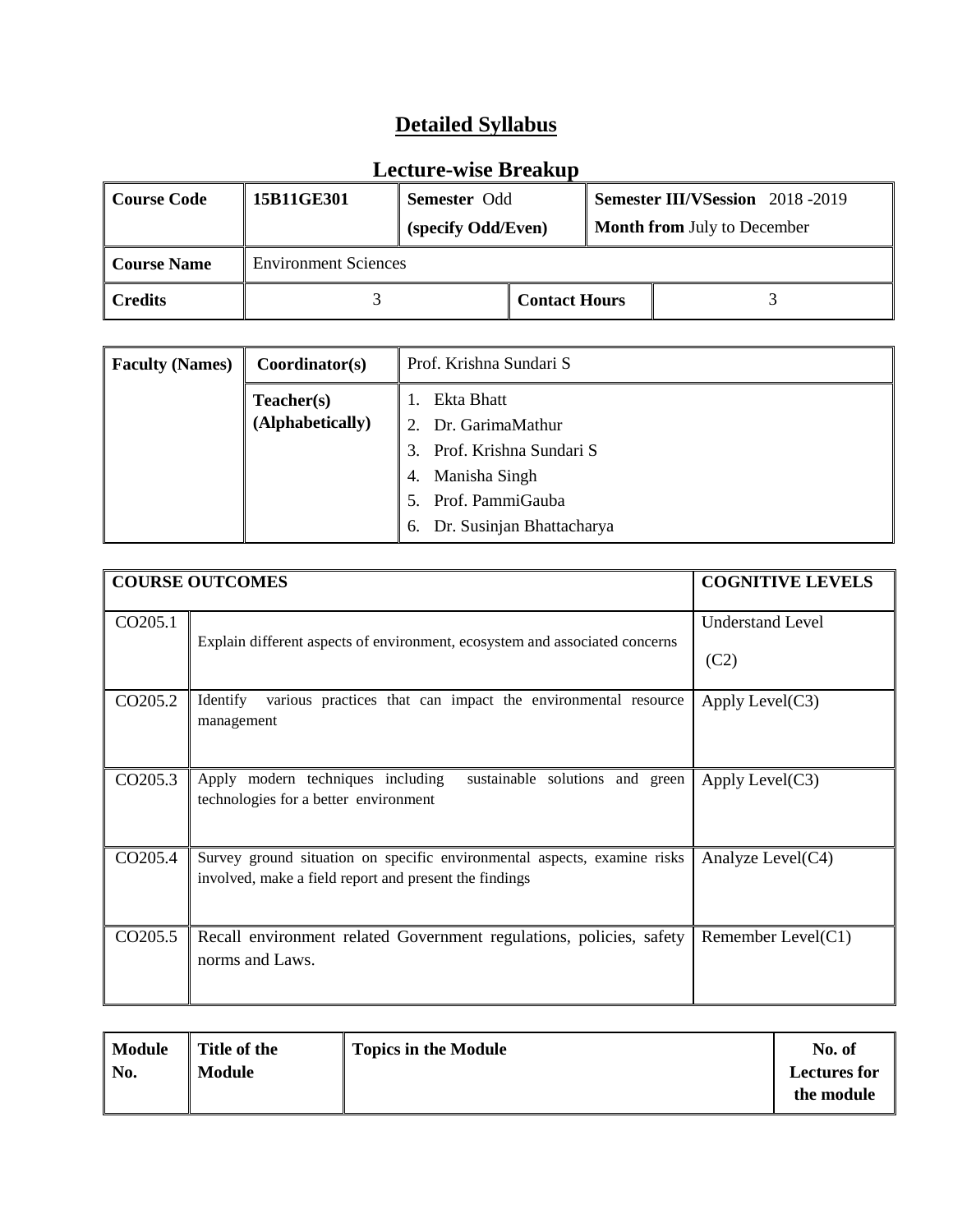| 1. | The<br>Multidisciplinary<br>nature of<br>environmental<br>studies &<br>Biodiversity           | Definition, scope and importance, Need for public<br>Types of Ecosystems, World Biomes,<br>awareness,<br>Ecosystem functioning, Biogeochemical cycles, Diversity<br>of flora and fauna, species and wild life diversity,<br>Biodiversity hotspots, threats to biodiversity Case studies.                                                                                                                                                 | 5              |
|----|-----------------------------------------------------------------------------------------------|------------------------------------------------------------------------------------------------------------------------------------------------------------------------------------------------------------------------------------------------------------------------------------------------------------------------------------------------------------------------------------------------------------------------------------------|----------------|
| 2. | Natural resources,<br>Energy<br>consumption $&$<br>conservation,<br><b>Global Conventions</b> | Water, Land Energy (Renewable, non-renewable, wind,<br>solar, hydro, Biomass), Mineral, Forest, & Food resources,<br>Role of an individual in conservation of natural resources,<br>Equitable use of resources, Global Conventions on Energy,<br>Kyoto protocol, Case studies.                                                                                                                                                           | 8              |
| 3. | Pollution,<br>hazardous waste<br>management                                                   | Air, Water & Land pollution, sources & causes, Space<br>pollution, causes & effects, Electronic waste, Radioactive<br>materials, toxicity limits of pollutants. Critical issues<br>concerning Global environment (Urbanization, population<br>growth, global warming, climate change, acid rain, ozone<br>depletion etc.) and their roots in: cultural, social, political,<br>commercial, industrial, territorial domains, Case studies. | 9              |
| 4. | Urban planning,<br><b>Disaster</b><br>management                                              | Sustainable building, Analyses of seismic data including<br>magnitude and epicenters of earthquakes, Disaster<br>Management and Contingency Planning, Modern safety<br>systems, Case studies.                                                                                                                                                                                                                                            | 6              |
| 5. | Environmental<br>Impact assessment,<br>Use of Satellite<br>Imaging                            | Objectives of impact assessment, Study of impact<br>parameters, Methods for impact identification, Economics,<br>Remote sensing imagery from satellite sensors and role in<br>environmental impact studies, Case studies.                                                                                                                                                                                                                | 5              |
| 6. | Sustainability &<br>Planned reversal of<br>human destruction<br>to environment                | Redevelopment of brown fields, energy plantations, social<br>forestry, engineering aspects of Re-use & Recycling, biogas<br>for marginal income groups, organic farming, eco-<br>consumerism, dematerialization, green technologies, eco-<br>tourism, Case studies.                                                                                                                                                                      | 5              |
| 7. | Environmental<br>Laws &<br>Regulations                                                        | Regulation of technology and innovation, Policy and laws,<br>Different Acts such as: Environmental Protection Act, Air<br>and Water Acts, Wildlife and Forest Acts), US-EPA,<br>National Environmental Policy; Function of pollution<br>control boards (SPCB and CPCB), their roles and<br>responsibilities, Eco-mark Scheme, Laws relating to Urban<br>and Rural land use, Ethics, Case studies.                                        | $\overline{4}$ |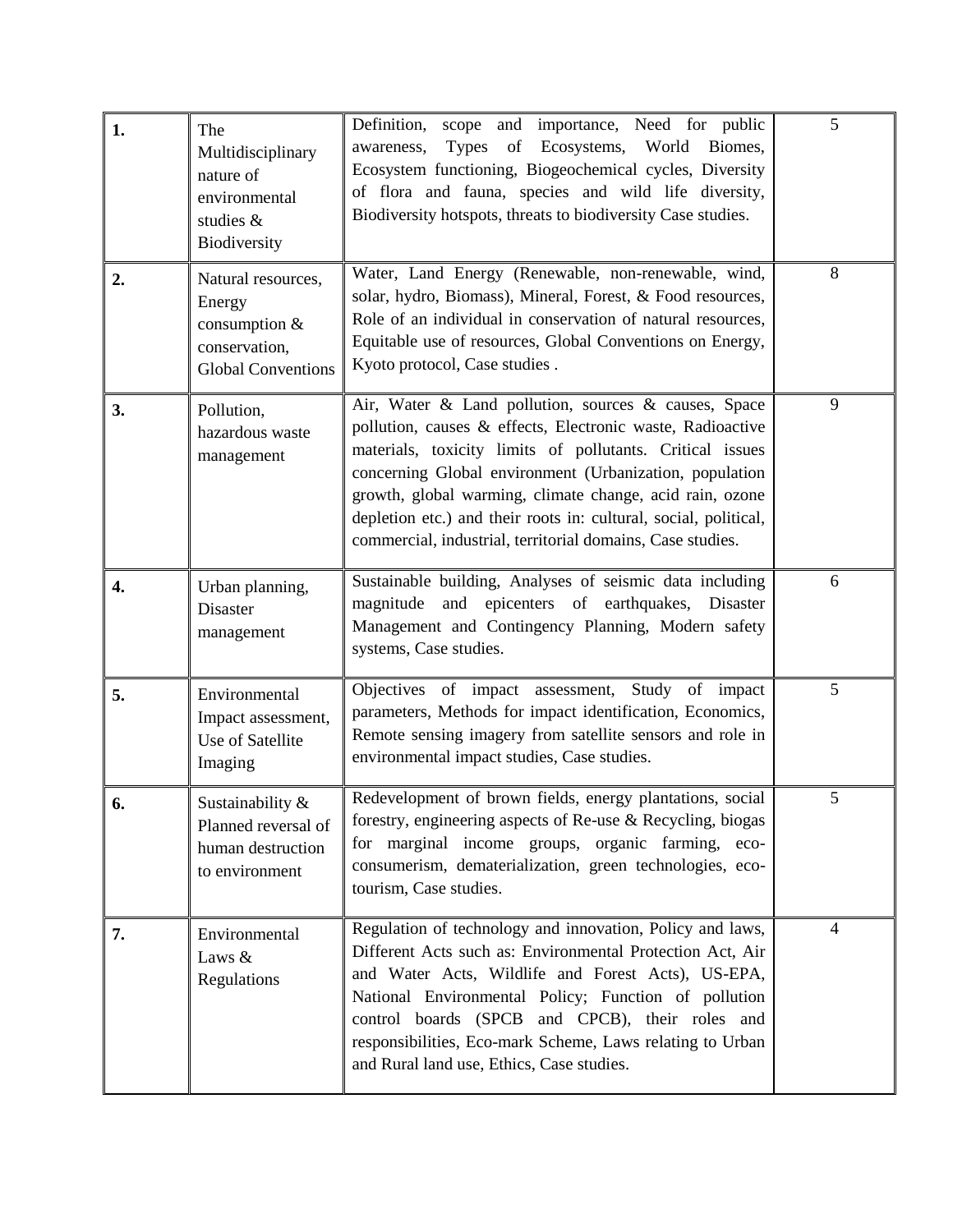| 8.<br>Field Work                | Explore the surrounding flora $&$ fauna (Study of common<br>plants, insects, birds document environmental assets),<br>documentation of industries in local region and their<br>possible effects, measure of water, air and land quality,<br>Visit to a local polluted site-Urban/Rural /Industrial /<br>Agricultural, Study of simple ecosystems-pond, river, hill<br>slopes etc | 5 |
|---------------------------------|----------------------------------------------------------------------------------------------------------------------------------------------------------------------------------------------------------------------------------------------------------------------------------------------------------------------------------------------------------------------------------|---|
| <b>Total number of Lectures</b> | 47                                                                                                                                                                                                                                                                                                                                                                               |   |
| <b>Evaluation Criteria</b>      |                                                                                                                                                                                                                                                                                                                                                                                  |   |
| <b>Components</b>               | <b>Maximum Marks</b>                                                                                                                                                                                                                                                                                                                                                             |   |
| T1                              | 20                                                                                                                                                                                                                                                                                                                                                                               |   |
| T <sub>2</sub>                  | 20                                                                                                                                                                                                                                                                                                                                                                               |   |
| <b>End Semester Examination</b> | 35                                                                                                                                                                                                                                                                                                                                                                               |   |
| TA.                             | 25 (Assignments, Class Tests)                                                                                                                                                                                                                                                                                                                                                    |   |
| <b>Total</b>                    | 100                                                                                                                                                                                                                                                                                                                                                                              |   |

**Recommended Reading material:** Author(s), Title, Edition, Publisher, Year of Publication etc. ( Text books, Reference Books, Journals, Reports, Websites etc. in the IEEE format)

| 1. | Chiras D D.(Ed.). 2001. Environmental Science – Creating a sustainable future. $6th$ ed. Jones & Barlett<br>Publishers. |
|----|-------------------------------------------------------------------------------------------------------------------------|
| 2. | Joseph, B., 2005, Environmental Studies, Tata McGraw Hill, India                                                        |
| 3. | <b>Textbook of Environmental Studies for UG Courses - ErachBharucha, University Press</b>                               |
| 4. | Jogdanand S N 2004. Environmental Biotechnology: Industrial Pollution Management. Himalaya Pub.<br>House, Delhi 284p    |
| 5. | David P Lawrence. 2003. Environment Impact assessment, Wiley publications                                               |
| 6. | Issues of the Journal: Down to Earth, published by Centre for Science and Environment                                   |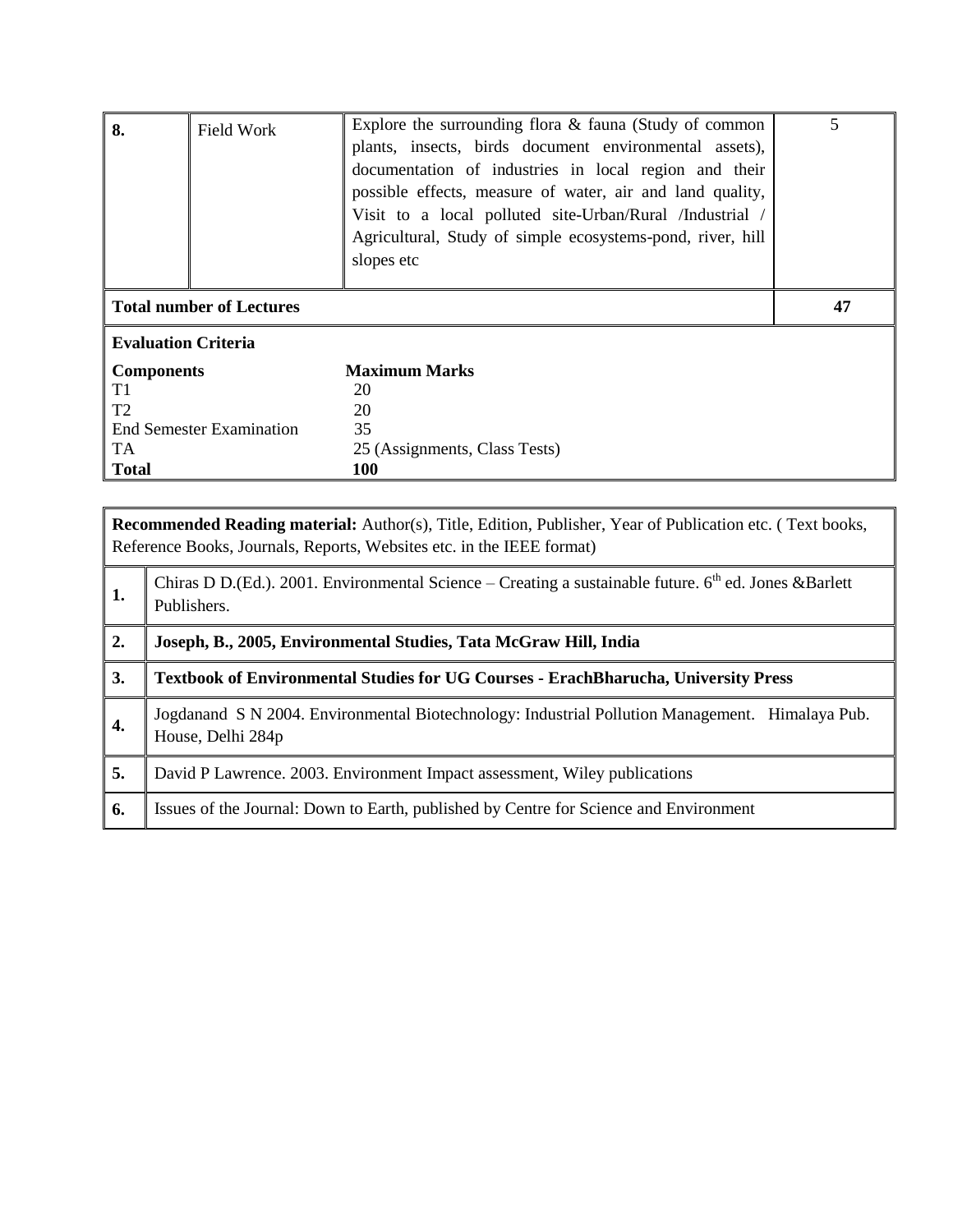| Course Code                                            | 15B11CI211 | <b>SemesterODD</b> |                      |                                    | <b>Semester</b> 3rd <b>Session</b> 2018-2019 |
|--------------------------------------------------------|------------|--------------------|----------------------|------------------------------------|----------------------------------------------|
|                                                        |            |                    |                      | <b>Month from July to December</b> |                                              |
| Software Development Fundamental - II<br>  Course Name |            |                    |                      |                                    |                                              |
| $\ $ Credits                                           |            |                    | <b>Contact Hours</b> |                                    | $3(L)+1(T)$                                  |

| <b>Faculty (Names)</b> | Coordinator(s)                 | Deepti Singh |
|------------------------|--------------------------------|--------------|
|                        | Teacher(s)<br>(Alphabetically) | NA           |

|                 | <b>COURSE OUTCOMES</b>                                                                                                                       | <b>COGNITIVE LEVELS</b>          |
|-----------------|----------------------------------------------------------------------------------------------------------------------------------------------|----------------------------------|
| CO <sub>1</sub> | Develop C programs using structures, pointers, functions, and files.                                                                         | Level-3<br>(Applying Level)      |
| CO <sub>2</sub> | Design solutions for data storage, retrieval, searching, and sorting by<br>utilizing stack/queue.                                            | Level-6<br>(Creating Level)      |
| CO <sub>3</sub> | Construct linked list data structure and apply linked list to solve<br>problems like polynomial operations and sparse matrix representation. | Level-3<br>(Applying Level)      |
| CO <sub>4</sub> | Analyze operations like searching, insertion, deletion, traversing on<br>given data structure.                                               | Level-4<br>(Analyzing Level)     |
| CO <sub>5</sub> | Explain basic features of object-oriented design such as objects,<br>classes, encapsulation, polymorphism, inheritance, and abstraction.     | Level-2<br>(Understanding Level) |
| CO6             | Develop C++ programs using OOPs concepts like encapsulation,<br>Inheritance, Polymorphism, and Standard Template Library.                    | Level-3<br>(Applying Level)      |

| Module | Title of the  | <b>Topics in the Module</b> | No. of              |
|--------|---------------|-----------------------------|---------------------|
| No.    | <b>Module</b> |                             | <b>Lectures for</b> |
|        |               |                             | the module          |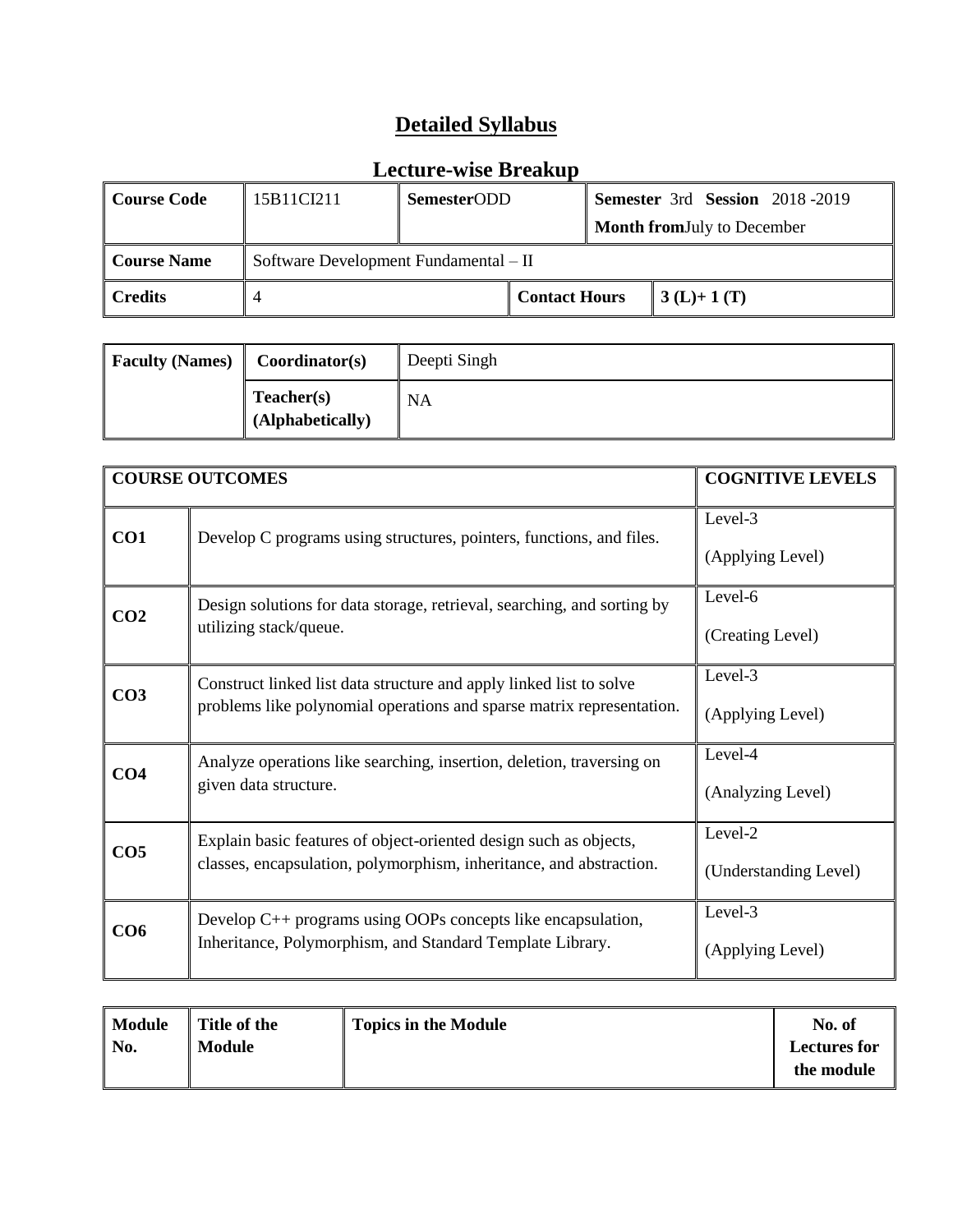| 1.                                                                                                  | Advanced<br>Cprogramming                                                 | Revision of Functions, Pointers, handling arrays through<br>arithmetic,<br>file<br>handling,<br>pointers, pointer<br>linear<br>andbinarysearch, insertion, selection, and bubble sort.                                                        | <b>10</b> |
|-----------------------------------------------------------------------------------------------------|--------------------------------------------------------------------------|-----------------------------------------------------------------------------------------------------------------------------------------------------------------------------------------------------------------------------------------------|-----------|
| $\overline{2}$ .                                                                                    | Implementations<br>and applications of<br>elementary data<br>structures. | Stacks, Queues, Deque and their applications, linked list,<br>Link list application, binary trees, Binary tree array and link<br>list basedstorage, sparse matrix                                                                             | 16        |
| 3.                                                                                                  | <b>Object Oriented</b><br>Programming                                    | Concepts of Object-Orientation in C++, constructs, objects,<br>classes, methods, constructors, function and<br>operatoroverloading, inheritance, polymorphism,<br>Introduction to SDLC, Testing fundamentals and test-case<br>generation, STL | 16        |
|                                                                                                     |                                                                          | <b>Total number of Lectures</b>                                                                                                                                                                                                               | 42        |
| <b>Evaluation Criteria</b>                                                                          |                                                                          |                                                                                                                                                                                                                                               |           |
| <b>Components</b><br>T1<br>T <sub>2</sub><br><b>End Semester Examination</b><br>TA.<br><b>Total</b> |                                                                          | <b>Maximum Marks</b><br>20<br>20<br>35<br>25 (Quiz $(10)$ + Tutorial $(5)$ + Attendance & Class Performance $(10)$ )<br><b>100</b>                                                                                                            |           |

|                  | <b>Recommended Reading material:</b> Author(s), Title, Edition, Publisher, Year of Publication etc. (Text books,<br>Reference Books, Journals, Reports, Websites etc. in the IEEE format) |  |  |  |
|------------------|-------------------------------------------------------------------------------------------------------------------------------------------------------------------------------------------|--|--|--|
| 1.               | H. Cooper and H. Mullish, Jaico Publishing House. "Spirit of C", 4th Edition, Jaico Publishing<br>House, 2006                                                                             |  |  |  |
| 2.               | Herbert Schildt. "The Complete Reference C", 4th Edition, TMH, 2000                                                                                                                       |  |  |  |
| 3.               | Brian W. Kernighan and Dennis M. Ritchie, "The C Programming Language", 2nd Edition, Prentice-Hall<br>India, New Delhi, 2002                                                              |  |  |  |
| $\overline{4}$ . | Ellis Horowitz, Sartaj Sahni Fundamentals of Data Structures in C, 2008, Silicon press                                                                                                    |  |  |  |
| 5.               | E Balaguruswamy, Object Oriented Programming With C++, 4th Edition, TMH, 2008                                                                                                             |  |  |  |
| 6.               | Manuals provided by the department on \\fileserver2                                                                                                                                       |  |  |  |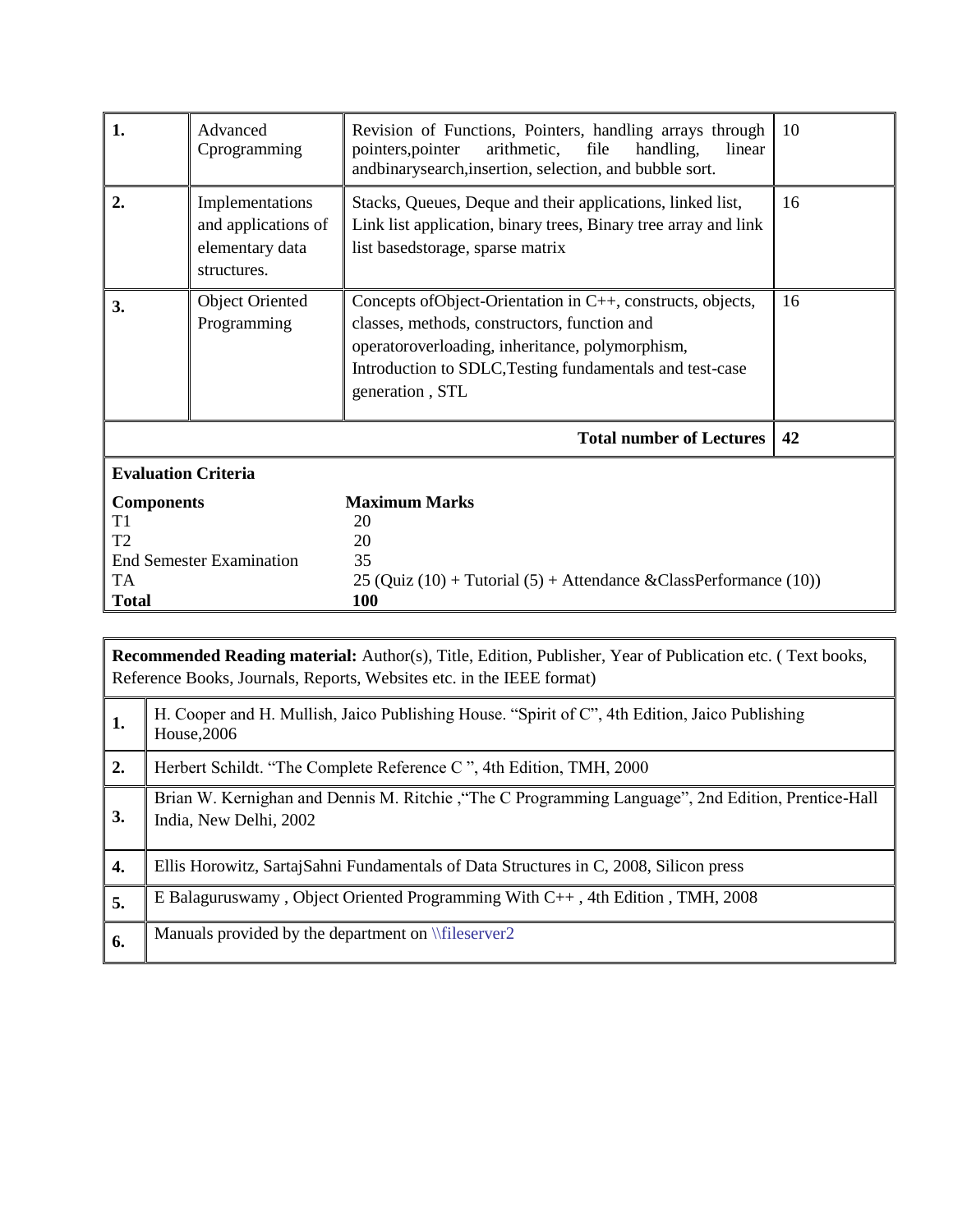#### **Lab-wise Breakup**

| Course Code        | 15B17CI271                               | Semester: ODD |                      |  | Semester III Session 2018 - 2019   |
|--------------------|------------------------------------------|---------------|----------------------|--|------------------------------------|
|                    |                                          |               |                      |  | <b>Month from July to December</b> |
| <b>Course Name</b> | Software Development Fundamental – 2 LAB |               |                      |  |                                    |
| Credits            |                                          |               | <b>Contact Hours</b> |  | $0 - 0 - 2$                        |

| <b>Faculty (Names)</b> | Coordinator(s)                 | <b>Prantik Biswas</b>         |
|------------------------|--------------------------------|-------------------------------|
|                        | Teacher(s)<br>(Alphabetically) | Prantik Biswas, Vimal Kumar K |

|                 | <b>COURSE OUTCOMES</b>                                                                                                                                     | <b>COGNITIVE LEVELS</b>     |
|-----------------|------------------------------------------------------------------------------------------------------------------------------------------------------------|-----------------------------|
| CO1             | Make use of structures, pointers, functions, and files to build basic<br>C programs.                                                                       | Apply (level 3)             |
| CO <sub>2</sub> | Construct stack/queue based solutions for data storage, retrieval,<br>searching, and sorting problems.                                                     | Apply (level 3)             |
| CO <sub>3</sub> | Apply linked list data structure to solve problems like polynomial<br>operations and sparse matrix representation.                                         | Apply (level 3)             |
| CO <sub>4</sub> | Build operations like searching, insertion, deletion, traversing on<br>binary tree data structure.                                                         | Apply (level 3)             |
| CO <sub>5</sub> | Demonstrate fundamental concepts of object-oriented<br>programming i.e. objects, classes, encapsulation, polymorphism,<br>inheritance, and abstraction.    | <b>Understand (level 2)</b> |
| CO <sub>6</sub> | Apply object-oriented programming features like encapsulation,<br>Inheritance, Polymorphism, and Standard Template Library to<br>construct $C++$ programs. | Apply (level 3)             |

| <b>Module</b><br>No. | Title of the Module | <b>List of Experiments</b>                                                             |  |
|----------------------|---------------------|----------------------------------------------------------------------------------------|--|
|                      | <b>Structures</b>   | Write C programs to store heterogeneous data and perform CO1<br>basic queries over it. |  |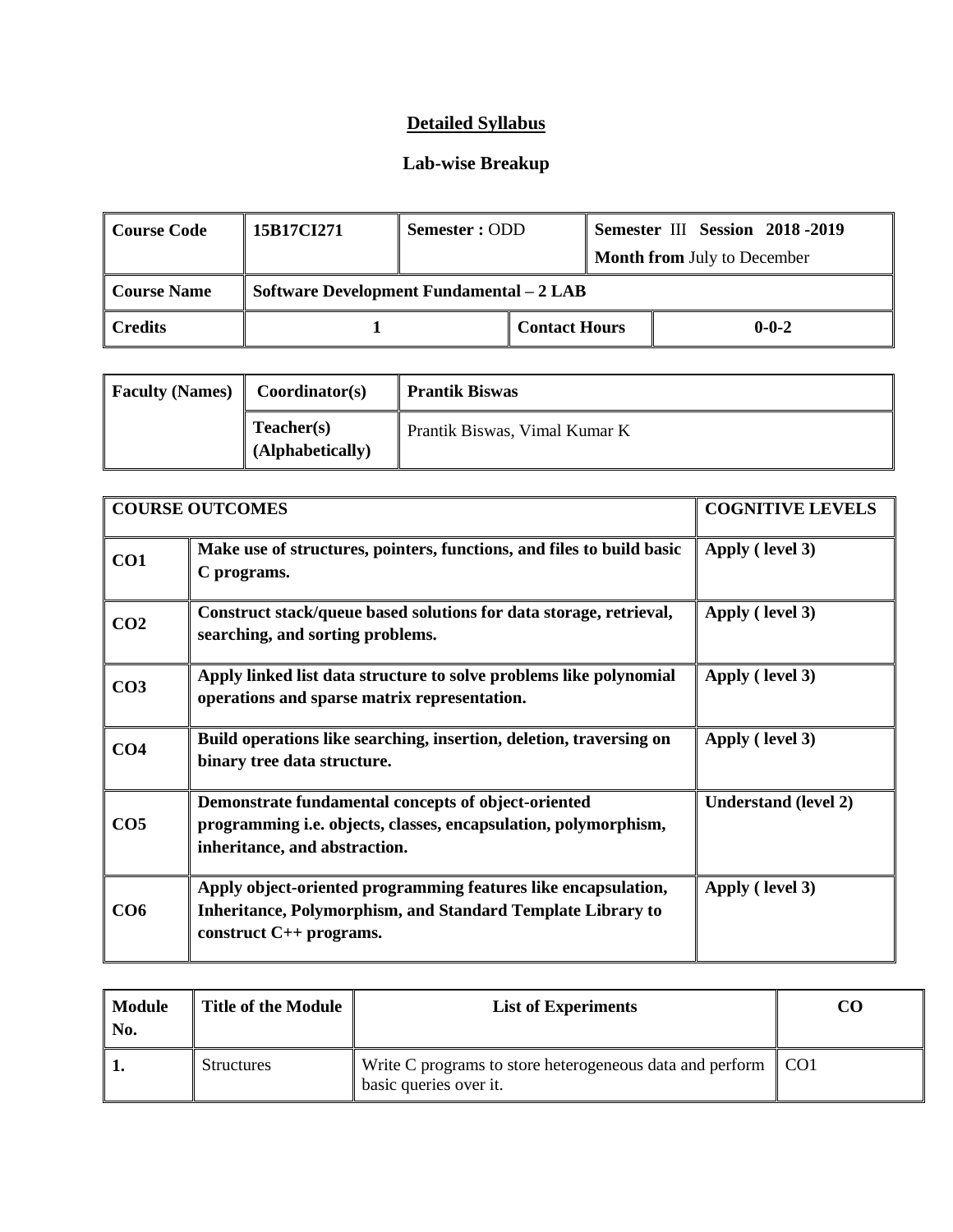| Pointers &<br>Write C programs using pointers and recursive functions<br>Functions<br>like palindrome, factorial, fibonacci series, number system<br>etc. |                                                                                                                                                                           | CO1                                                                                                                                                                                                                                                                                                                    |
|-----------------------------------------------------------------------------------------------------------------------------------------------------------|---------------------------------------------------------------------------------------------------------------------------------------------------------------------------|------------------------------------------------------------------------------------------------------------------------------------------------------------------------------------------------------------------------------------------------------------------------------------------------------------------------|
| File Handling &<br><b>Dynamic Memory</b><br>Allocation                                                                                                    | CO1                                                                                                                                                                       |                                                                                                                                                                                                                                                                                                                        |
| Searching & Sorting                                                                                                                                       | CO <sub>2</sub>                                                                                                                                                           |                                                                                                                                                                                                                                                                                                                        |
| <b>Stacks</b>                                                                                                                                             | Write C programs using LIFO concept such as push an<br>element, pop an element, display status of the stack and<br>arithmetic expressions evaluation and representations. | CO <sub>2</sub>                                                                                                                                                                                                                                                                                                        |
| Queue                                                                                                                                                     | Write programs in C to perform operations on queues<br>using array implementation.                                                                                        | CO <sub>2</sub>                                                                                                                                                                                                                                                                                                        |
| <b>Linked List</b>                                                                                                                                        | Write programs in C to perform basic operations (add,<br>delete, search etc.) via linked list representation.                                                             | CO <sub>3</sub>                                                                                                                                                                                                                                                                                                        |
| <b>Binary Tree</b>                                                                                                                                        | Write programs in C to implement binary tree properties<br>(traversal, leaf node identification, height etc.) using array<br>and linked list representation.              | CO <sub>4</sub>                                                                                                                                                                                                                                                                                                        |
| Introduction to C++<br>: Classes and<br>Objects                                                                                                           | Understand fundamental concepts of OOPs i.e. objects,<br>classes, constructor, destructor, friend function through<br>output based C++ programs.                          | CO <sub>5</sub>                                                                                                                                                                                                                                                                                                        |
| Object oriented<br>programming<br>Concepts                                                                                                                | Write programs in $C++$ using OOPs concept like<br>encapsulation, Inheritance, Polymorphism and Abstraction.                                                              | CO <sub>6</sub>                                                                                                                                                                                                                                                                                                        |
|                                                                                                                                                           | 20<br>20<br>10<br>20<br>20<br>10<br><b>100</b>                                                                                                                            |                                                                                                                                                                                                                                                                                                                        |
|                                                                                                                                                           | <b>Evaluation Criteria</b><br><b>Components</b><br>Lab Test -1<br>Lab Test -2<br><b>Lab Evaluations</b>                                                                   | Write menu driven C programs to perform basic file<br>operations (create, read, write, update).<br>Write C programs to perform searching (Linear and<br>binary) and sorting (Insertion, bubble, selection) on set of<br>n numbers, strings using runtime input or stored input from<br>a file.<br><b>Maximum Marks</b> |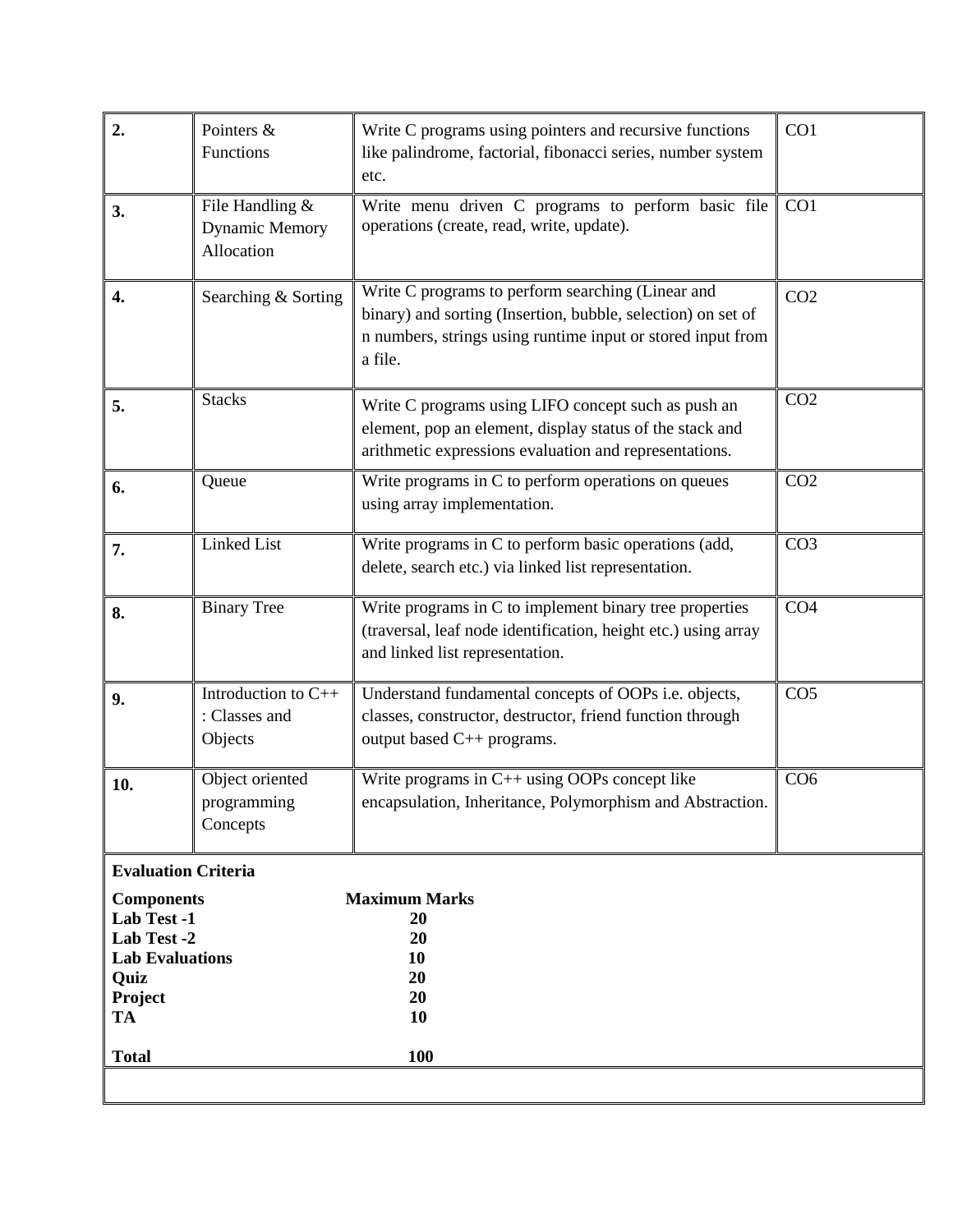|    | <b>Recommended Reading material:</b> Author(s), Title, Edition, Publisher, Year of Publication etc. (Text books,<br>Reference Books, Journals, Reports, Websites etc. in the IEEE format) |  |  |  |  |
|----|-------------------------------------------------------------------------------------------------------------------------------------------------------------------------------------------|--|--|--|--|
| 1. | H. Cooper and H. Mullish, Jaico Publishing House. "Spirit of C", 4th Edition, Jaico Publishing House,<br>2006                                                                             |  |  |  |  |
| 2. | Herbert Schildt. "The Complete Reference C", 4th Edition, TMH, 2000                                                                                                                       |  |  |  |  |
| 3. | Brian W. Kernighan and Dennis M. Ritchie, "The C Programming Language", 2nd Edition, Prentice-Hall<br>India, New Delhi, 2002                                                              |  |  |  |  |
| 4. | Ellis Horowitz, Sartaj Sahni Fundamentals of Data Structures in C, 2008, Silicon press                                                                                                    |  |  |  |  |
| 5. | E Balaguruswamy, Object Oriented Programming With C++, 4th Edition, TMH, 2008                                                                                                             |  |  |  |  |
| 6. | Manuals provided by the department on \\fileserver2                                                                                                                                       |  |  |  |  |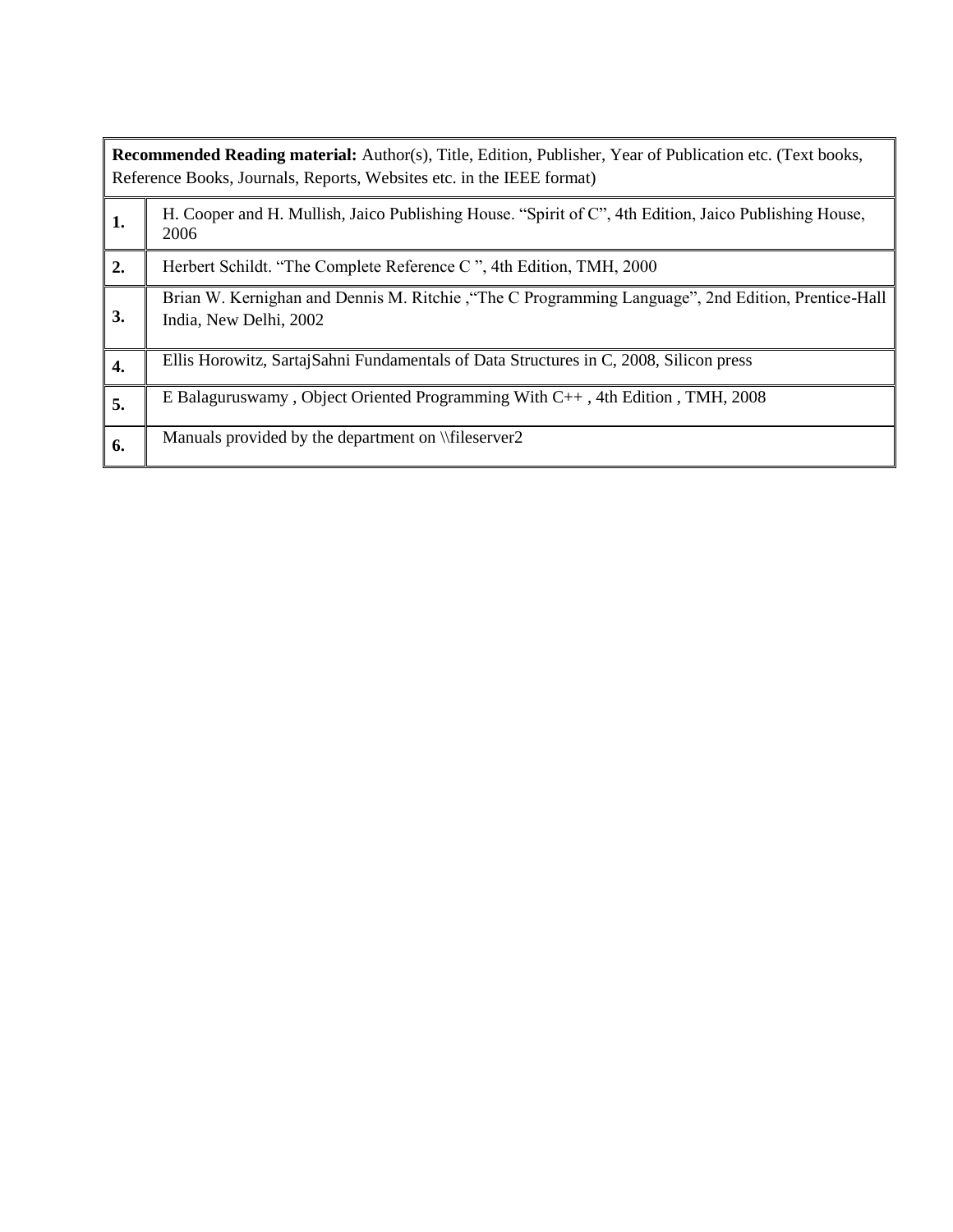| <b>Course Code</b>                               |                                                                                                                               | 15B11MA302                                                                                                                                                                                                                                                                |                                                                                                                        | <b>Semester: Odd</b><br>Semester: III Session: 2018-2019                                                                             |                                                   |                |                     |                            |                          |
|--------------------------------------------------|-------------------------------------------------------------------------------------------------------------------------------|---------------------------------------------------------------------------------------------------------------------------------------------------------------------------------------------------------------------------------------------------------------------------|------------------------------------------------------------------------------------------------------------------------|--------------------------------------------------------------------------------------------------------------------------------------|---------------------------------------------------|----------------|---------------------|----------------------------|--------------------------|
|                                                  |                                                                                                                               |                                                                                                                                                                                                                                                                           |                                                                                                                        |                                                                                                                                      |                                                   |                |                     | Month fromJuly to December |                          |
| Probability and Statistics<br><b>Course Name</b> |                                                                                                                               |                                                                                                                                                                                                                                                                           |                                                                                                                        |                                                                                                                                      |                                                   |                |                     |                            |                          |
| <b>Credits</b>                                   |                                                                                                                               | $\overline{4}$                                                                                                                                                                                                                                                            |                                                                                                                        |                                                                                                                                      | <b>Contact Hours</b>                              |                | $3-1-0$             |                            |                          |
| <b>Faculty (Names)</b>                           |                                                                                                                               | Coordinator(s)                                                                                                                                                                                                                                                            |                                                                                                                        | Dr. Sudhakar Chaudhary                                                                                                               |                                                   |                |                     |                            |                          |
|                                                  |                                                                                                                               | Teacher(s)<br>(Alphabetically)                                                                                                                                                                                                                                            |                                                                                                                        | Dr. Sudhakar Chaudhary                                                                                                               |                                                   |                |                     |                            |                          |
| <b>COURSE OUTCOMES</b>                           |                                                                                                                               |                                                                                                                                                                                                                                                                           |                                                                                                                        |                                                                                                                                      |                                                   |                |                     |                            | <b>COGNITIVE LEVELS</b>  |
|                                                  |                                                                                                                               |                                                                                                                                                                                                                                                                           |                                                                                                                        | After pursuing the above mentioned course, the students will be able to:                                                             |                                                   |                |                     |                            |                          |
| C202.1                                           |                                                                                                                               |                                                                                                                                                                                                                                                                           |                                                                                                                        | demonstrate different diagrammatic representation of data and explain<br>the measures of central tendency, dispersion and asymmetry. |                                                   |                |                     |                            | Understanding Level (C2) |
| C <sub>2</sub> 02.2                              |                                                                                                                               |                                                                                                                                                                                                                                                                           |                                                                                                                        | explain the concepts of probability theory and Bayes' theorem.                                                                       |                                                   |                |                     |                            | Understanding Level (C2) |
| C202.3                                           | explain and solve the problems of probability distributions along with<br>their mean, variance & moment generating functions. |                                                                                                                                                                                                                                                                           |                                                                                                                        |                                                                                                                                      | Applying Level (C3)                               |                |                     |                            |                          |
| C <sub>202.4</sub><br>large samples.             |                                                                                                                               |                                                                                                                                                                                                                                                                           |                                                                                                                        | explain sampling theory and apply test of hypothesis on small and                                                                    |                                                   |                | Applying Level (C3) |                            |                          |
| C <sub>202.5</sub>                               |                                                                                                                               | apply the method of least squares for curve fitting and explain<br>Applying Level (C3)<br>correlation and regression.                                                                                                                                                     |                                                                                                                        |                                                                                                                                      |                                                   |                |                     |                            |                          |
| <b>Module</b><br>No.                             | <b>Title</b><br><b>Module</b>                                                                                                 | <b>Topics in the Module</b><br>of<br>the                                                                                                                                                                                                                                  |                                                                                                                        |                                                                                                                                      | No.<br>of<br><b>Lectures</b><br>for<br>the module |                |                     |                            |                          |
| 1.                                               | Data                                                                                                                          | Classification<br>Classification<br>of data,<br>graphic<br>of  <br>and<br>diagrammatic<br>representation of data, measures of central tendency and<br>dispersion i.e. mean and standard deviation, measures of<br>skew ness and kurtosis.                                 |                                                                                                                        |                                                                                                                                      | 6                                                 |                |                     |                            |                          |
| 2.                                               |                                                                                                                               | Probability<br>Sample space and events, Permutations and combinations,<br>Probability of<br>an event, Axioms of<br>probability,<br>Conditional<br>Equiprobable<br>probability,<br>spaces,<br>Multiplication and addition theorems, Bayes' theorem,<br>Independent events. |                                                                                                                        |                                                                                                                                      | 10                                                |                |                     |                            |                          |
| $\overline{\mathbf{3}}$ .                        |                                                                                                                               | Random Variable, Discrete and continuous distributions,<br><b>Random Variables</b><br>Mean and variance of a random variable                                                                                                                                              |                                                                                                                        |                                                                                                                                      | $\overline{4}$                                    |                |                     |                            |                          |
| 4.                                               | Probability                                                                                                                   | Binomial, Uniform, Normal and Poisson distributions.<br>Distributions                                                                                                                                                                                                     |                                                                                                                        |                                                                                                                                      | 8                                                 |                |                     |                            |                          |
| 5.                                               |                                                                                                                               | <b>Sampling Theory</b>                                                                                                                                                                                                                                                    | Test of hypothesis and significance. Test based on Exact<br>10<br>(Small) Sampling-Chi-square test, t test and F test. |                                                                                                                                      |                                                   |                |                     |                            |                          |
| 6.                                               | Correlation<br>Regression                                                                                                     | and                                                                                                                                                                                                                                                                       | Curve fitting by the method of least squares, Correlation<br>and regression.                                           |                                                                                                                                      |                                                   | $\overline{4}$ |                     |                            |                          |
|                                                  |                                                                                                                               |                                                                                                                                                                                                                                                                           |                                                                                                                        | <b>Total number of Lectures</b>                                                                                                      |                                                   |                |                     |                            | 42                       |
| <b>Evaluation Criteria</b>                       |                                                                                                                               |                                                                                                                                                                                                                                                                           |                                                                                                                        |                                                                                                                                      |                                                   |                |                     |                            |                          |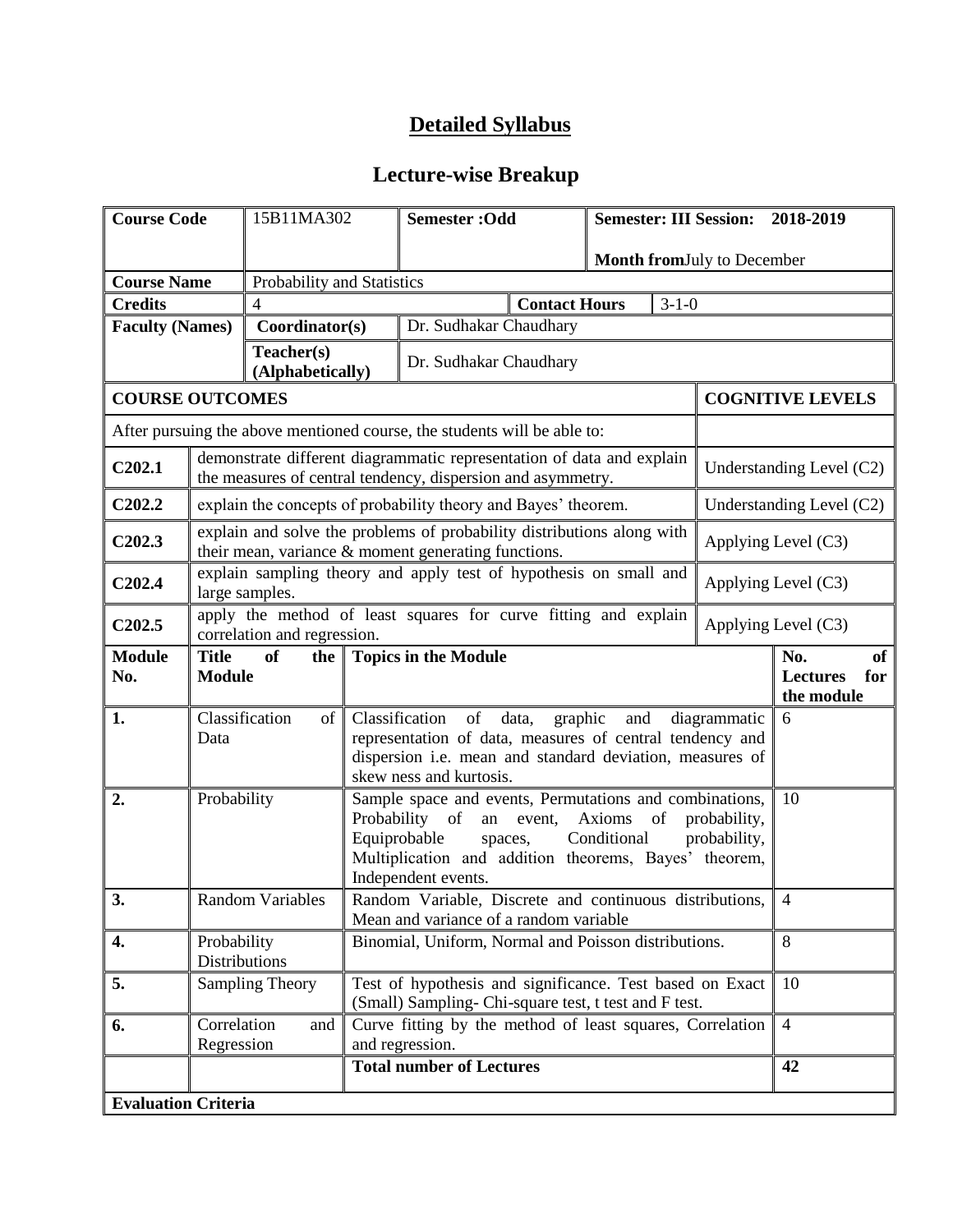|                | <b>Components</b>                                                                                      | <b>Maximum Marks</b>                                                                                      |  |  |  |
|----------------|--------------------------------------------------------------------------------------------------------|-----------------------------------------------------------------------------------------------------------|--|--|--|
|                |                                                                                                        |                                                                                                           |  |  |  |
| T <sub>1</sub> |                                                                                                        | 20                                                                                                        |  |  |  |
| T <sub>2</sub> |                                                                                                        | 20                                                                                                        |  |  |  |
|                | <b>End Semester Examination</b>                                                                        | 35                                                                                                        |  |  |  |
| <b>TA</b>      |                                                                                                        | 25 (Quiz, Assignments, Tutorials)                                                                         |  |  |  |
| <b>Total</b>   |                                                                                                        | 100                                                                                                       |  |  |  |
|                |                                                                                                        | Recommended Reading material: Author(s), Title, Edition, Publisher, Year of Publication etc. (Text books, |  |  |  |
|                |                                                                                                        | Reference Books, Journals, Reports, Websites etc. in the IEEE format)                                     |  |  |  |
| 1.             | Walpole, R.E., Myers, R.H., Myers S.I and Ye. K., Probability and Statistics for Engineers and         |                                                                                                           |  |  |  |
|                | Scientists, 8 <sup>th</sup> Ed., Pearson, 2007                                                         |                                                                                                           |  |  |  |
| 2.             | Papoulis, A. & Pillai, S.U., Probability, Random Variables and Stochastic Processes, Tata McGraw-Hill, |                                                                                                           |  |  |  |
|                | 2002.                                                                                                  |                                                                                                           |  |  |  |
| 3.             | Spiegel, M.R., Statistics (Schaum'soulines), McGraw-Hill, 1995                                         |                                                                                                           |  |  |  |
| 4.             | Veerarajan, T., Probability, Statistics and Random Processes, Tata McGraw-Hill, 2002.                  |                                                                                                           |  |  |  |
| 5.             |                                                                                                        | Johnson, R.A., Miller and Freund's Probability and Statistics for Engineers, 8th Ed., PHI Learning        |  |  |  |
|                | Private limited, 2011                                                                                  |                                                                                                           |  |  |  |
| 6.             |                                                                                                        | <b>Palaniammal, S., Probability and Random Processes, PHI Learning Private limited, 2012</b>              |  |  |  |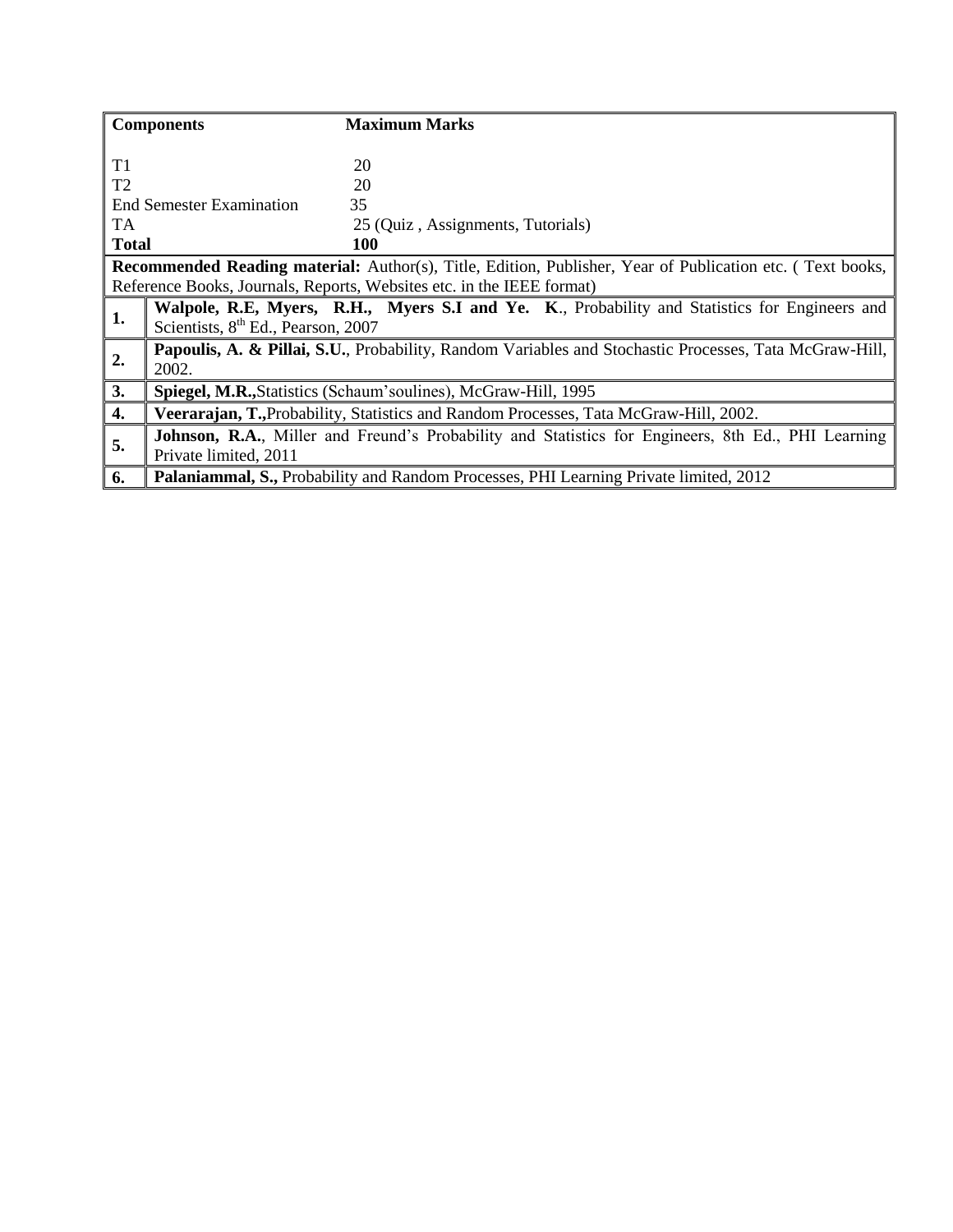| Subject<br>  Code | 15B11EC213               | Semester(specify)<br>Odd/Even) Odd | Semester ODD Session 2018-2019<br><b>Month from July to</b><br>December |
|-------------------|--------------------------|------------------------------------|-------------------------------------------------------------------------|
| Subject<br>  Name | <b>Basic Electronics</b> |                                    |                                                                         |
| Credits           | $\overline{4}$           | <b>Contact Hours</b>               | 4                                                                       |

| <b>Faculty</b> |                                | <b>Coordinator(s)</b>   1 Dr. Richa Gupta |
|----------------|--------------------------------|-------------------------------------------|
| (Names)        | Teacher(s)<br>(Alphabetically) |                                           |

|                 | <b>COURSE OUTCOMES</b><br>Upon completion of the course, the students will be able to                                    | <b>COGNITIVE LEVELS</b> |
|-----------------|--------------------------------------------------------------------------------------------------------------------------|-------------------------|
| CO1             | familiarize with basic concepts of number systems, boolean<br>algebra and logic circuits.                                | Understanding $(C2)$    |
| CO <sub>2</sub> | analyse and design a combination circuit (boolean expression)<br>and construct a cost effective solution (minimization). | Analyzing (C4)          |
| CO <sub>3</sub> | understand the classification of signals & systems and learn<br>fundamentals of operations performed on signals.         | Applying $(C3)$         |
| CO <sub>4</sub> | familiarise with concepts of OPAMP, its applications and basics<br>of digital and analog communication systems.          | Applying $(C3)$         |
| CO <sub>5</sub> | develop understanding of the concept of 2-port network<br>parameters and basic knowledge of electronics instruments.     | Understanding $(C2)$    |

| <b>Subtitle of the Module</b><br>Module No. | <b>Topics</b> | No. of<br>Lectures |
|---------------------------------------------|---------------|--------------------|
|---------------------------------------------|---------------|--------------------|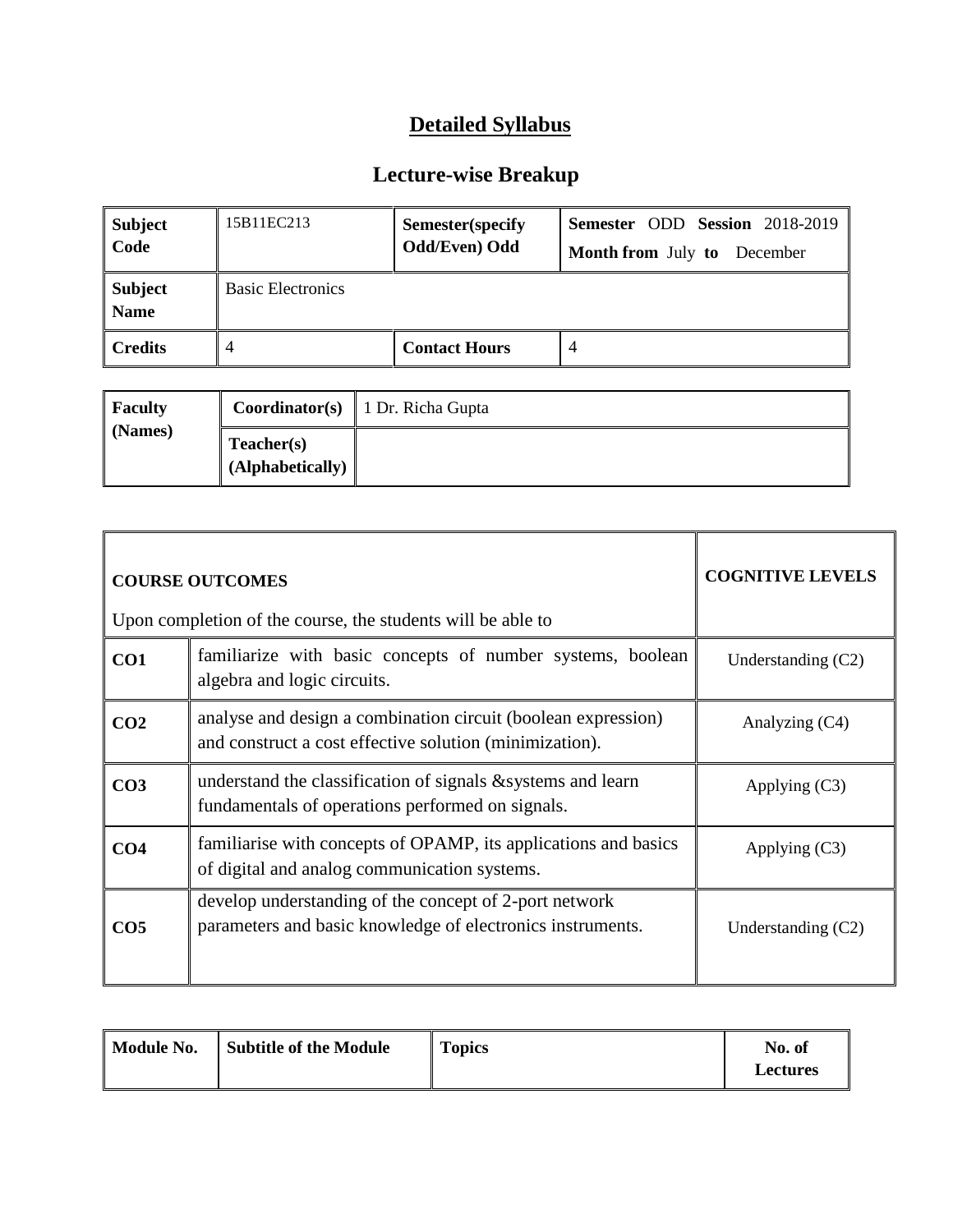| 1.                              | Introduction to two port<br>network.          | Z- parameter, $Y -$ parameter, $H -$<br>Parameter,<br>$\mathbf T$<br>parameter,<br>Interrelationship $(T$ and $pi$ – network)                                                                                                                              | 6              |
|---------------------------------|-----------------------------------------------|------------------------------------------------------------------------------------------------------------------------------------------------------------------------------------------------------------------------------------------------------------|----------------|
| 2.                              | <b>Operational Amplifiers</b>                 | Introduction to Operational Amplifiers,<br>Ideal Characteristics, Basic Concepts<br>their<br>Applications<br>like<br>and<br>Inverting<br>Non-<br>Comparators,<br>and<br>inverting Amplifier, Subtractor, Adder,<br>Integrator and Differentiator circuits. | 8              |
| 3.                              | Basics of digital electronics                 | Number<br>System,<br>Introduction<br>to<br>Boolean algebra, Boolean Laws, SOP,<br>POS Canonical Forms, logic circuits<br>and logic gates, $k - Map$ , multiplexers,<br>encoder and decoders.                                                               | 15             |
| 4.                              | Introduction of Signals and<br><b>Systems</b> | Basic overview of Signals and Systems,<br>Signal types and their representation-<br>Time Domain, Frequency Domain.                                                                                                                                         | $\overline{5}$ |
| 5.                              | Introduction of<br>Communications             | Basics of analogue communication<br>(AM, FM, PM), Analogue to Digital<br>Conversion, digital communication<br>(ASK, PSK, FSK, PCM)                                                                                                                         | $\overline{4}$ |
| 6.                              | Instruments                                   | digital<br>function<br>CRO,<br>meters,<br>generators, power supplies, moving<br>coil, moving iron, energy meter and<br>watt meter.                                                                                                                         | $\overline{4}$ |
|                                 |                                               | <b>Total number of Lectures</b>                                                                                                                                                                                                                            | 42             |
| <b>Evaluation Criteria</b>      |                                               |                                                                                                                                                                                                                                                            |                |
| <b>Components</b>               | <b>Maximum Marks</b>                          |                                                                                                                                                                                                                                                            |                |
| T1                              | 20                                            |                                                                                                                                                                                                                                                            |                |
| T <sub>2</sub>                  | 20                                            |                                                                                                                                                                                                                                                            |                |
| <b>End Semester Examination</b> | 35                                            |                                                                                                                                                                                                                                                            |                |
| <b>TA</b>                       | 25 (Class Test, Assignment, Quiz)             |                                                                                                                                                                                                                                                            |                |
|                                 | <b>Total</b>                                  | 100                                                                                                                                                                                                                                                        |                |

**Recommended Reading** (Books/Journals/Reports/Websites etc.: Author(s), Title, Edition, Publisher, Year of Publication etc. in IEEE format)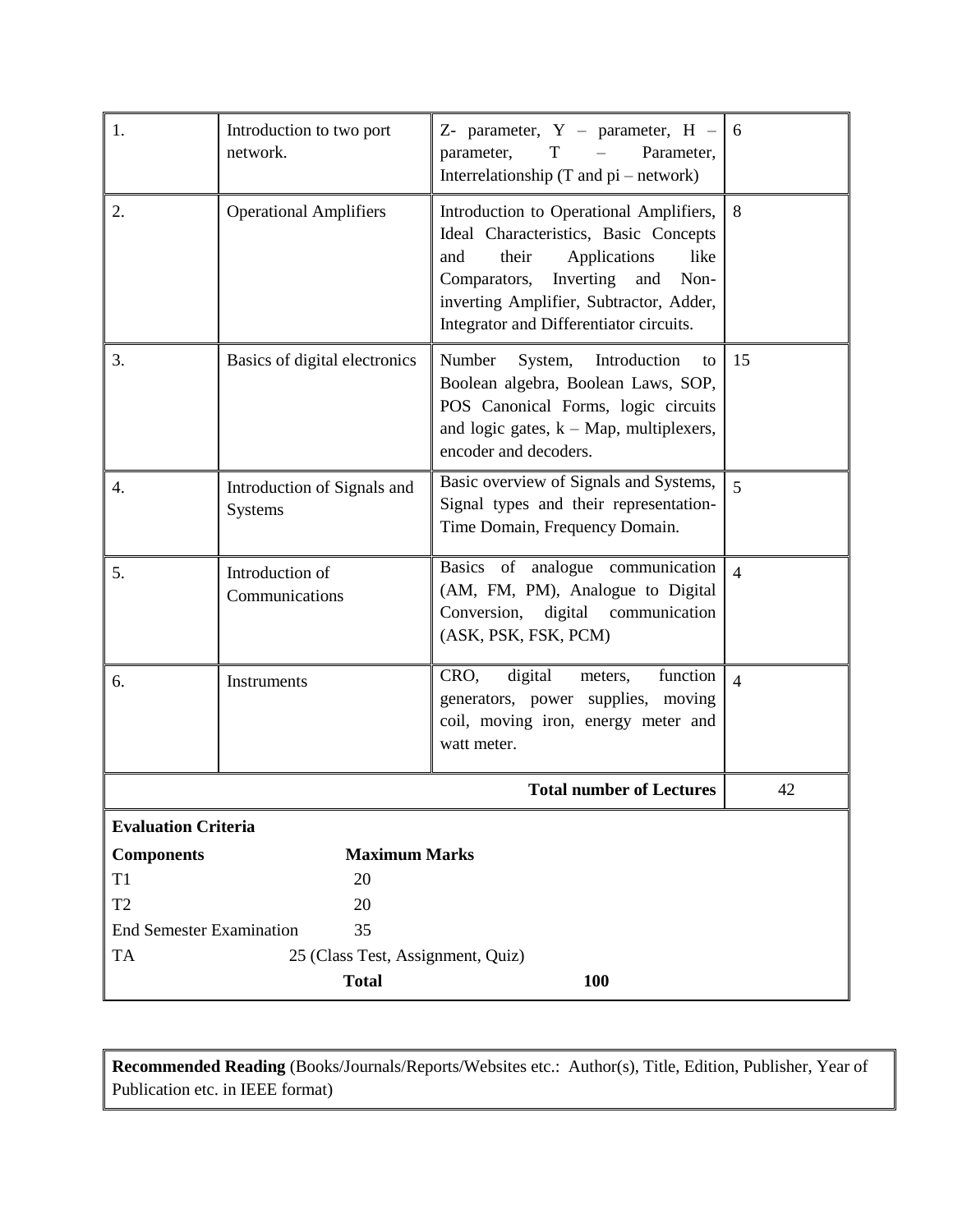|    | Dorf, R.C. and Svoboda, J.A., 2010. Introduction to electric circuits. John Wiley & Sons. |
|----|-------------------------------------------------------------------------------------------|
| 2. | Mano, M.M., 2002. Digital design. Pearson Education Asia.                                 |
| 3. | Oppenheim, A.V., Willsky, A.S. and Nawab, S.H., 1983. Signals and systems. Prentice-Hall. |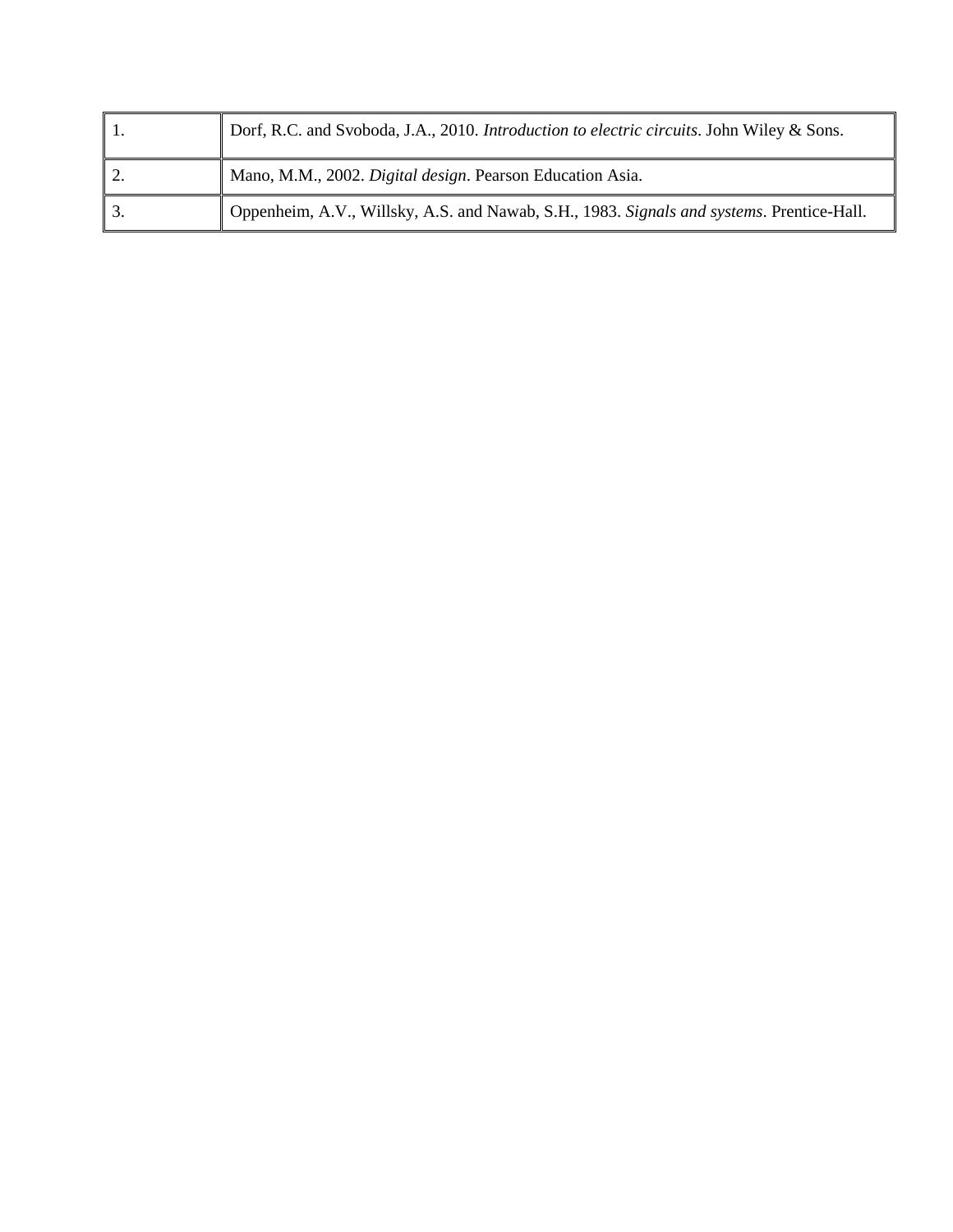#### **Lab-wise Breakup**

| <b>Course Code</b> | 15B17EC273<br>Semester ODD<br>(specify Odd/Even) |  |                      |  | Semester III Session 2018-2019<br><b>Month from July to December</b> |
|--------------------|--------------------------------------------------|--|----------------------|--|----------------------------------------------------------------------|
| <b>Course Name</b> | Basic Electronics Lab                            |  |                      |  |                                                                      |
| <b>Credits</b>     |                                                  |  | <b>Contact Hours</b> |  | 02                                                                   |

| Faculty | Coordinator(s)                 | SumeghaYadav                    |
|---------|--------------------------------|---------------------------------|
| (Names) | Teacher(s)<br>(Alphabetically) | Dr. Madhu Jain, Dr. Richa Gupta |

| <b>COURSE OUTCOMES</b> |                                                                        | <b>COGNITIVE LEVELS</b> |
|------------------------|------------------------------------------------------------------------|-------------------------|
| CO <sub>1</sub>        | Build logic gates and combinational circuits in digital<br>electronics | Applying<br>(Level III) |
| CO <sub>2</sub>        | Construct Op-Amp IC 741 based electronics circuits                     | Applying<br>(Level III) |
| CO <sub>3</sub>        | Analyze $Z$ and h parameters of two $-$ port network                   | Analyzing<br>(Level IV) |

| Module<br>No. | Title of the<br>Module      | List of Experiments                                                                                                                                         | CO              |
|---------------|-----------------------------|-------------------------------------------------------------------------------------------------------------------------------------------------------------|-----------------|
|               | Digital System<br>Design    | Review of Digital ICs, specifications, study of the data<br>sheet, concept of Vcc and ground, verification of the<br>truth tables of logic gates using ICs. | CO <sub>1</sub> |
|               | Digital<br>System<br>Design | Implementation of basic gates (AND, OR, NOT, XOR,<br>XNOR) using the universal gates NAND and NOR.                                                          | CO <sub>1</sub> |
| 3.            | Digital System<br>Design    | To implement Half Adder, Full Adder and Half<br>Subtractor, Full Subtractor circuits using logic gates.                                                     | CO <sub>1</sub> |
| 4.            | Digital System<br>Design    | To realize 4:1 Multiplexer using NAND gates.                                                                                                                | CO <sub>1</sub> |
| 5.            | Digital System              | To realize 2:4 Decoder using basic logic gates.                                                                                                             | CO <sub>1</sub> |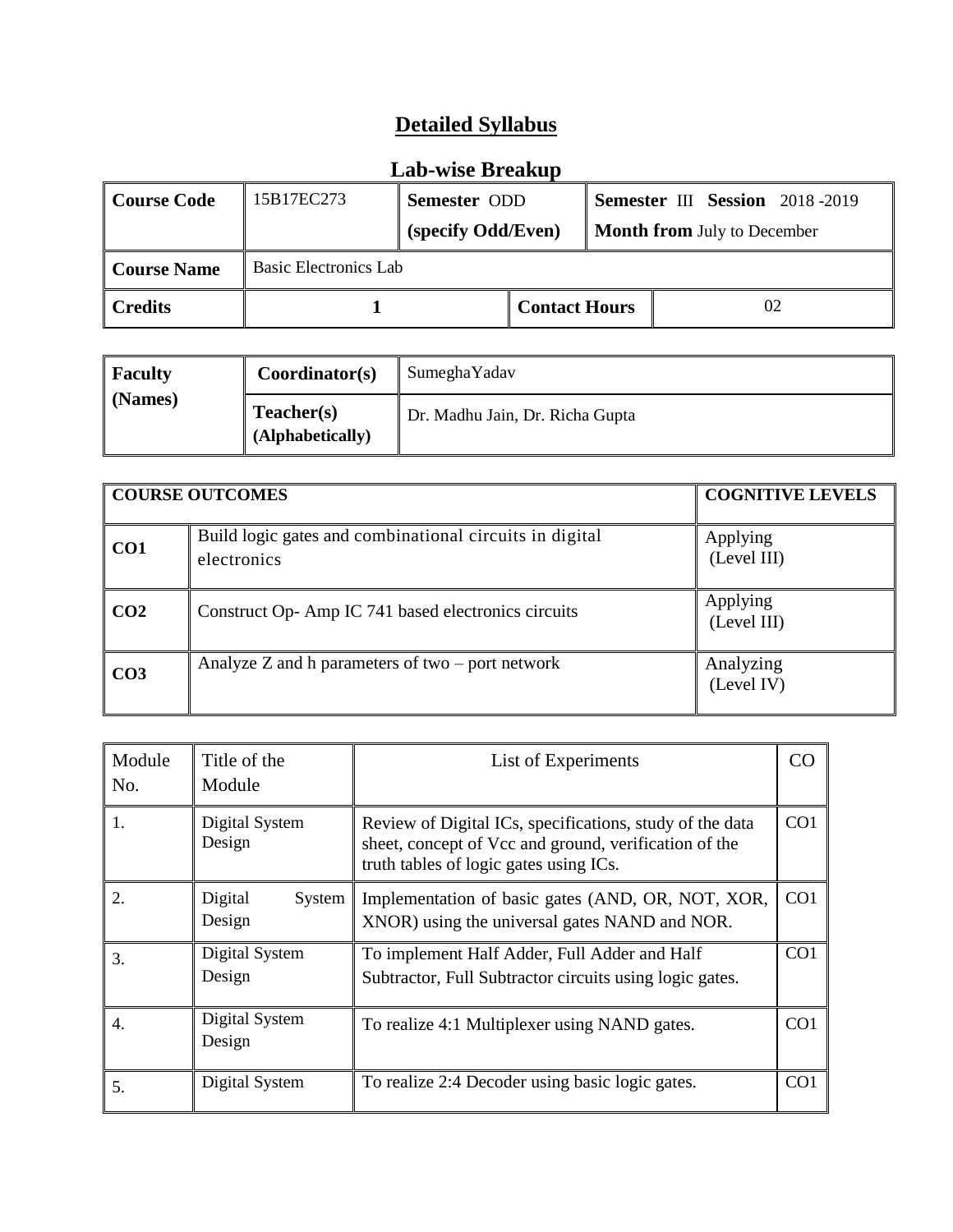|                             | Design                                   |                                                                                        |                  |  |  |
|-----------------------------|------------------------------------------|----------------------------------------------------------------------------------------|------------------|--|--|
| 6.                          | Digital System<br>Design                 | To realize and implement 2-bit Magnitude Comparator<br>using logic gates.              | $\overline{CO1}$ |  |  |
| 7.                          | Digital System<br>Design                 | To design a 2-bit Multiplier using basic logic gates.                                  | CO1              |  |  |
| 8                           | Operational<br><b>Amplifier Circuits</b> | To realize inverting and non inverting amplifier<br>configuration using Op-Amp IC 741. | CO <sub>2</sub>  |  |  |
| 9.                          | Operational<br><b>Amplifier Circuits</b> | To realize Adder and Subtractor circuits using Op-Amp<br>IC 741.                       | CO <sub>2</sub>  |  |  |
| 10.                         | Operational<br><b>Amplifier Circuits</b> | To realize integrator and differentiator circuits using<br>Op-Amp IC-741.              | CO <sub>2</sub>  |  |  |
| 11.                         | <b>Two-Port Networks</b>                 | To determine the Z-parameters of a 2- port resistive<br>network.                       | CO <sub>3</sub>  |  |  |
| 12.                         | <b>Two-Port Networks</b>                 | To determine the h-parameters of a two-port resistive<br>network.                      | CO <sub>3</sub>  |  |  |
|                             | <b>Evaluation Criteria</b>               |                                                                                        |                  |  |  |
| <b>Components</b><br>Viva 1 |                                          | <b>Maximum Marks</b><br>20                                                             |                  |  |  |
| Viva <sub>2</sub>           |                                          | 20                                                                                     |                  |  |  |
| <b>DTD</b>                  |                                          | 60                                                                                     |                  |  |  |
| <b>Total</b>                |                                          | 100                                                                                    |                  |  |  |

| Recommended Reading (Books/Journals/Reports/Websites etc.: Author(s), Title, Edition, Publisher, Year of<br>Publication etc. in IEEE format) |                                                                                           |  |
|----------------------------------------------------------------------------------------------------------------------------------------------|-------------------------------------------------------------------------------------------|--|
|                                                                                                                                              | Dorf, R.C. and Svoboda, J.A., 2010. Introduction to electric circuits. John Wiley & Sons. |  |
| 2.                                                                                                                                           | Mano, M.M., 2002. Digital design. Pearson Education Asia.                                 |  |
|                                                                                                                                              | Oppenheim, A.V., Willsky, A.S. and Nawab, S.H., 1983. Signals and systems. Prentice-Hall. |  |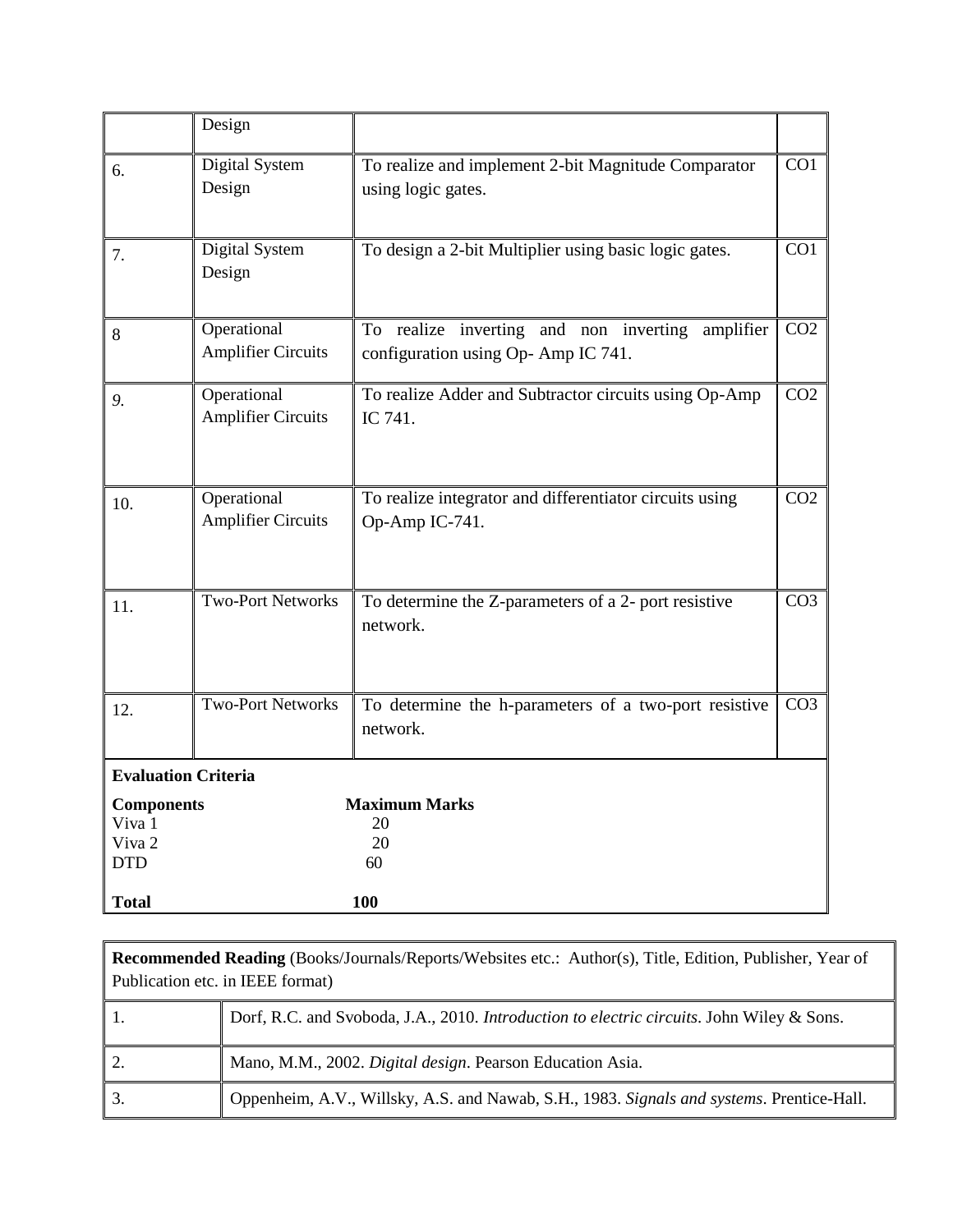| <b>Subject Code</b>                                                      | 15B1NHS432                     | <b>Semester: ODD</b><br><b>Semester III Session 2018-2019</b> |                                                   |  |
|--------------------------------------------------------------------------|--------------------------------|---------------------------------------------------------------|---------------------------------------------------|--|
|                                                                          |                                |                                                               | <b>Months:</b> from July 2018 to December<br>2018 |  |
| <b>Subject</b><br><b>Name</b>                                            |                                | <b>INTRODUCTION TO PSYCHOLOGY</b>                             |                                                   |  |
| <b>Credits</b>                                                           |                                | $2 - 1 - 0$<br><b>Contact Hours</b>                           |                                                   |  |
| Dr. Badri Bajaj and Dr. Ruchi Gautam<br><b>Faculty</b><br>Coordinator(s) |                                |                                                               |                                                   |  |
| (Names)                                                                  | Teacher(s)<br>(Alphabetically) | Dr.Badri Bajaj<br>Dr.RuchiGautam                              |                                                   |  |

|            | <b>COURSE OUTCOMES</b>                                                                    | <b>COGNITIVE LEVELS</b>  |
|------------|-------------------------------------------------------------------------------------------|--------------------------|
|            | After pursuing the above mentioned course, the students will be able to:                  |                          |
| $C206-6.1$ | Demonstrate a basic understanding of different perspectives and<br>concepts of psychology | Understanding Level (C2) |
| $C206-6.2$ | Apply the concepts of psychology in day to day life                                       | Applying Level (C3)      |
| $C206-6.3$ | Examine the different theoretical perspectives and models of<br>psychology                | Analyzing Level (C4)     |
| $C206-6.4$ | Develop solutions for problems related to psychology using<br>appropriate tools/models    | Creating Level (C6)      |

| Module No. | <b>Subtitle of the Module</b> | Topics in the module                                                                                       | No. of<br><b>Lectures for</b><br>the module |
|------------|-------------------------------|------------------------------------------------------------------------------------------------------------|---------------------------------------------|
|            | Introduction to Psychology    | Definition, Nature, and Scope of<br>Psychology; Approaches: Biological,<br>Psychodynamic, Behaviorist, and |                                             |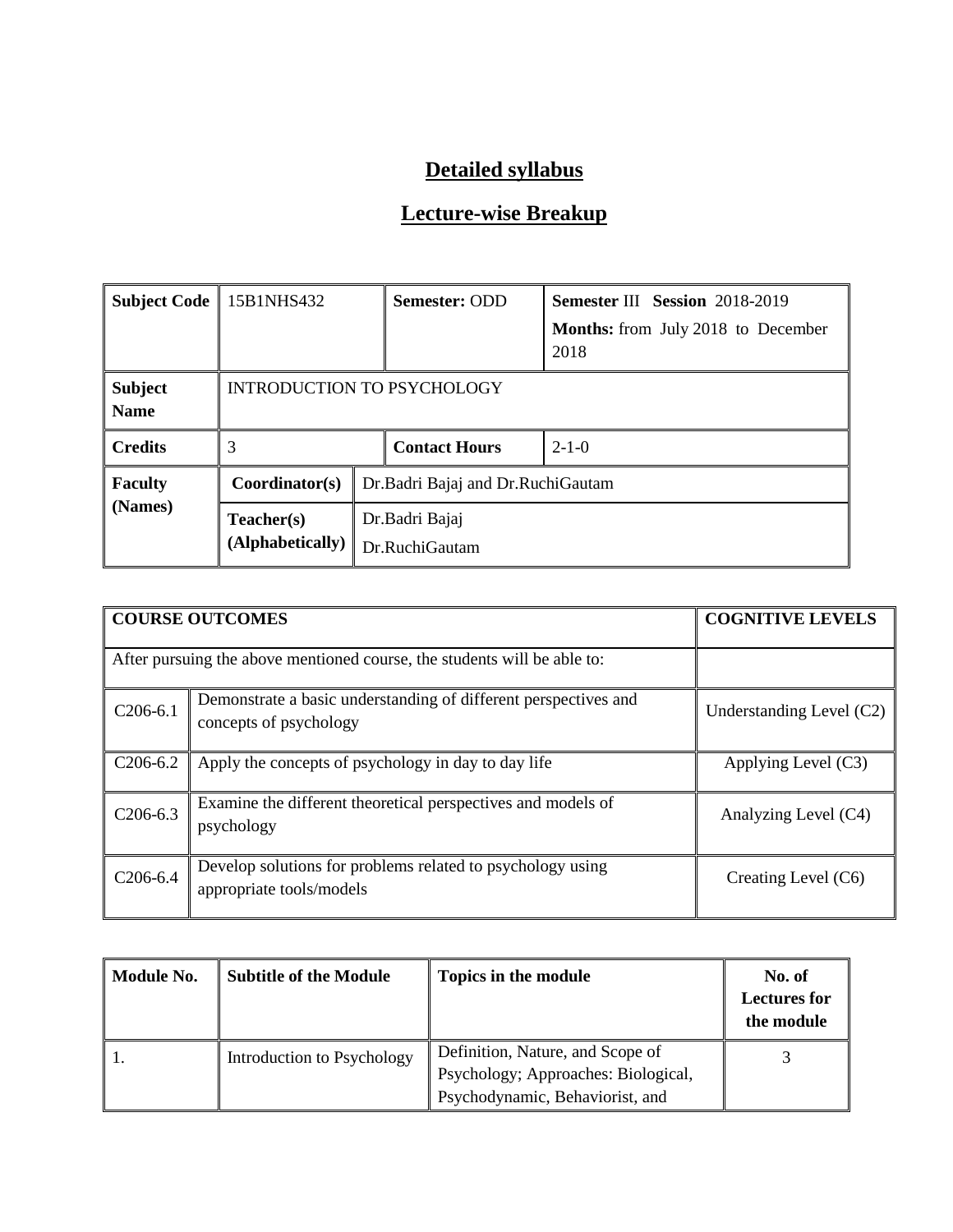|                                                 |                                                                           | Cognitive. Methods: Experimental,<br>Observation and Case study; Fields of<br>application.                                                       |                |
|-------------------------------------------------|---------------------------------------------------------------------------|--------------------------------------------------------------------------------------------------------------------------------------------------|----------------|
| 2.                                              | <b>Basic Concepts</b>                                                     | Person, Consciousness, Behavior and<br>Experience, Perception and learning                                                                       | 5              |
| 3.                                              | Memory                                                                    | Process of Memory: Encoding, Storage,<br>Retrieval; Stages of Memory: Sensory,<br>Short term and Long term                                       | 3              |
| 4.                                              | Motivation                                                                | Motives: Intrinsic and Extrinsic Frame<br>Work, Theories of Motivation;<br>Techniques of Assessment of<br>Motivations; Frustration and Conflict. | 3              |
| 5.                                              | Emotions                                                                  | Concept, Development, Expression,<br>Theories of Emotions.                                                                                       | $\overline{2}$ |
| 6.                                              | Intelligence                                                              | Nature, Theories, Measurement and<br>Approaches - Genetic and<br>Environmental                                                                   | 3              |
| 7.                                              | Personality                                                               | Nature, Approaches, Determinants and<br>Theories; Techniques of Assessment:<br>Psychometric and Projective<br>Techniques.                        | 5              |
| 8.                                              | Psychology of Adjustment                                                  | Psychological<br>Disorders:<br>Anxiety,<br>Stress, Depression; Psychotherapies.                                                                  | $\overline{4}$ |
|                                                 | <b>Total number of Lectures</b>                                           |                                                                                                                                                  | 28             |
|                                                 |                                                                           | <b>Evaluation Criteria</b>                                                                                                                       |                |
| <b>Components</b><br>T1<br>T <sub>2</sub><br>TA | <b>Maximum Marks</b><br>20<br>20<br><b>End Semester Examination</b><br>35 | 25 (Assignment, Quiz, Oral Questions)                                                                                                            |                |
| <b>Total</b>                                    | 100                                                                       |                                                                                                                                                  |                |

**Recommended Reading material:** Author(s), Title, Edition, Publisher, Year of Publication etc. ( Text books, Reference Books, Journals, Reports, Websites etc. in the IEEE format)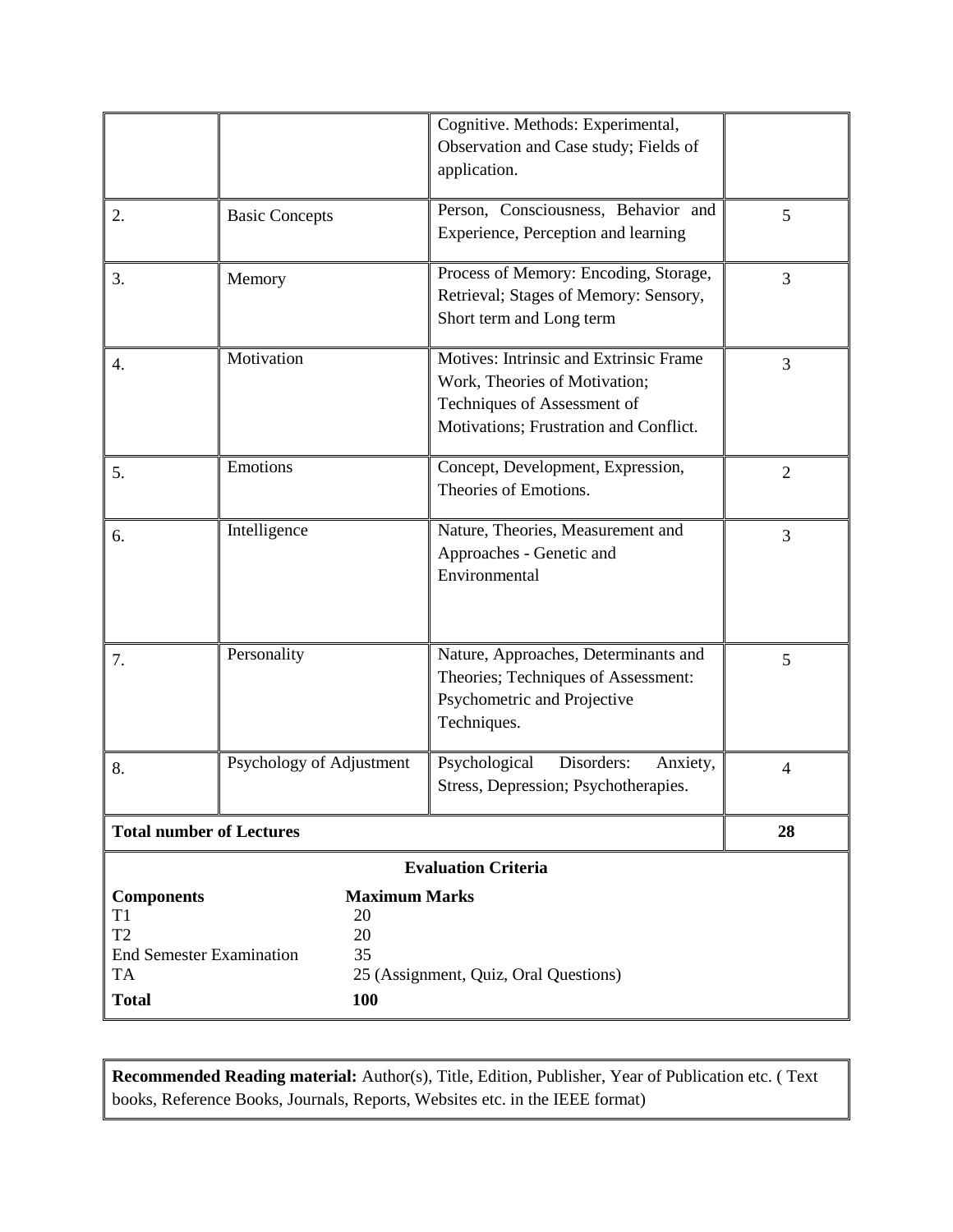| R.A. Baron and G. Misra, Psychology, 5th Ed., Pearson, 2015                                                                      |
|----------------------------------------------------------------------------------------------------------------------------------|
| S. Nolen-Hoeksema, B. L. Fredrickson, G. R. Loftus, and C. Luts, Introduction to<br>Psychology, 16th Ed., Cengage Learning, 2014 |
| S. K. Ciccarelli and G. E. Meyer, Psychology, Pearson, 5 <sup>th</sup> Ed., 2017                                                 |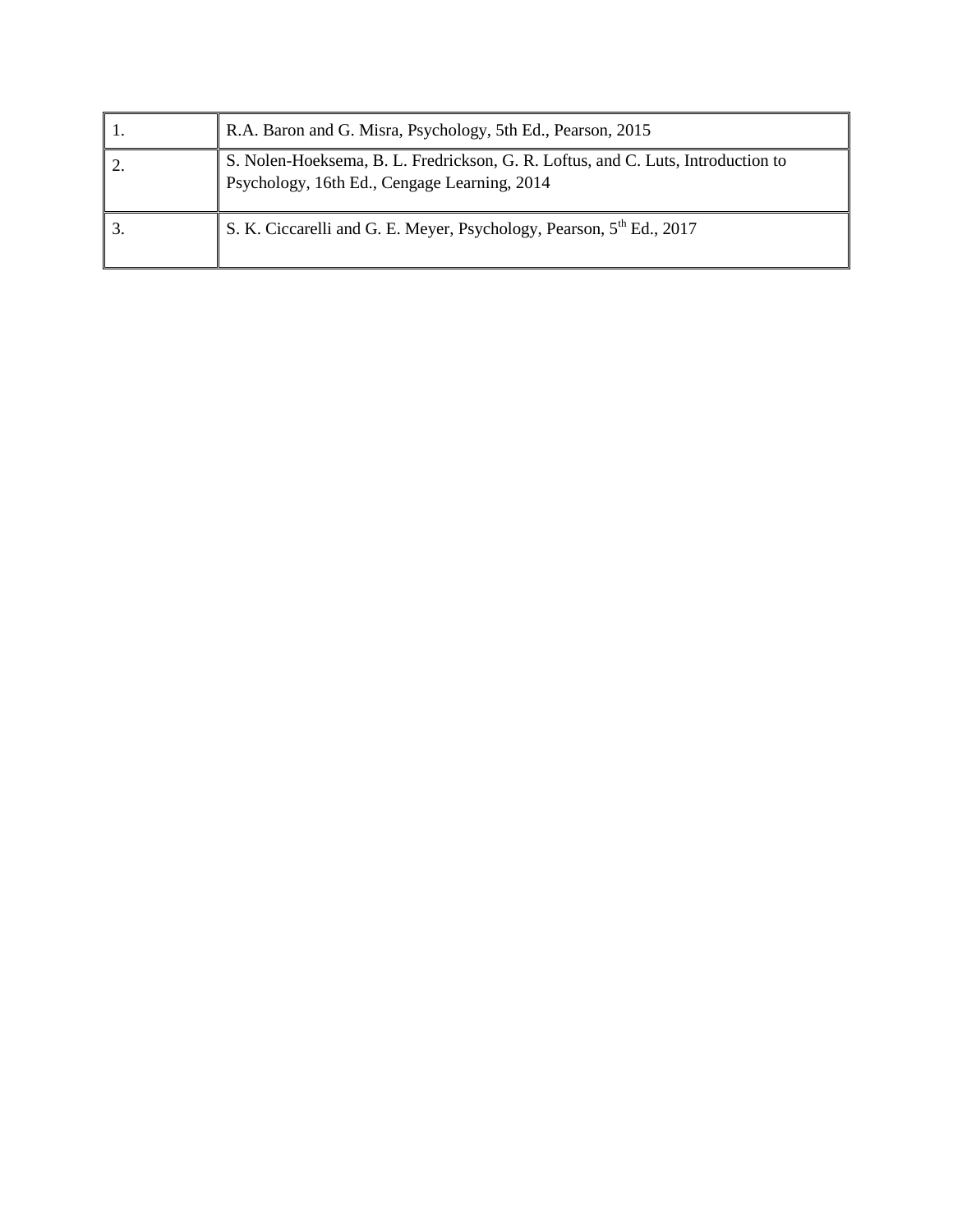#### **Detailed Syllabus Lecture-wise Breakup**

| <b>Course Code</b> | 16B1NHS332                                      | Semester : ODD     |                      |  | <b>Semester</b> : III Session 2018 -2019 |
|--------------------|-------------------------------------------------|--------------------|----------------------|--|------------------------------------------|
|                    |                                                 | (specify Odd/Even) |                      |  | <b>Month from:</b> July-December         |
| <b>Course Name</b> | <b>Quantitative Methods for Social Sciences</b> |                    |                      |  |                                          |
| <b>Credits</b>     | 03                                              |                    | <b>Contact Hours</b> |  | $2 - 1 - 0$                              |

| <b>Faculty (Names)</b> | Coordinator(s)                 | ManasRanjanBehera |
|------------------------|--------------------------------|-------------------|
|                        | Teacher(s)<br>(Alphabetically) | ManasRanjanBehera |

| <b>COURSE OUTCOMES</b> |                                                                                                                          | <b>COGNITIVE LEVELS</b>   |
|------------------------|--------------------------------------------------------------------------------------------------------------------------|---------------------------|
|                        | After pursuing the above mentioned course, the students will be able to:                                                 |                           |
| $C206-3.1$             | Demonstrate the key concepts of different quantitative methods<br>used in social sciences.                               | Understanding Level- (C2) |
| $C206-3.2$             | Classify and summarize the data to be used for analysis.                                                                 | Understanding Level- (C2) |
| $C206-3.3$             | Apply the theoretical concept toperform basic data analysis in<br>social sciences.                                       | Apply Level $-(C3)$       |
| $C206-3.4$             | <i>Examine</i> different statistical methods and be able to discuss the<br>merits and limitations of a particular method | Analyze Level $-(C4)$     |
| C206-3.5               | empirical<br>conclusions<br>following<br>Recommend<br>appropriate<br>analysis                                            | Evaluation Level- (C5)    |

| <b>Module</b><br>No. | Title of the<br><b>Module</b> | <b>Topics in the Module</b>                                                                                                                              | No. of<br><b>Lectures for</b><br>the module |
|----------------------|-------------------------------|----------------------------------------------------------------------------------------------------------------------------------------------------------|---------------------------------------------|
|                      | Introduction                  | Introduction to Quantitative Methods, Classification &<br>Presentation of Data: Tabulation-Types of Table,<br>Diagrammatical and Graphical presentation. | 2                                           |
|                      | Mathematical                  | Mathematical basis of Managerial Decision-Concepts,                                                                                                      |                                             |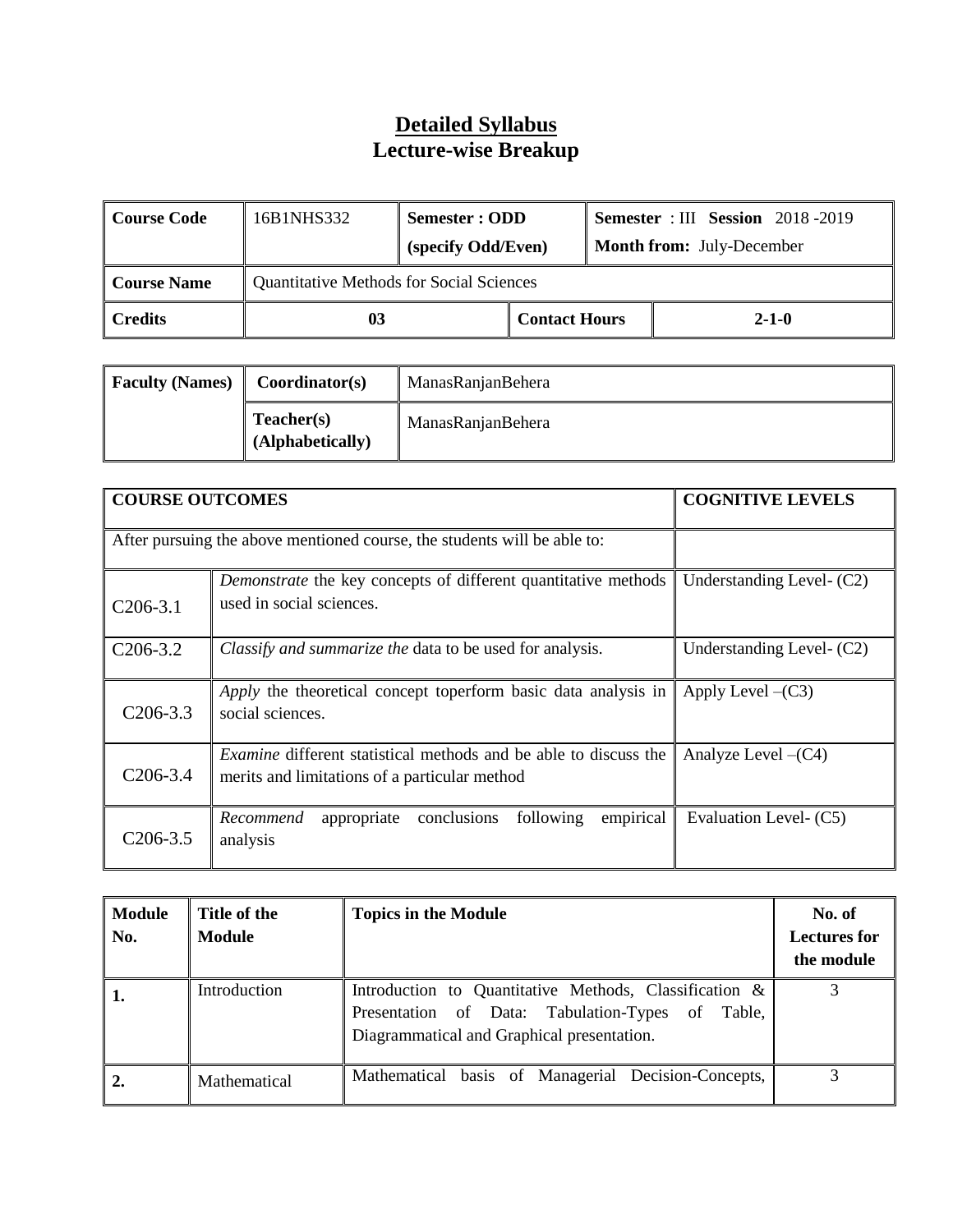|                                                                                                           | Concepts                       | Frequency Distribution and their Analysis                                                                                                                                                    |                |
|-----------------------------------------------------------------------------------------------------------|--------------------------------|----------------------------------------------------------------------------------------------------------------------------------------------------------------------------------------------|----------------|
| 3.                                                                                                        | <b>Statistical Concepts</b>    | Measures of Central Tendency, Measures of Dispersion,<br>Measures of Association, Sampling and sample size<br>estimation, Point estimation, Statistical Intervals based on<br>Single sample. | 4              |
| 4.                                                                                                        | <b>Hypothesis Testing</b>      | Hypothesis Testing based on single sample, Inferences<br>based on Two samples, t, Z and chi-square and F tests                                                                               | 8              |
| 5.                                                                                                        | Regression<br>Analysis         | Simple Linear Regression and Correlation, Multiple<br><b>Regression Model</b>                                                                                                                | $\overline{3}$ |
| 6.                                                                                                        | <b>Time Series</b><br>Analysis | Trend Projection, Moving averages and Exponential<br>smoothing Techniques, Index Numbers                                                                                                     | 3              |
| 7.                                                                                                        | Multivariate<br>Analysis       | Discriminant<br>MANOVA, Factor<br>ANOVA,<br>Analysis,<br>Analysis                                                                                                                            | $\overline{4}$ |
|                                                                                                           |                                | <b>Total number of Lectures</b>                                                                                                                                                              | 28             |
| <b>Evaluation Criteria</b>                                                                                |                                |                                                                                                                                                                                              |                |
| <b>Components</b><br>T <sub>1</sub><br>T2<br><b>End Semester Examination</b><br><b>TA</b><br><b>Total</b> |                                | <b>Maximum Marks</b><br>20<br>20<br>35<br>25 (Quiz+ Assignment+Viva-voce)<br>100                                                                                                             |                |

|     | <b>Recommended Reading material:</b> Author(s), Title, Edition, Publisher, Year of Publication etc. (Text books,<br>Reference Books, Journals, Reports, Websites etc. in the IEEE format) |  |  |  |  |
|-----|-------------------------------------------------------------------------------------------------------------------------------------------------------------------------------------------|--|--|--|--|
| -1. | Sirkin, RM. Statistics for the Social sciences. 3rd ed. Thousand Oaks, Calif: Sage Publications; 2006.                                                                                    |  |  |  |  |
| 2.  | Montgomery, DC., George C. Runger. Applied statistics and probability for engineers. 3rd ed. Hoboken,<br>NJ: Wiley., 2007                                                                 |  |  |  |  |
| 3.  | Healey, JF. Statistics: A Tool for Social Research. 9th ed. Calif: Wadsworth Cengage Learning; 2012.                                                                                      |  |  |  |  |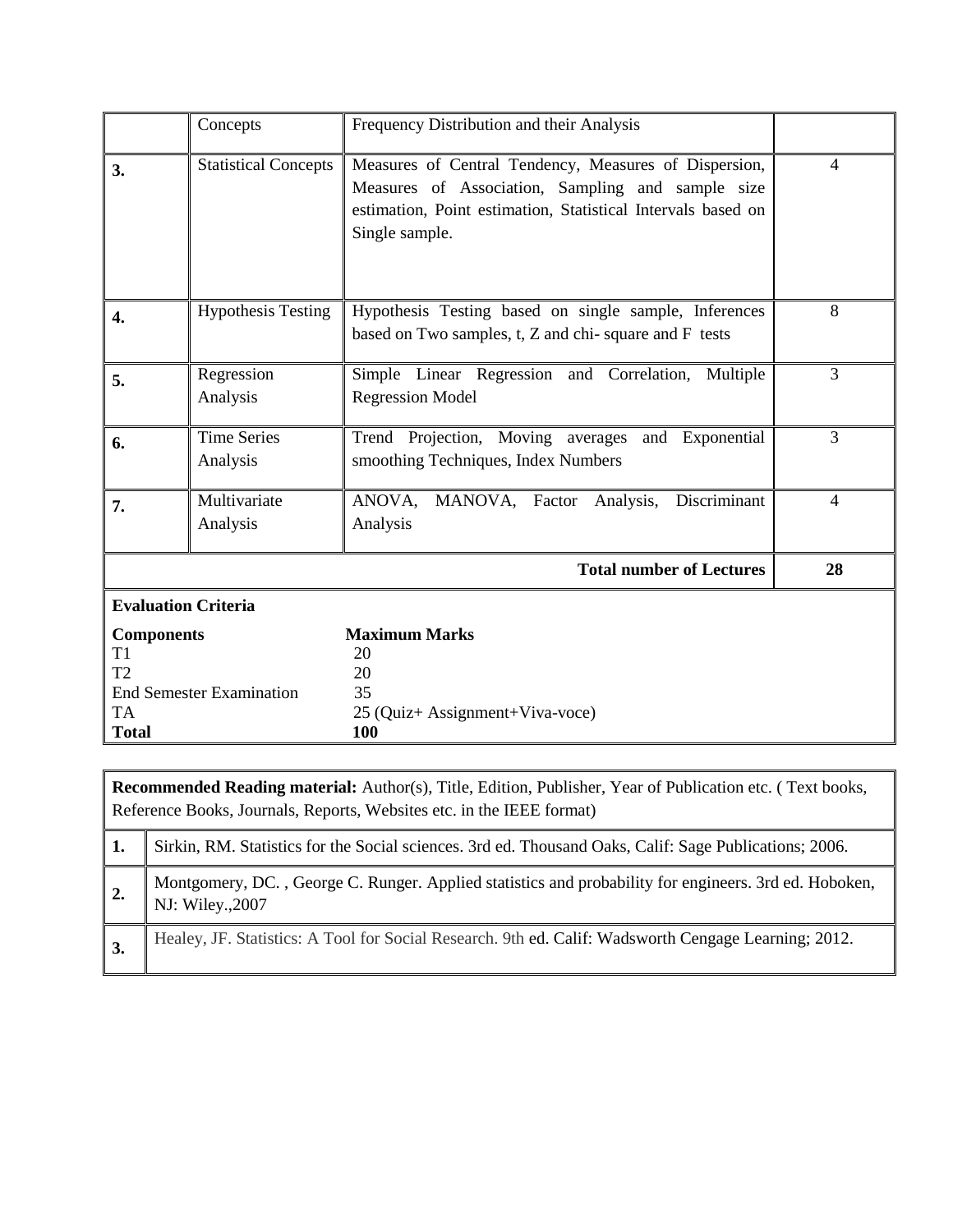# **Detailed Syllabus Lecture-wise Breakup**

| <b>Course Code</b>     | 15B1NHS431                               | <b>Semester</b> : Odd                                                   |  | Semester III Session 2018-2019 |                                         |
|------------------------|------------------------------------------|-------------------------------------------------------------------------|--|--------------------------------|-----------------------------------------|
|                        |                                          |                                                                         |  |                                | <b>Month</b> from July 2018 to Dec 2018 |
| <b>Course Name</b>     | Introduction to Literature               |                                                                         |  |                                |                                         |
| <b>Credits</b>         | 3<br><b>Contact Hours</b><br>$2 - 1 - 0$ |                                                                         |  |                                |                                         |
| <b>Faculty (Names)</b> | Coordinator(s)                           | Dr. Monali Bhattacharya (Sector 62)<br>Dr. Ekta Srivastava (Sector 128) |  |                                |                                         |
|                        | Teacher(s)<br>(Alphabetically)           | Dr. EktaSrivastava, Dr. Monali Bhattacharya.                            |  |                                |                                         |

| <b>COURSE OUTCOMES</b> | <b>COGNITIVE</b><br><b>LEVELS</b>                                                                                                                                            |                            |
|------------------------|------------------------------------------------------------------------------------------------------------------------------------------------------------------------------|----------------------------|
| $C206-5.1$             | skills<br>Understand figurative language to demonstrate communication<br>individually and in a group                                                                         | Understand<br>Level $(C2)$ |
| $C206 - 5.2$           | Develop a critical appreciation of life and society through a close reading of<br>select texts                                                                               | Apply<br>Level(C3)         |
| $C206-5.3$             | Analyze a literary text thematically and stylistically and examine it as<br>representing different spectrum of life, human behaviour, and moral<br>consciousness of society. | Analyse<br>Level(C4)       |
| $C206 - 5.4$           | Interpret Literature as reflection of cultural and moral values of life and society                                                                                          | Evaluate<br>Level(C5)      |

| <b>Module</b><br>No. | Title of the<br><b>Module</b> |    | <b>Topics in the Module</b>                  | <b>No. of Lectures</b><br>for the module |
|----------------------|-------------------------------|----|----------------------------------------------|------------------------------------------|
| 1.                   | Introduction                  | to | Introduction                                 |                                          |
|                      | Literature                    | &  | <b>Literary Genres</b>                       |                                          |
|                      | Genres                        |    | <b>Literary Devices</b>                      |                                          |
|                      |                               |    |                                              |                                          |
| $\overline{2}$ .     |                               |    | On His Blindness: John Milton                |                                          |
|                      | Poems                         |    | Ode to a Grecian Urn: John Keats             |                                          |
|                      |                               |    | My Last Duchess: Robert Browning             |                                          |
|                      |                               |    | Success is Counted Sweetest: Emily Dickinson |                                          |
|                      |                               |    | A Prayer before Birth: Louis MacNeice        |                                          |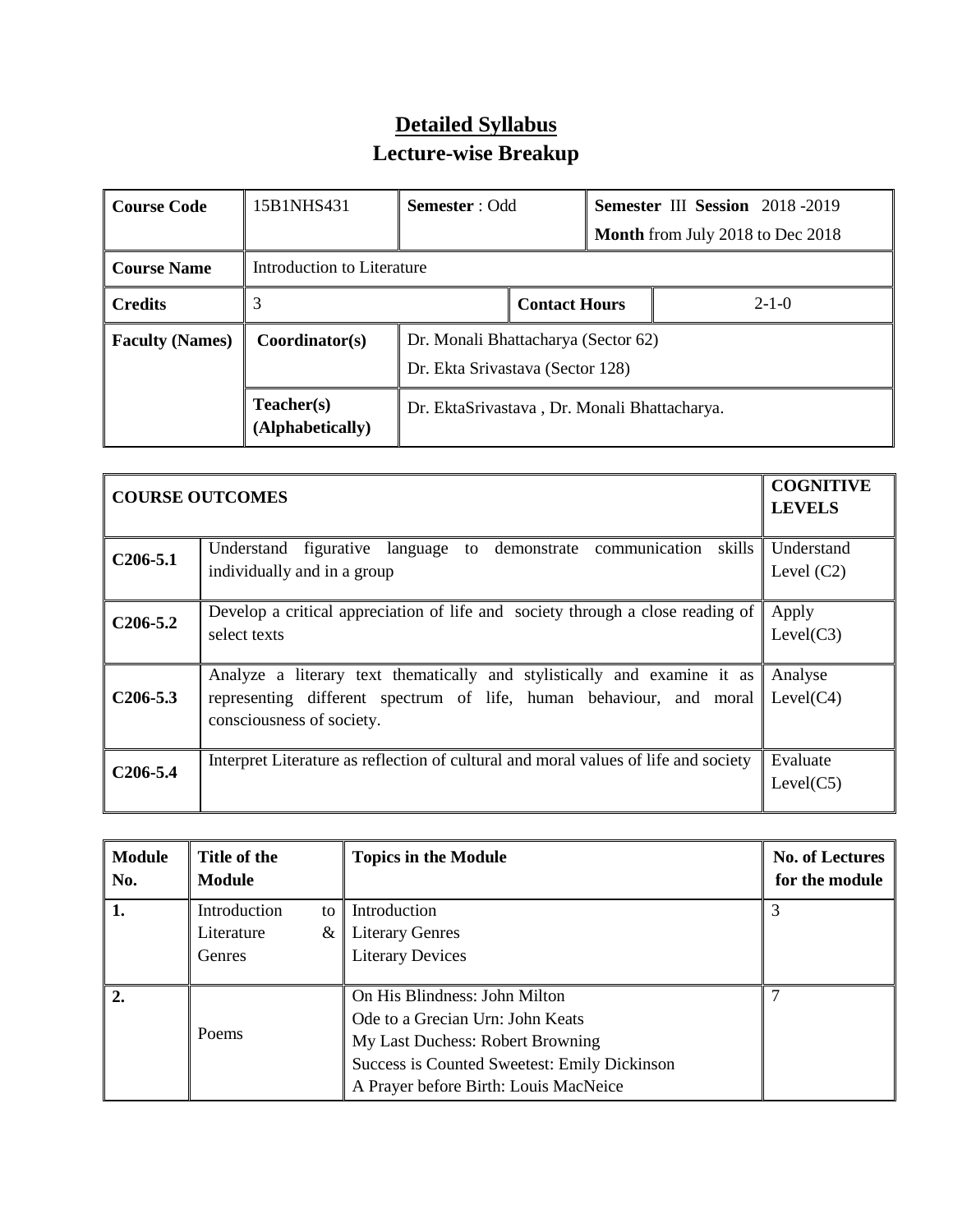|                           |                                                                                                                     |                                 | Goodbye Party for Miss Pushpa T.S.: Nissim Ezekiel                                                  |                 |  |
|---------------------------|---------------------------------------------------------------------------------------------------------------------|---------------------------------|-----------------------------------------------------------------------------------------------------|-----------------|--|
| 3.                        |                                                                                                                     | $\&$<br>Short<br>Prose          | The Spectator Club: Richard Steele<br>Ultima Thule: John Galsworthy                                 | 6               |  |
|                           |                                                                                                                     | <b>Stories</b>                  | Toba Tek Singh: Saadat Hasan Manto                                                                  |                 |  |
|                           |                                                                                                                     |                                 |                                                                                                     |                 |  |
| 4.                        |                                                                                                                     |                                 | Select Soliloquies of Macbeth & Hamlet                                                              | 8               |  |
|                           |                                                                                                                     | Plays & Drama                   | The Characters of Macbeth, Lady Macbeth & Hamlet as<br>Universal Characters.                        |                 |  |
|                           |                                                                                                                     |                                 | The Caretaker: Harold Pinter                                                                        |                 |  |
|                           |                                                                                                                     |                                 |                                                                                                     |                 |  |
| 5.                        |                                                                                                                     | Novel                           | To Sir With Love: E.R. Braithwaite                                                                  | $\overline{4}$  |  |
|                           |                                                                                                                     |                                 | <b>Total number of Lectures</b>                                                                     | 28              |  |
|                           |                                                                                                                     | <b>Evaluation Criteria</b>      |                                                                                                     |                 |  |
| T1                        | <b>Components</b>                                                                                                   |                                 | <b>Maximum Marks</b><br>20                                                                          |                 |  |
| T <sub>2</sub>            |                                                                                                                     |                                 | 20                                                                                                  |                 |  |
|                           |                                                                                                                     | <b>End Semester Examination</b> | 35                                                                                                  |                 |  |
| <b>TA</b><br><b>Total</b> |                                                                                                                     |                                 | 25 (Paper/Poster, Presentation, Oral Questions)<br><b>100</b>                                       |                 |  |
|                           |                                                                                                                     | Recommended Reading material:   |                                                                                                     |                 |  |
| 1                         | M.H. Abrams, 'A Glossary of Literary Terms', 7 <sup>th</sup> Edition, Hienle&Hienle: Thomson Learning, USA,         |                                 |                                                                                                     |                 |  |
|                           | 1999                                                                                                                |                                 |                                                                                                     |                 |  |
| $\overline{2}$            | Mark William Roche, 'Why Literature matters in the 21 <sup>st</sup> Century', First Edition, Yale University Press, |                                 |                                                                                                     |                 |  |
|                           | 2004.                                                                                                               |                                 |                                                                                                     |                 |  |
| $\mathfrak{Z}$            | E.R. Braithwaite, 'To Sir With Live', First Edition, Bodley Head, UK, 1959.                                         |                                 |                                                                                                     |                 |  |
|                           | Susie                                                                                                               | Thomas(Ed),<br>"E.              | Braithwaite:<br>'To<br>Sir,<br>Love'<br>$-$ 1959",<br>R.<br>with                                    | Available<br>at |  |
|                           |                                                                                                                     | http://www.londonfictions.com   |                                                                                                     |                 |  |
| $\overline{4}$            | Khalid Hasan( Translator), 'Saadat Hasan Maanto : Toba Tek Singh' Reprint, Penguin Books, India,                    |                                 |                                                                                                     |                 |  |
|                           | 2008.                                                                                                               |                                 |                                                                                                     |                 |  |
| $\mathfrak s$             |                                                                                                                     |                                 | Harold Pinter, 'The Caretaker: A Play in Three Acts', First Edition, Encore Publishing Co., London, |                 |  |
|                           | 1960                                                                                                                |                                 |                                                                                                     |                 |  |
| 6                         | Anon, (n.d.). The Spectator Club. Sir Richard Steele. 1909-14. English [online] Available at:                       |                                 |                                                                                                     |                 |  |
|                           | http://www.bartleby.com/27/7.html [Accessed 2018].                                                                  |                                 |                                                                                                     |                 |  |
| 7                         |                                                                                                                     |                                 | All poems online: http://www.poetryfoundation .org                                                  |                 |  |
| 8                         | WolfgangClemen, 'Shakespeare's Soliloquies', First Edition, Routledge, London, 1987.                                |                                 |                                                                                                     |                 |  |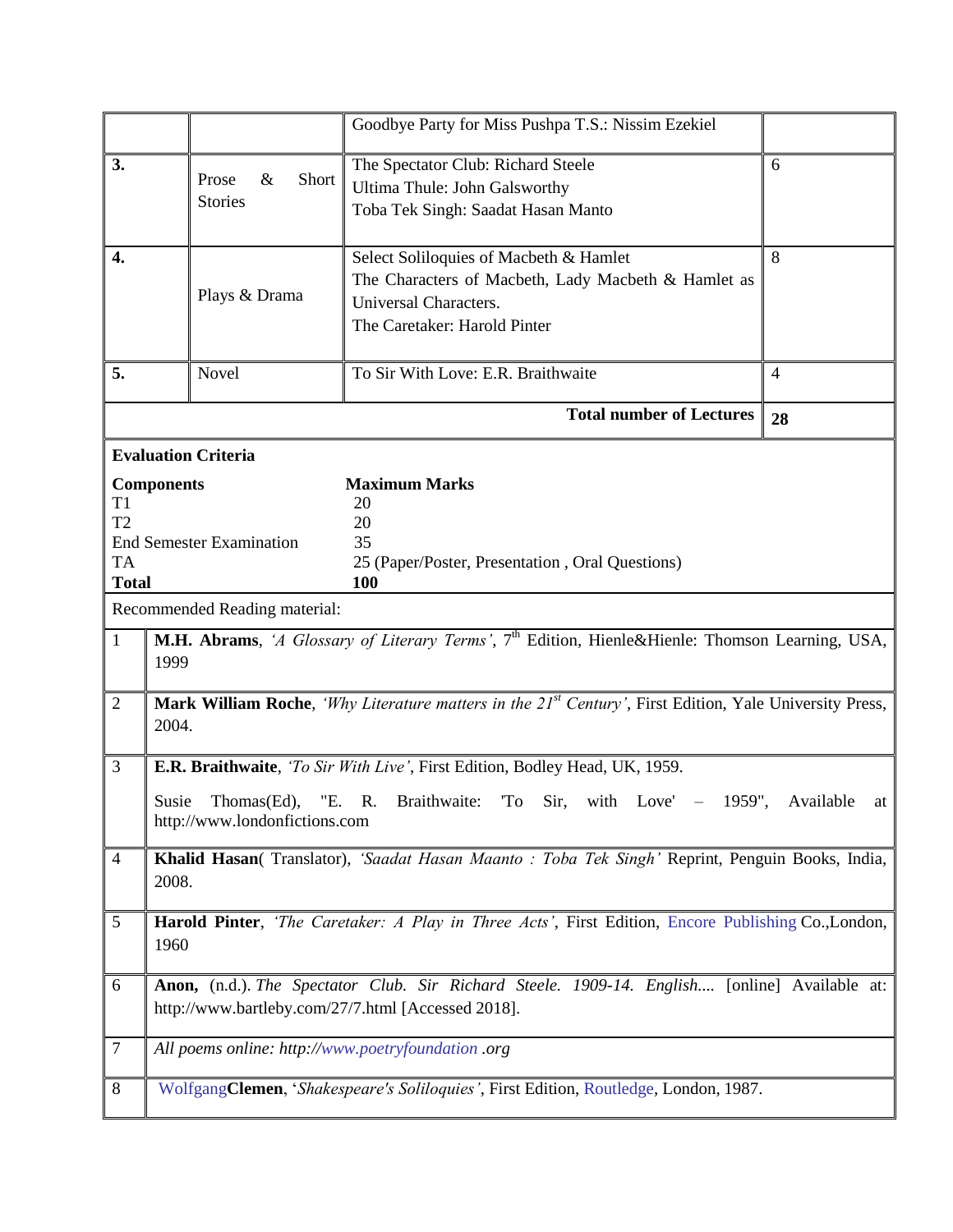| Course Code                                       | <b>15B1NHS435</b> | <b>Semester Even</b><br>(specify Odd/Even) | <b>Session</b> 2018 -<br><b>Semester</b><br>2019 |
|---------------------------------------------------|-------------------|--------------------------------------------|--------------------------------------------------|
|                                                   |                   |                                            | <b>Month from Jan-June 2019</b>                  |
| <b>Course Name</b><br><b>Financial Accounting</b> |                   |                                            |                                                  |
| Credits                                           |                   | <b>Contact Hours</b>                       | 3(2,1,0)                                         |

| <b>Faculty (Names)</b> | Coordinator(s)                 | Dr. Mukta Mani (Sec-62), Dr. SakshiVarshney (Sec-128) |
|------------------------|--------------------------------|-------------------------------------------------------|
|                        | Teacher(s)<br>(Alphabetically) | Dr. Mukta Mani, Dr. SakshiVarshney                    |

|                       | <b>COURSE OUTCOMES</b>                                                                                | <b>COGNITIVE LEVELS</b>    |
|-----------------------|-------------------------------------------------------------------------------------------------------|----------------------------|
| $C206-8.1$            | Understand the basic concepts of Accounting.                                                          | Understanding level $(C2)$ |
| $C206-8.2$            | Apply accounting concepts for recording of business transactions.                                     | Applying level $(C3)$      |
| $C206-8.3$            | Compare and reconcile the accounting records with other sources of<br>information                     | Analyzing level (C4)       |
| C <sub>206</sub> -8.4 | Evaluate the accounting records to identify and rectify the errors made<br>during accounting process. | Evaluating level (C5)      |
| $C206-8.5$            | Construct the final accounts of a business                                                            | Creating (C6)              |

| <b>Module</b><br>No. | Title of the<br><b>Module</b> | <b>Topics in the Module</b>                                                                                                                                                             | No. of<br><b>Lectures for</b><br>the module |
|----------------------|-------------------------------|-----------------------------------------------------------------------------------------------------------------------------------------------------------------------------------------|---------------------------------------------|
| 1.                   | Introduction to<br>Accounting | Meaning of Accounting, Objectives of Accounting,<br>Understanding Company Management, Stakeholders<br>versus Shareholders, Financial Reporting Standards,<br><b>Financial Reporting</b> |                                             |
| 2.                   | Understanding<br>Accounting   | Elements of Financial Statements- Assets, Current<br>assets, Liabilities, Current liabilities, Equity, Income,                                                                          |                                             |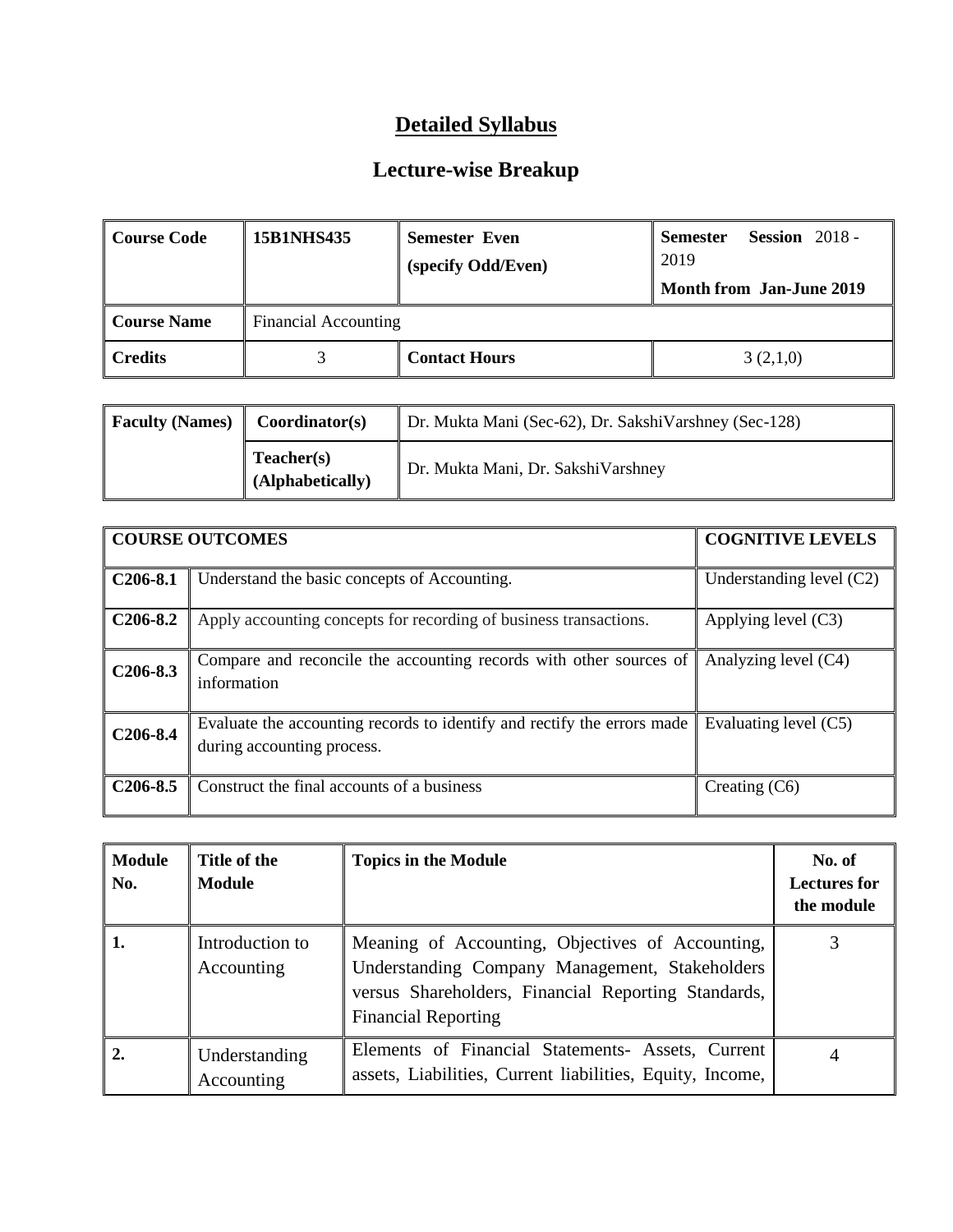|                                                                                               | Elements                                          | <b>Expenses, Accounting Equation</b>                                                                                                                                                                                             |                |
|-----------------------------------------------------------------------------------------------|---------------------------------------------------|----------------------------------------------------------------------------------------------------------------------------------------------------------------------------------------------------------------------------------|----------------|
| 3.<br>Accounting<br>Concepts                                                                  |                                                   | Business entity concept, Money measurement concept,<br>Going concern, Consistency, Matching concept, Cost<br>concept, Dual aspect concept, Materiality,<br>Full<br>disclosure<br>Generally Accepted Accounting Principles (GAAP) | $\overline{4}$ |
| $\overline{4}$ .                                                                              | Journal<br>Transactions                           | Journal, Rules of Debit and Credit, Compound Journal<br>entry, Opening entry                                                                                                                                                     | 5              |
| 5.                                                                                            | <b>Ledger Posting</b><br>and Trial Balance        | Ledger, Posting, relationship between Journal and<br>Ledger, Rules regarding Posting, Trial balance                                                                                                                              | 5              |
| 6.                                                                                            | Rectification of<br>Errors                        | Different types of errors, their effect on trial balance,<br>rectification and preparation of suspense account                                                                                                                   | 3              |
| 7.                                                                                            | <b>Bank</b><br>Reconciliation<br><b>Statement</b> | Meaning of Bank Reconciliation Statement, technique<br>of preparing BRS, Causes of difference                                                                                                                                    | $\overline{2}$ |
| 8.                                                                                            | <b>Final Accounts</b>                             | Trading account, Profit and Loss account, Balance<br>sheet, Adjustment entries                                                                                                                                                   | $\overline{2}$ |
|                                                                                               |                                                   | <b>Total number of Lectures</b>                                                                                                                                                                                                  | 28             |
| <b>Evaluation Criteria</b>                                                                    |                                                   |                                                                                                                                                                                                                                  |                |
| <b>Components</b><br>T1<br>T2<br><b>End Semester Examination</b><br><b>TA</b><br><b>Total</b> |                                                   | <b>Maximum Marks</b><br>20<br>20<br>35<br>$25$ (Quiz + Class test + Class Participation)<br><b>100</b>                                                                                                                           |                |

**Recommended Reading material:** Author(s), Title, Edition, Publisher, Year of Publication etc. ( Text books, Reference Books, Journals, Reports, Websites etc. in the IEEE format) **Text Books:**

#### **1. Maheshwari S. N., Financial and Management Accounting, 5th Ed., S. Chand & Sons Publication, 2014. ISBN No.: 978-81-8054-529-0**

- **Reference Book:**
- **2. Ghosh, T.P., Financial Accounting for Managers, 4th Ed., Taxmann Publications, 2009**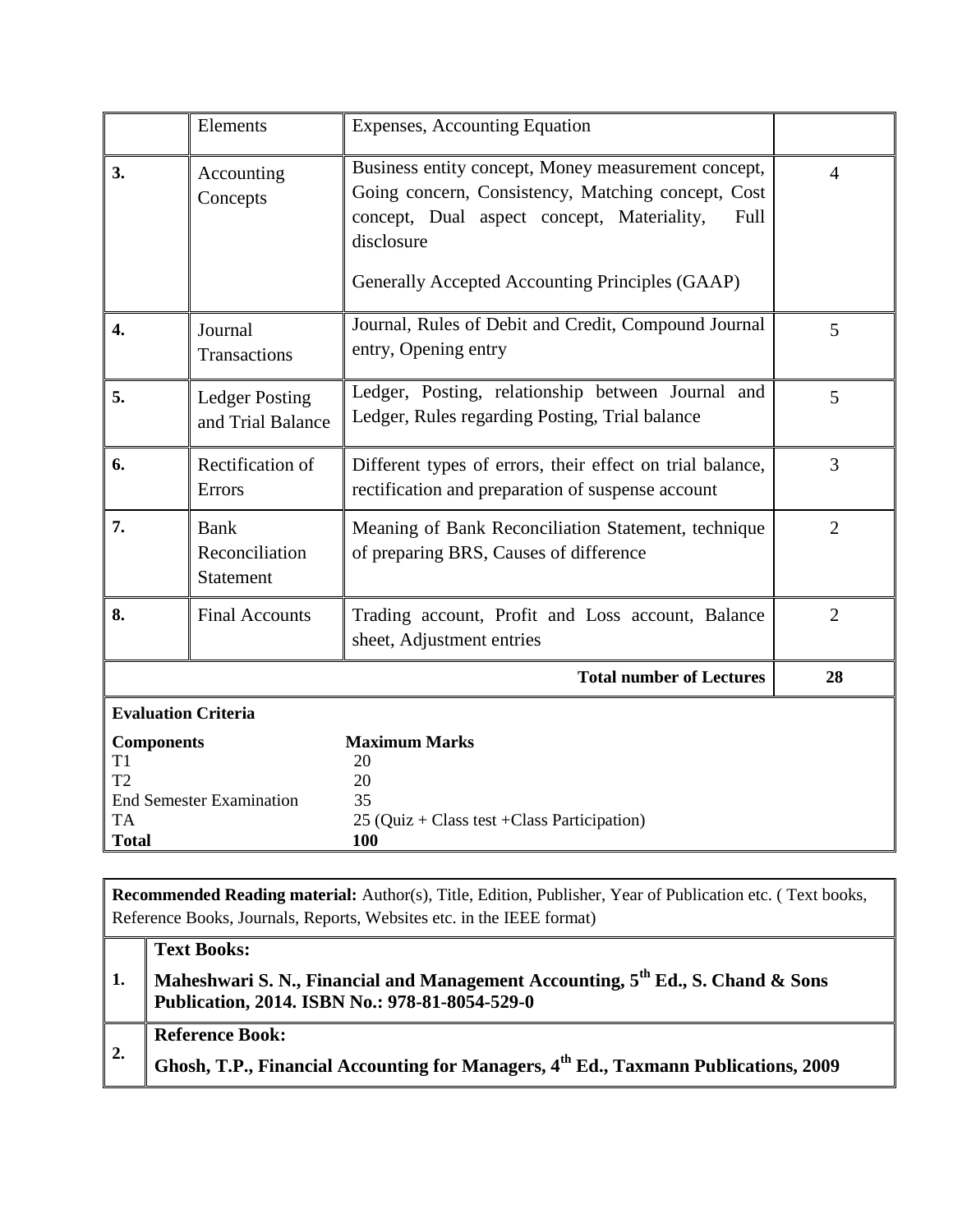| Course Code | <b>15B1NHS433</b>                | Semester ODD<br>(specify Odd/Even) |                      | <b>Semester III Session</b> 2018-2019<br><b>Month from July to Dec</b> |             |
|-------------|----------------------------------|------------------------------------|----------------------|------------------------------------------------------------------------|-------------|
| Course Name | <b>INTRODUCTION TO SOCIOLOGY</b> |                                    |                      |                                                                        |             |
| Credits     |                                  |                                    | <b>Contact Hours</b> |                                                                        | $2 - 1 - 0$ |

| <b>Faculty (Names)</b> | Coordinator(s)                 | $\cdot \cdot \cdot$ |
|------------------------|--------------------------------|---------------------|
|                        | Teacher(s)<br>(Alphabetically) | $\cdot \cdot \cdot$ |

|                       | <b>COURSE OUTCOMES</b>                                                                                                                                                                                                            | <b>COGNITIVE LEVELS</b> |
|-----------------------|-----------------------------------------------------------------------------------------------------------------------------------------------------------------------------------------------------------------------------------|-------------------------|
| $C206-7.1$            | Explain the major sociological perspectives and methods in the<br>systematic study of society.                                                                                                                                    | Remembering $(C1)$      |
| $C206-7.2$            | Develop and maximize the idea to explain processes of socialization,<br>social control and how socialization operates in different societies and<br>cultures and concepts of culture and its components (e.g., norms,<br>values). | Understanding $(C2)$    |
| $C206-7.3$            | Explain the concept of social stratification and types of stratification as<br>class, caste and gender.                                                                                                                           | Understanding $(C2)$    |
| $C206-7.4$            | Apply sociological perspective on the origin, development and<br>characteristics of rural and urban societies.                                                                                                                    | Applying $(C3)$         |
| C <sub>2</sub> 06-7.5 | Analyse various social structures in societies and how it shapes and<br>influences social interactions.                                                                                                                           | Analysing (C4)          |

| <b>Module</b><br>No. | Title of the<br><b>Module</b> | <b>Topics in the Module</b>                                | No. of<br><b>Lectures for</b><br>the module |
|----------------------|-------------------------------|------------------------------------------------------------|---------------------------------------------|
| ' 1.                 | Introduction                  | Introduction to sociology and the sociological imagination |                                             |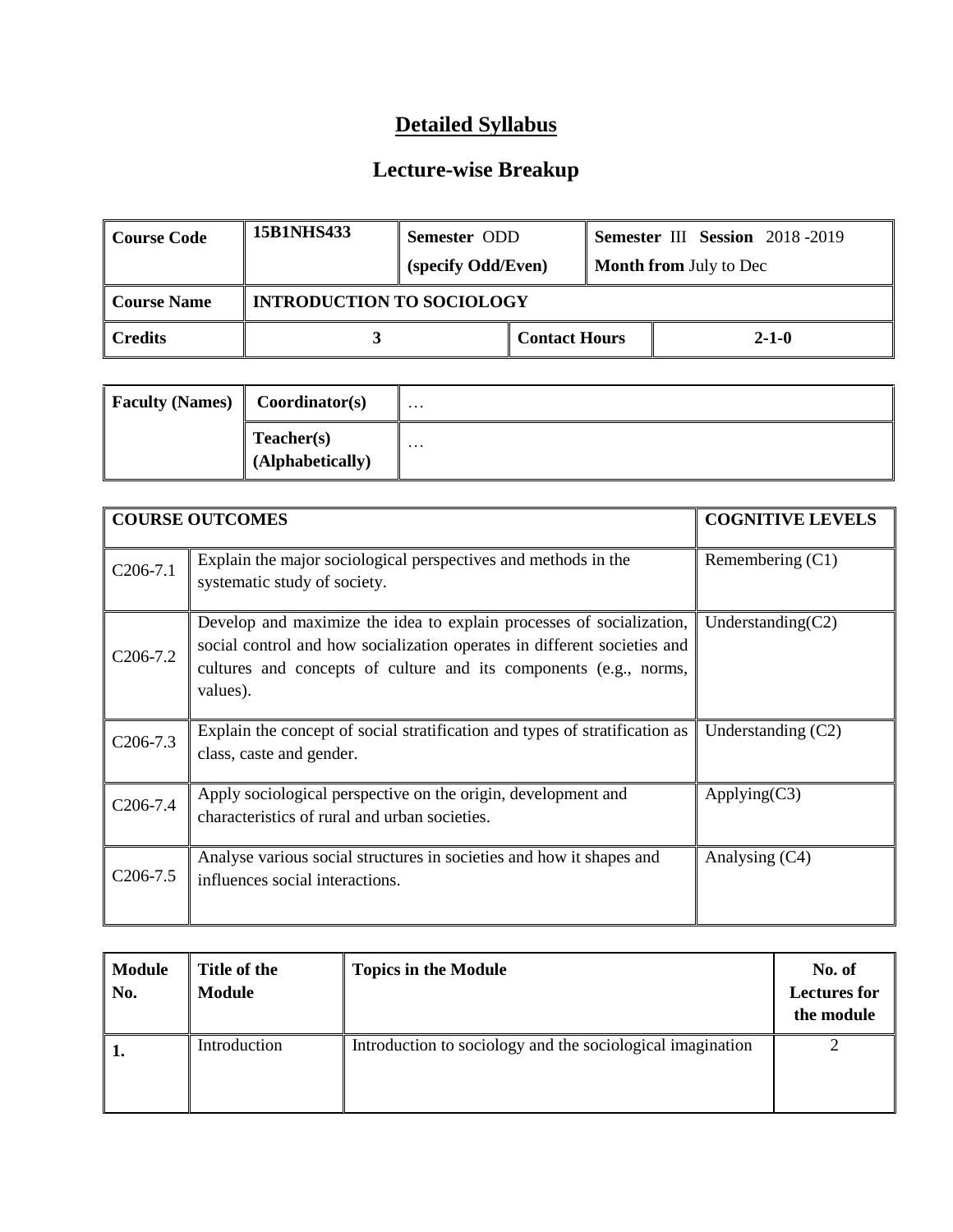| 2.                                                                                                        | <b>Basic Concepts of</b><br>Sociology | Status, Roles, Communities, Interaction, Society and<br>Groups Socialization, Culture, Social Stratification and<br>Deviance | 6  |
|-----------------------------------------------------------------------------------------------------------|---------------------------------------|------------------------------------------------------------------------------------------------------------------------------|----|
| 3.                                                                                                        | Types of<br>Communities               | Caste (Sanskritization, Westernization, Class &<br>Tribes.<br><b>Rural Societies Urban Structures</b>                        | 5  |
| 4.                                                                                                        | Sociology of<br>Institutions          | Kinship, Family , Religion, Education & Economy in<br>Society                                                                | 5  |
| 5.                                                                                                        | Process of Change<br>and Mobility     | Modernization, Urbanization, Globalization, Liberalization<br>and Knowledge and Power in Development                         | 4  |
| 6.                                                                                                        | Sociology of<br>Science               | Science, the Environment, and Technology                                                                                     | 3  |
| 7.                                                                                                        | Sociology of<br>Collectivity          | Collective Action, Social Movements, and Social Change                                                                       | 3  |
|                                                                                                           |                                       | <b>Total number of Lectures</b>                                                                                              | 28 |
|                                                                                                           | <b>Evaluation Criteria</b>            |                                                                                                                              |    |
| <b>Components</b><br>T <sub>1</sub><br>T2<br><b>End Semester Examination</b><br><b>TA</b><br><b>Total</b> |                                       | <b>Maximum Marks</b><br>20<br>20<br>35<br>25<br>100                                                                          |    |

|                | <b>Recommended Reading material:</b> Author(s), Title, Edition, Publisher, Year of Publication etc. (Text books,<br>Reference Books, Journals, Reports, Websites etc. in the IEEE format) |  |  |  |
|----------------|-------------------------------------------------------------------------------------------------------------------------------------------------------------------------------------------|--|--|--|
| 1.             | Anthony Giddens, Sociology, 6th Edition, Wiley Publishers 2009                                                                                                                            |  |  |  |
| 2.             | C. Wright. And Mills, <i>The Sociological Imagination</i> , Oxford: Oxford University Press, 1959                                                                                         |  |  |  |
| 3.             | Peter Berger, <i>Invitation to Sociology: A Humanistic Perspective</i> (1963)                                                                                                             |  |  |  |
| 4.             | Peter L Berger, The Social Construction of Reality: a Treatise in the Sociology of Knowledge. Garden<br>City, New York: Anchor. (1966).                                                   |  |  |  |
| $\overline{5}$ | Conley and Dalton, You May Ask Yourself: An Introduction to Thinking Like a Sociologist, 2nd Ed, W. W.<br>Norton & Company New York: (2011) ISBN: 0393935175 or 978-0393935172            |  |  |  |
| 6              | Ballentine and Roberts, Our Social World: Introduction to Sociology, 4th Edition, Sage. 2013                                                                                              |  |  |  |
| $\overline{7}$ | Robert Parkin and Linda Stone, (ed.). Kinship and Family: An Anthropological Reader, U.S.A.:<br>Blackwell, 2000, selected chapters                                                        |  |  |  |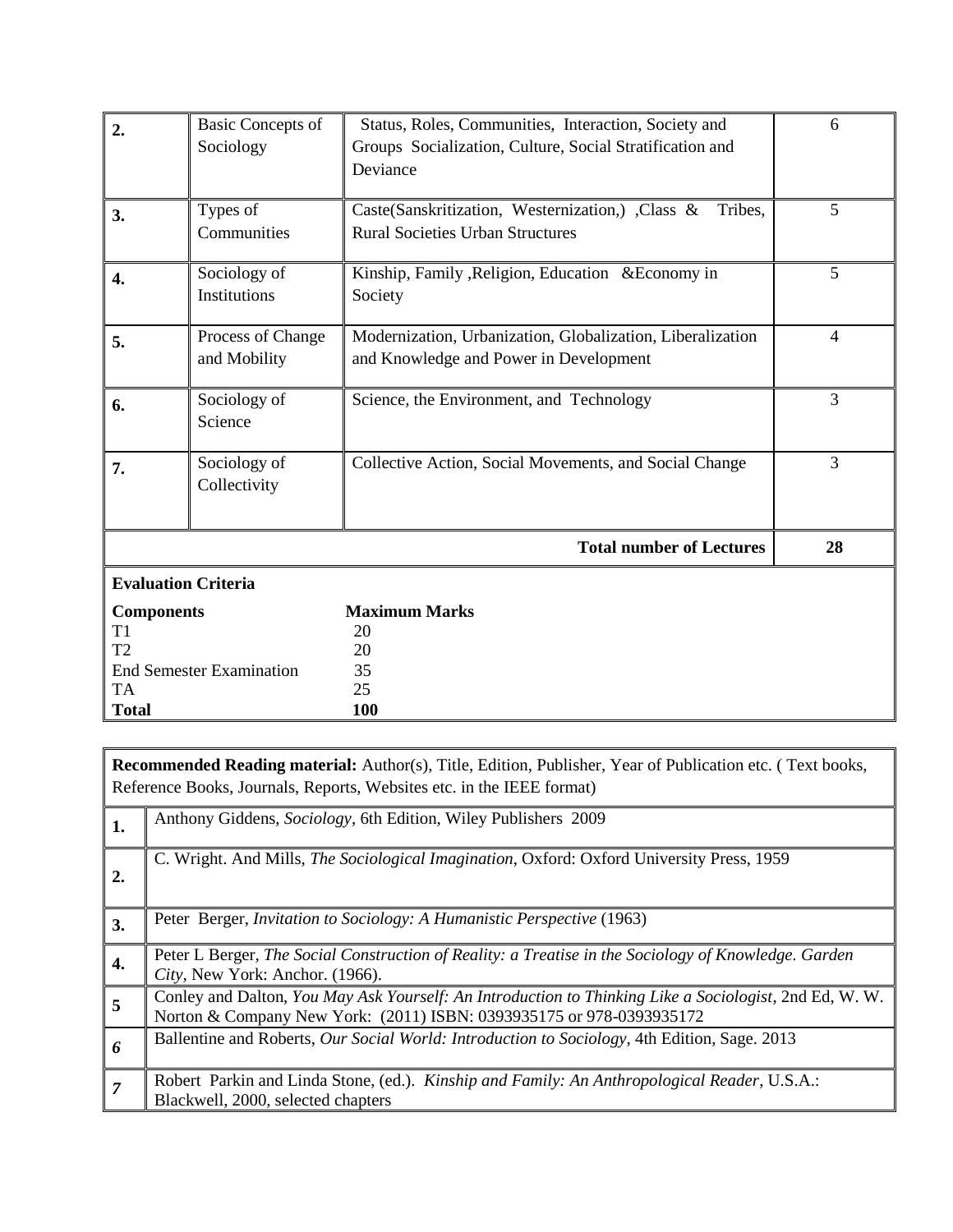| Course Code  | 16B1NHS333                      | <b>Semester</b> : Odd |                      |  | <b>Semester III Session</b> 2018-2019<br>Month from July 2018 to Dec 2018 |
|--------------|---------------------------------|-----------------------|----------------------|--|---------------------------------------------------------------------------|
| Course Name  | Ethics and Corporate Governance |                       |                      |  |                                                                           |
| $\ $ Credits |                                 |                       | <b>Contact Hours</b> |  | $2 - 1 - 0$                                                               |

| <b>Faculty (Names)</b> | Coordinator(s)                 | Dr. Monica Chaudhary (JIIT-62), Dr. Amba Agarwal (JIIT-128) |
|------------------------|--------------------------------|-------------------------------------------------------------|
|                        | Teacher(s)<br>(Alphabetically) | Dr.Amba Agarwal, Dr. Monica Chaudhary                       |

|            | <b>COURSE OUTCOMES</b>                                                                          | <b>COGNITIVE LEVELS</b>    |
|------------|-------------------------------------------------------------------------------------------------|----------------------------|
|            | After pursuing the above mentioned course, the students will be able to:                        |                            |
| $C206-4.1$ | Apply the basic principle and theories of ethics in different contexts.                         | Applying Level (C3)        |
| $C206-4.2$ | Understand the various elements of Corporate Governance Structure,<br>Principles and Functions. | Understanding Level $(C2)$ |
| $C206-4.3$ | Analyze perspectives of different stakeholders on ethical issues                                | Analyzing Level (C4)       |
| $C206-4.4$ | Illustrate the evolution and development of Corporate Governance in<br>India and globally.      | Understanding Level (C2)   |
| $C206-4.5$ | Evaluate the Corporate Governance failures through real life cases.                             | Evaluating Level (C5)      |

| <b>Module</b><br>No. | Title of the<br><b>Module</b>            | <b>Topics in the Module</b>                                                                                                                                         | No. of<br><b>Lectures</b><br>for the<br>module |
|----------------------|------------------------------------------|---------------------------------------------------------------------------------------------------------------------------------------------------------------------|------------------------------------------------|
|                      | Introduction                             | Ethics, Business Ethics, Corporate Governance, Governance<br>through Inner Consciousness and Sustainability. The Role and<br>Responsibility of Business in Society. | 4                                              |
|                      | <b>Ethical Principles</b><br>in Business | Corporate Governance Structure, Corporate Governance<br>Principles, Corporate Governance Functions, Failure of<br>Governance and its Consequences.                  | 4                                              |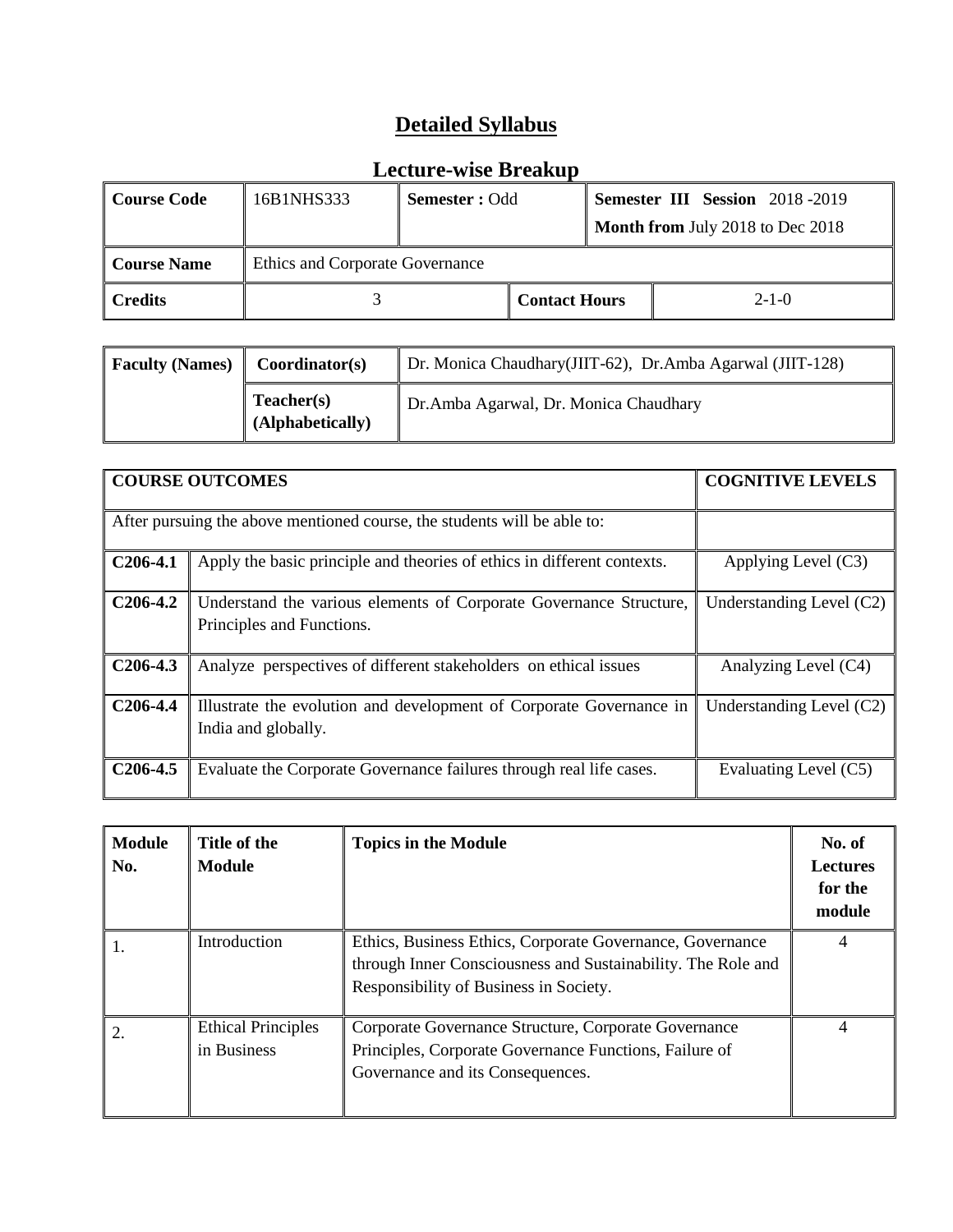| 3.                                                                 | Conceptual<br>Framework of<br>Corporate<br>Governance                                       | Introduction, Need and Scope of Corporate Governance in<br>India. Developments in Corporate Governance - A Global<br>Perspective, Elements of Good Corporate Governance.                                                                                                                 | $\overline{4}$ |
|--------------------------------------------------------------------|---------------------------------------------------------------------------------------------|------------------------------------------------------------------------------------------------------------------------------------------------------------------------------------------------------------------------------------------------------------------------------------------|----------------|
| $\overline{4}$ .                                                   | <b>Board of Directors</b>                                                                   | Role of Board of Directors. Organization Climate & Structure<br>and Ethics. Addressing Ethical Dilemmas. Code of Ethics;<br>Ethics Committee. Case Studies and Contemporary<br>Developments.                                                                                             | 4              |
| 5.                                                                 | Board<br>Effectiveness -<br>Issues and<br>Challenges                                        | Board Composition; Diversity in Board Room; Types of<br>Directors; Board's Role and Responsibilities. Relationship<br>between Directors and Executives. Visionary Leadership.<br>Performance Evaluation of Board and Directors.                                                          | 4              |
| 6.                                                                 | <b>Board Committees</b>                                                                     | Various Board Committees, their Composition, Role,<br>Responsibilities and Contribution. Audit Committee.<br>Shareholders Grievance Committee. Remuneration<br>Committee. Nomination Committee. Corporate Governance<br>Committee. Corporate Compliance Committee & Other<br>Committees. | 3              |
| 7.                                                                 | Legislative<br>Framework of<br>Corporate<br>Governance - An<br>International<br>Perspective | Australia, Singapore, South Africa, United Kingdom,<br>Contemporary Developments in the Global Arena.                                                                                                                                                                                    | 3              |
| 8.                                                                 | Corporate<br>Governance and<br><b>Other Stakeholders</b>                                    | Employees, Customers, Lenders, Vendors, Government and<br>Society.                                                                                                                                                                                                                       | $\overline{2}$ |
|                                                                    |                                                                                             | <b>Total number of Lectures</b>                                                                                                                                                                                                                                                          | 28             |
| <b>Components</b><br>T <sub>1</sub><br>T <sub>2</sub><br><b>TA</b> | <b>Evaluation Criteria</b><br><b>End Semester Examination</b>                               | <b>Maximum Marks</b><br>20<br>20<br>35<br>25 (Presentation & Viva)                                                                                                                                                                                                                       |                |
| <b>Total</b>                                                       |                                                                                             | <b>100</b>                                                                                                                                                                                                                                                                               |                |

**Recommended Reading material:** Author(s), Title, Edition, Publisher, Year of Publication etc. ( Text books, Reference Books, Journals, Reports, Websites etc. in the IEEE format)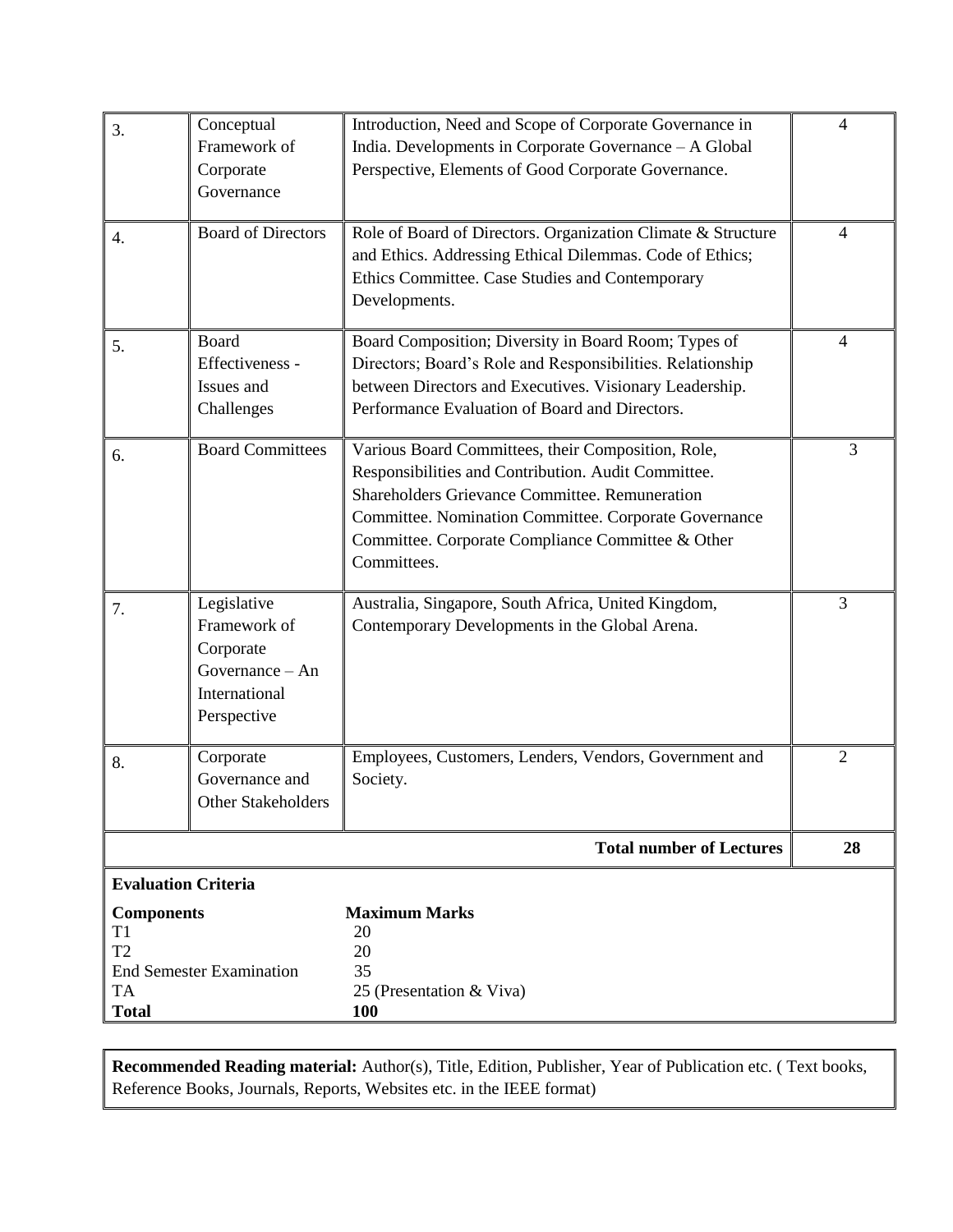|            | Zabihollah Rezaee, Corporate Governance and Ethics, First Edition, Wiley, 2008.   |
|------------|-----------------------------------------------------------------------------------|
| $\vert$ 2. | Robert A. G. Monks, Nell Minow, Corporate Governance, Fifth Edition, Wiley, 2011. |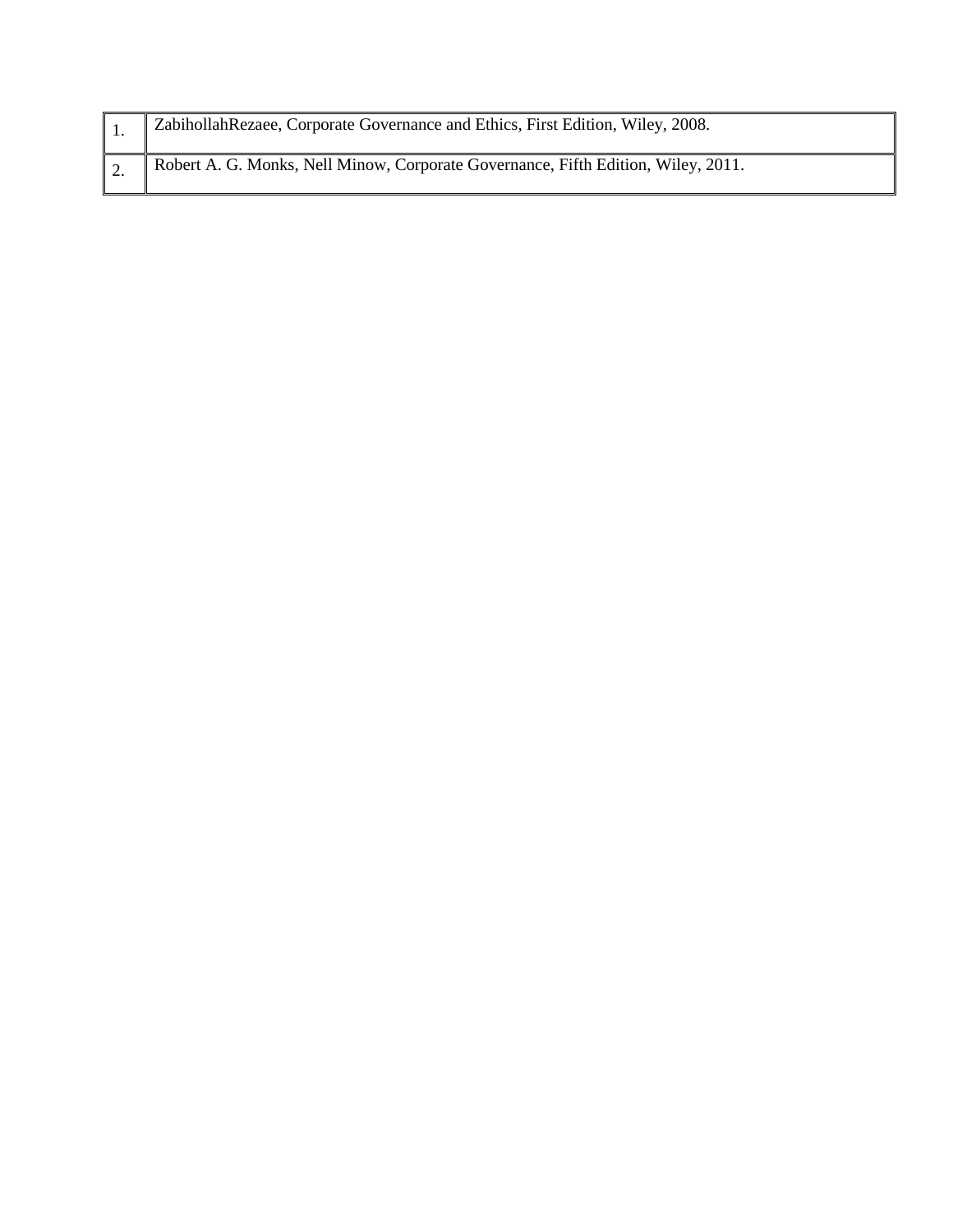| Course Code        | 18B12HS411                          | Semester :ODD<br>(specify Odd/Even) |                      |  | <b>Semester III Session</b><br>Month from July -December |
|--------------------|-------------------------------------|-------------------------------------|----------------------|--|----------------------------------------------------------|
| <b>Course Name</b> | <b>Political Processes in India</b> |                                     |                      |  |                                                          |
| <b>Credits</b>     | $\mathfrak{Z}$<br>$\cdots$          |                                     | <b>Contact Hours</b> |  | $2 - 1 - 0$                                              |

| <b>Faculty (Names)</b> | Coordinator(s)                         | $\cdots$ |
|------------------------|----------------------------------------|----------|
|                        | $\Gamma$ eacher(s)<br>(Alphabetically) | $\cdots$ |

| $\bf CO$<br>Codes | <b>COURSE OUTCOMES</b>                                                                                | <b>COGNITIVE LEVELS</b> |
|-------------------|-------------------------------------------------------------------------------------------------------|-------------------------|
|                   |                                                                                                       |                         |
|                   | After pursuing the above mentioned course, the students will be able to:                              |                         |
| $C206-2.1$        | Explain importance of Constitution and the formation of democratic<br>rights of individual in Indian. | Understanding $(C2)$    |
| $C206-2.2$        | Understand different modes of political process to understand political<br>system.                    | Understanding $(C2)$    |
| $C206-2.3$        | Interpret the working of the constitution                                                             | Understanding $(C2)$    |
| $C206-2.4$        | Explain the institutional formation                                                                   | Understanding $(C2)$    |
| $C206-2.5$        | Examine which concepts are most useful for political processes of the<br>country                      | Analysing (C4)          |

| <b>Module</b><br>No. | Title of the<br><b>Module</b>      | <b>Topics in the Module</b>    | No. of<br><b>Lectures for</b><br>the module |
|----------------------|------------------------------------|--------------------------------|---------------------------------------------|
|                      | <b>Political</b><br><b>Parties</b> | National and regional parties. |                                             |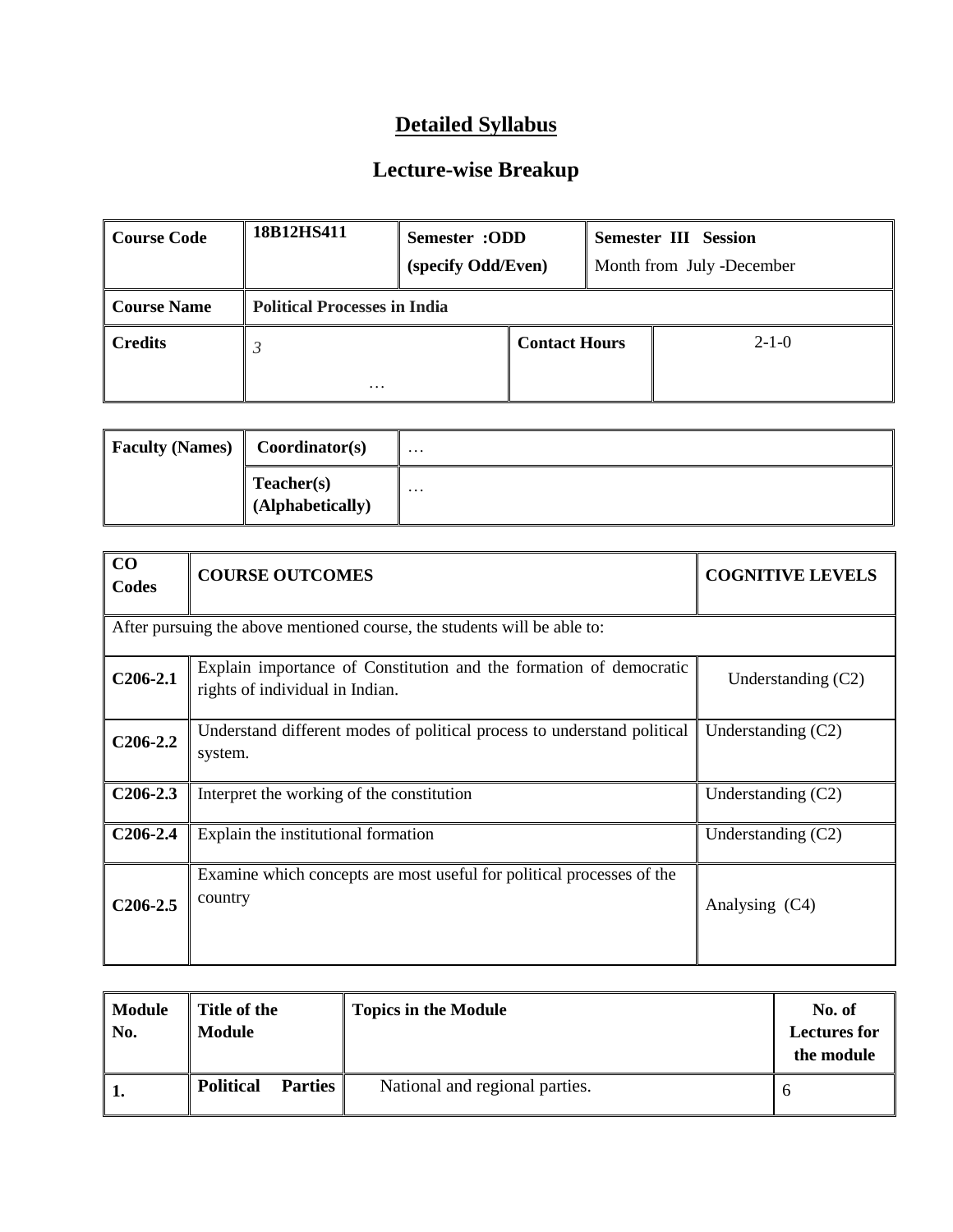|                                                                 | the<br>Party<br>and<br><b>System</b>      | Trends in the party system<br>From the Congress system to the era of multiparty<br>coalitions.<br>The nature of, and challenges to, the electoral system<br>social determinants of voting. |                |
|-----------------------------------------------------------------|-------------------------------------------|--------------------------------------------------------------------------------------------------------------------------------------------------------------------------------------------|----------------|
| 2.                                                              | <b>FederalismRegion</b><br>al Aspirations | Politics of secession, autonomy and accommodation.<br>Centre - state relations;<br>Regionalism<br>Ethnicity<br>Globalizations.                                                             | 6              |
| 3.                                                              | <b>Caste and Politics</b>                 | Caste in politics and the politicization of caste.<br>Interaction of caste with class and gender.<br>Caste discrimination and affirmative action policies                                  | $\overline{4}$ |
| 4.                                                              | <b>Institution</b><br><b>Building</b>     | Parliament (Committees and Sub Committees)<br><b>Election Commission</b><br>CAG<br>National Human rights commission.<br>The Supreme Court.<br>Executive's - All India Services             | 12             |
|                                                                 |                                           | <b>Total number of Lectures</b>                                                                                                                                                            | 28             |
| <b>Evaluation Criteria</b>                                      |                                           |                                                                                                                                                                                            |                |
| <b>Components</b><br>T1<br>T <sub>2</sub><br>TA<br><b>Total</b> | <b>End Semester Examination</b>           | <b>Maximum Marks</b><br>20<br>20<br>35<br>25<br><b>100</b>                                                                                                                                 |                |

**Recommended Reading material:** Author(s), Title, Edition, Publisher, Year of Publication etc. ( Text books, Reference Books, Journals, Reports, Websites etc. in the IEEE format)

Arora, B. (2000) "Negotiating Differences: Federal Coalitions and National Cohesion", in

Frankel, F. Hasan, Z. Bhargava, R. and Arora, B. (eds.) *Transforming India: Social and*

**1.**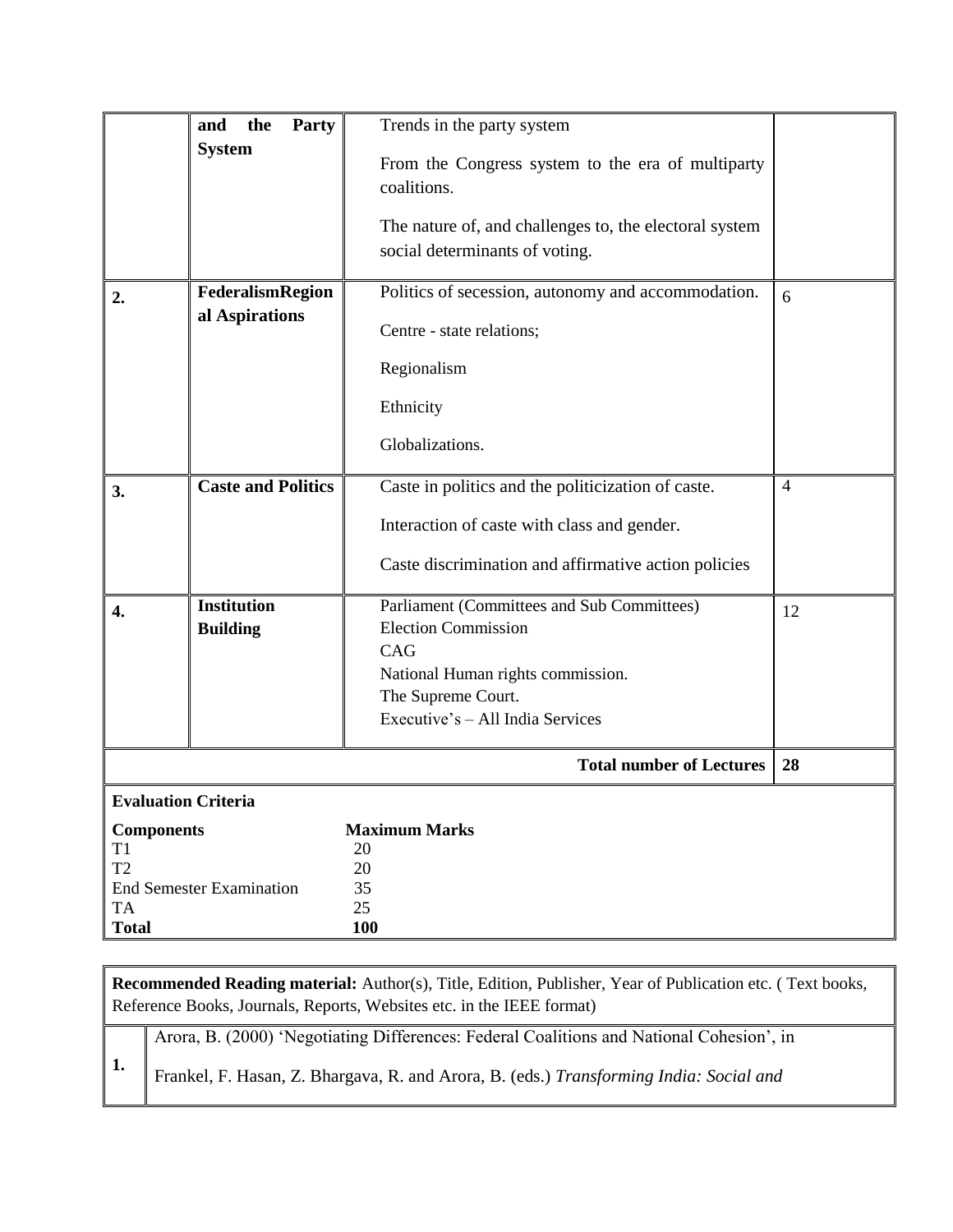|    | Political Dynamics of Democracy. New Delhi: Oxford University Press                                                                                                                                                         |
|----|-----------------------------------------------------------------------------------------------------------------------------------------------------------------------------------------------------------------------------|
|    | Jaffrelot, C. (2001) 'The SanghParivar Between Sanskritization and Social Engineering', in                                                                                                                                  |
| 2. | Hansen, T.B. and Jaffrelot, C. (eds.) The BJP and the Compulsions of Politics in India.                                                                                                                                     |
|    | New Delhi: Oxford University Press                                                                                                                                                                                          |
|    | Kothari, R. (2004). 'The Congress "System" in India', in Hasan, Z. (ed.) Parties and Party                                                                                                                                  |
| 3. | <i>Politics in India, New Delhi: Oxford University Press</i>                                                                                                                                                                |
|    | Manor, J. 'Regional Parties in Federal Systems', in Arora, B. and Verney, D.V. (eds.)                                                                                                                                       |
| 4. | Multiple Identities in a Single State: Indian Federalism in Comparative Perspective.                                                                                                                                        |
|    | Delhi: Konark                                                                                                                                                                                                               |
| 5. | Shankar, B.L. & Rodrigues, V. (2005) The Indian Parliament: A Democracy at Work, New Delhi: Oxford<br><b>University Press</b>                                                                                               |
| 6. | Manor, J. (1994) 'The Prime Minister and the President', in B.D. Dua, and J. Manor (eds.) Nehru to the<br>Nineties : The Changing Office of the Prime Minister in India, Vancouver: University of British Columbia<br>Press |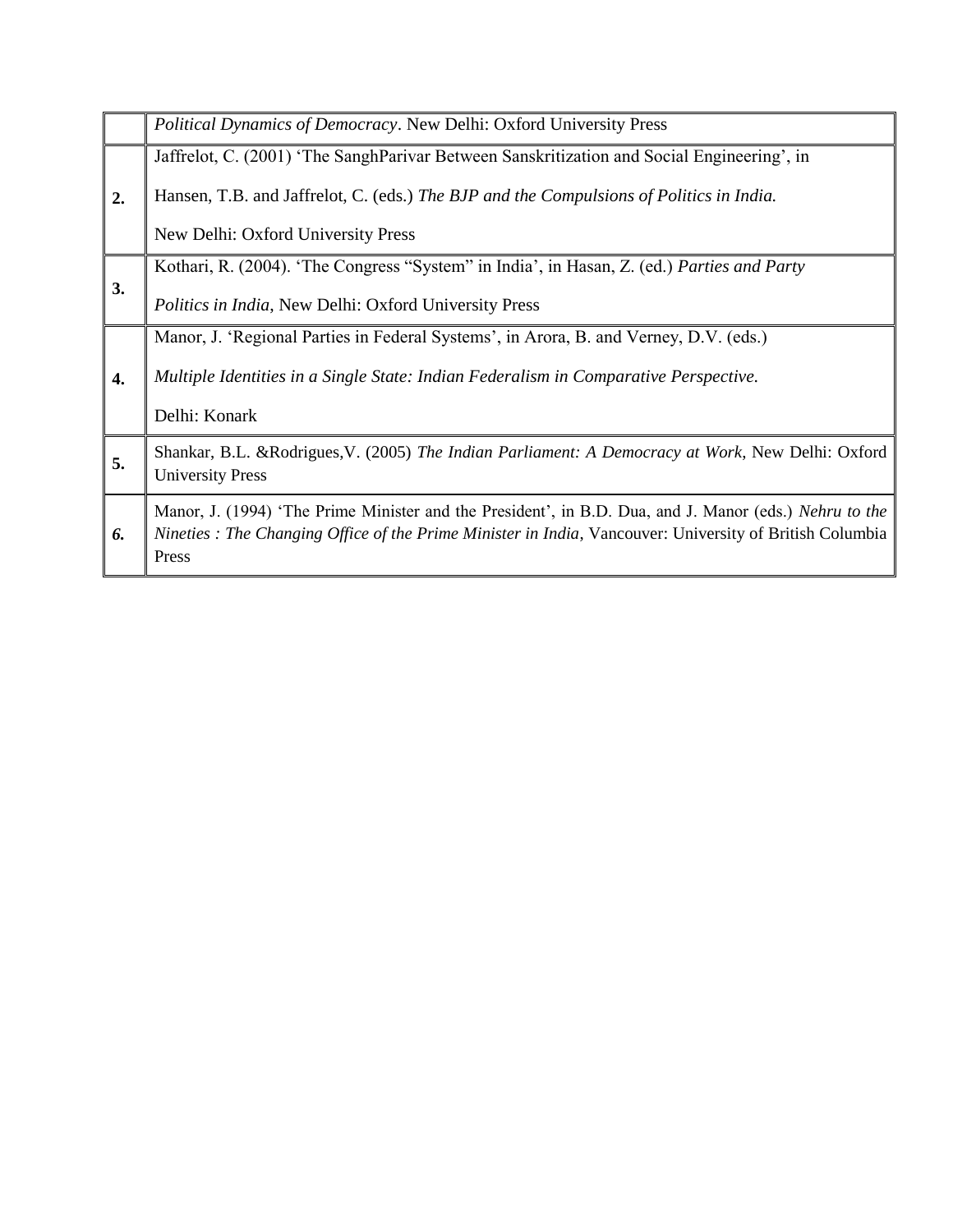| <b>Course Code</b> | <b>16B1NHS331</b>       | <b>Semester</b> Even<br>(specify Odd/Even) |                      | <b>Semester 3 Session 2018-2019</b><br><b>Month from</b> July 2018 to Dec 2018 |             |
|--------------------|-------------------------|--------------------------------------------|----------------------|--------------------------------------------------------------------------------|-------------|
| <b>Course Name</b> | Social and Legal Issues |                                            |                      |                                                                                |             |
| <b>Credits</b>     |                         |                                            | <b>Contact Hours</b> |                                                                                | $2 - 1 - 0$ |

| <b>Faculty (Names)</b> | Coordinator(s)                 | Dr Swati Sharma                           |  |
|------------------------|--------------------------------|-------------------------------------------|--|
|                        | Teacher(s)<br>(Alphabetically) | Dr. Praveen Kumar Sharma, Dr Swati Sharma |  |

|            | <b>CO Code   COURSE OUTCOMES</b>                                                                                               | <b>COGNITIVE LEVELS</b>    |
|------------|--------------------------------------------------------------------------------------------------------------------------------|----------------------------|
| $C206-1.1$ | Demonstrate an understanding of social science and business law to<br>individuals and businesses.                              | Understanding Level $(C2)$ |
| $C206-1.2$ | Critically evaluate how information technology, contractual<br>agreements, rights and obligations affects business and society | Evaluating Level (C5)      |
| $C206-1.3$ | Analyse legal implications of societal laws.                                                                                   | Analyzing Level (C4)       |
| $C206-1.4$ | Develop acceptable attitudes with respect to ethical cultural and social<br>issues related to technology, system, information  | Applying Level (C3)        |

| <b>Module</b><br>No. | Title of the<br>Module         | <b>Topics in the Module</b>                                                                                      | No. of<br><b>Lectures for</b><br>the module |
|----------------------|--------------------------------|------------------------------------------------------------------------------------------------------------------|---------------------------------------------|
| 1.                   | Introduction                   | Introduction to Social and Legal Issues                                                                          |                                             |
| 2.                   | Social Structure and<br>Impact | <b>Social Structure</b><br>Social Impact on Information system and Technology<br>Corporate Social Responsibility | 3                                           |
| 3.                   | Ethics                         | Business Ethics & Values, Professional Conduct,<br>Code of ethics for an Engineer,<br>Ethics in Bio-Tech.        | 2                                           |